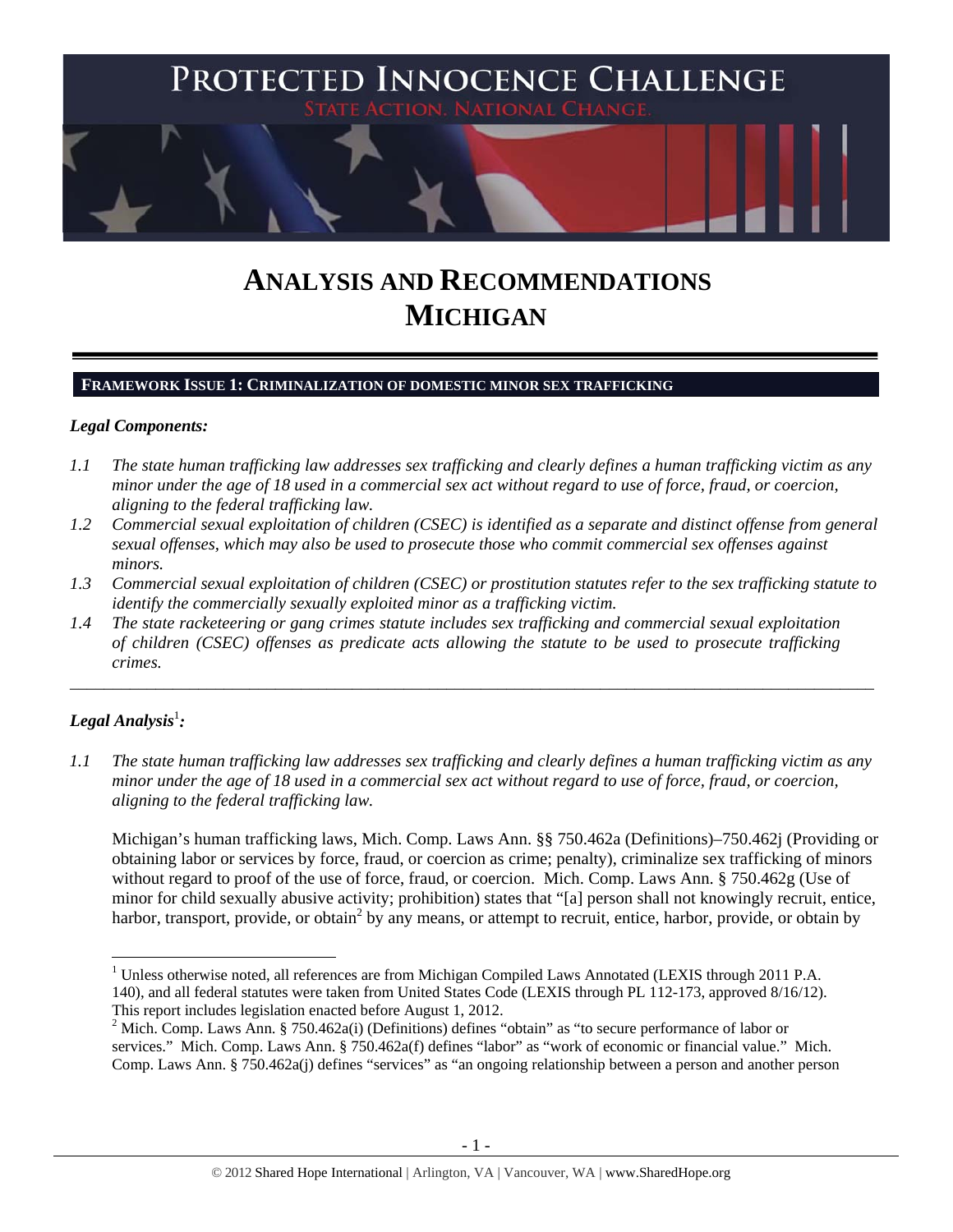any means, a minor knowing that the minor will be used for child sexually abusive activity."<sup>3</sup> A violation of Mich. Comp. Laws Ann.  $\S 750.462g$  is a felony punishable by imprisonment up to 20 years.<sup>4</sup> Mich. Comp. Laws Ann. § 750.462g. Mich. Comp. Laws Ann. § 750.462a(h) (Definitions) defines a "minor" as "a person under 18 years of age."

Also applicable to domestic minor sex trafficking crimes, Mich. Comp. Laws Ann. § 750.462j (Providing or obtaining labor or services by force, fraud, or coercion as crime; penalty) requires proof of force. Mich. Comp. Laws Ann. § 750.462j(1) makes it a crime to "knowingly provide or obtain the labor or services of another person by force,<sup>5</sup> fraud,<sup>6</sup> or coercion,"<sup>7</sup> and "[i]f the violation involves the forced labor of a minor or a commercial sex act, . . . the person is guilty of a felony punishable by imprisonment for not more than 20 years

<u> 1989 - Johann Stoff, fransk politik (d. 1989)</u> in which the other person performs activities under the supervision of or for the benefit of the person, including, but not limited to, commercial sexual activity and sexually explicit performances."

<sup>3</sup> "Child sexually abusive activity" is defined in Mich. Comp. Laws Ann. § 750.462a(a) (Definitions) as "that phrase as defined in section 145c." Mich. Comp. Laws Ann. § 750.145c(1)(l) (Definitions; child sexually abusive activity or material) defines "child sexually abusive activity" as "a child engaging in a listed sexual act," and Mich. Comp. Laws Ann. § 750.145c(1)(h) defines "listed sexual act" as "sexual intercourse, erotic fondling, sadomasochistic abuse, masturbation, passive sexual involvement, sexual excitement, or erotic nudity." Mich. Comp. Laws Ann. § 750.145c(1) provides the definitions for these acts as follows:

(f) "Erotic fondling" means touching a person's clothed or unclothed genitals, pubic area, buttocks, or, if the person is female, breasts, or if the person is a child, the developing or undeveloped breast area, for the purpose of real or simulated overt sexual gratification or stimulation of 1 or more of the persons involved. Erotic fondling does not include physical contact, even if affectionate, that is not for the purpose of real or simulated overt sexual gratification or stimulation of 1 or more of the persons involved. (g) "Erotic nudity" means the lascivious exhibition of the genital, pubic, or rectal area of any person. As

used in this subdivision, "lascivious" means wanton, lewd, and lustful and tending to produce voluptuous or lewd emotions.

. . . .

(j) "Passive sexual involvement" means an act, real or simulated, that exposes another person to or draws another person's attention to an act of sexual intercourse, erotic fondling, sadomasochistic abuse, masturbation, sexual excitement, or erotic nudity because of viewing any of these acts or because of the proximity of the act to that person, for the purpose of real or simulated overt sexual gratification or stimulation of 1 or more of the persons involved.

. . . .

(o) "Sexual excitement" means the condition, real or simulated, of human male or female genitals in a state of real or simulated overt sexual stimulation or arousal.

(p) "Sexual intercourse" means intercourse, real or simulated, whether genital-genital, oral-genital, analgenital, or oral-anal, whether between persons of the same or opposite sex or between a human and an

animal, or with an artificial genital.<br><sup>4</sup> *See infra* Appendix A for further discussion of sentencing guidelines.

<sup>5</sup> Mich. Comp. Laws Ann. § 750.462j(6)(d) states, "'Force' includes, but is not limited to, physical violence or actual physical restraint or confinement, but injury is not required."

<sup>6</sup> Mich. Comp. Laws Ann. § 750.462 $j(6)(e)$  states, "Fraud' includes, but is not limited to, a false or deceptive offer of employment or marriage."

 $^7$  Mich. Comp. Laws Ann. § 750.462j(6)(a) states,

"Coercion" includes, but is not limited to, any of the following:

(i) A threat to harm or physically restrain any person or the creation of any scheme, plan, or pattern intended to cause a person to believe that failure to perform an act would result in harm to or physical restraint against any person.

(ii) The confiscation of documents without regard to whether the documents are fraudulent or fraudulently obtained; and the abuse or threatened abuse of the legal system, including threats of arrest or deportation without regard to whether the person being threatened is subject to arrest or deportation under the laws of this state or the United States.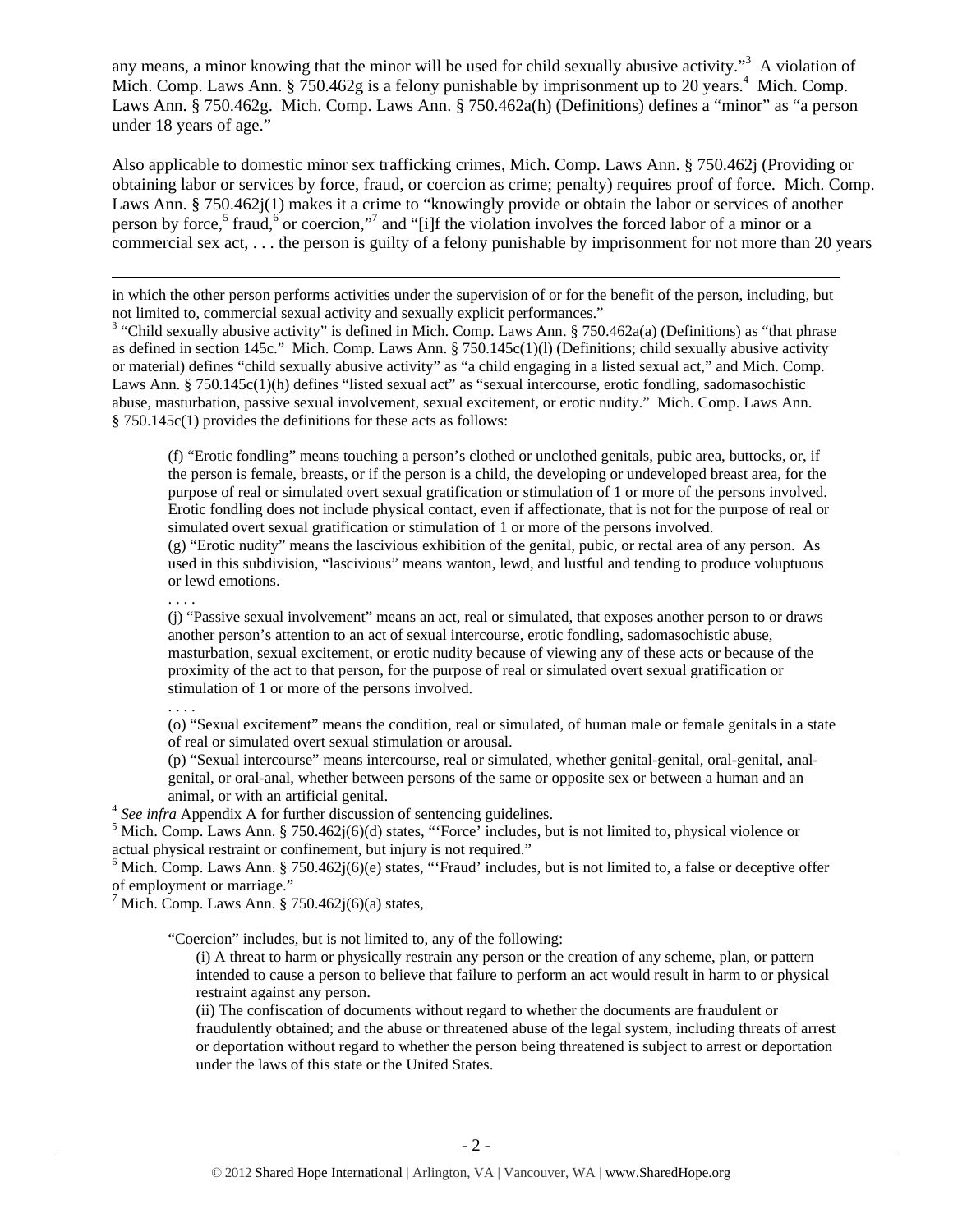or a fine of not more than \$20,000.00, or both." Mich. Comp. Laws Ann. § 750.462j(1)(b). Mich. Comp. Laws Ann. § 750.462j(2) also makes it a crime to "knowingly recruit, harbor, transport, provide, or obtain a person for labor or services for the purpose of holding that person in involuntary servitude<sup>8</sup> or debt bondage.... If the violation involves the trafficking of a minor or a commercial sex act, . . . the person is guilty of a felony punishable by imprisonment for not more than 20 years or a fine of not more than \$20,000.00, or both." Mich. Comp. Laws Ann. § 750.462j(2)(b). Mich. Comp. Laws Ann. § 750.462j(6)(b) states,

"Commercial sex act" means either of the following:

(i) Any act of sexual penetration or sexual contact as defined in section  $520a$  [Definitions]<sup>9</sup> for which anything of value is given to, or is received by, any person. (ii) Any sexually explicit performance as defined in section 3 of 1978 PA 33, MCL 722.673  $[Definitions]$ <sup>10</sup> for which anything of value is given to, or is received by, any person. (iii) A violation of section  $145c(2)$  or  $(3)^{11}$  involving any child sexually abusive activity or material.

If a conviction under Mich. Comp. Laws Ann. § 750.462j(1) or (2) "involves the death of any person, the person is guilty of a felony punishable by imprisonment for life or any term of years or a fine of not more than \$50,000, or both." Mich. Comp. Laws Ann. § 750.462j(1)(c), (2)(c).

Mich. Comp. Laws Ann. § 750.462i (Kidnapping, criminal sexual conduct, or attempt to kill; penalty) provides a penalty enhancement for an offense committed under Chapter LXVIIA (Human Trafficking), including Mich. Comp. Laws Ann. § 750.462g and § 750.462j, that "involves kidnapping<sup>12</sup> or an attempt to kidnap, criminal sexual conduct<sup>13</sup> or an attempt to commit criminal sexual conduct, or an attempt to kill." If found guilty of

the intentional touching of the victim's or actor's intimate parts or the intentional touching of the clothing covering the immediate area of the victim's or actor's intimate parts, if that intentional touching can reasonably be construed as being for the purpose of sexual arousal or gratification, done for a sexual purpose, or in a sexual manner for:

(i) Revenge.

<sup>11</sup> See infra Section 1.2 for the substantive provisions of Mich. Comp. Laws Ann. § 750.145c (Definitions; child sexually abusive activity or material; penalties).

<sup>12</sup> Mich. Comp. Laws Ann. § 750.349(1) (Kidnapping) provides that

A person commits the crime of kidnapping if he or she knowingly restrains another person with the intent to do 1 or more of the following:

- (a) Hold that person for ransom or reward.
- (b) Use that person as a shield or hostage.
- (c) Engage in criminal sexual penetration or criminal sexual contact with that person.
- 
- (d) Take that person outside of this state.<br>(e) Hold that person in involuntary servitude.

<sup>13</sup> Criminal sexual conduct is a crime under Mich. Comp. Laws Ann. §§ 750.520b (Criminal sexual conduct in the first degree)–750.520g (Assault with intent to commit criminal sexual conduct).

<sup>&</sup>lt;sup>8</sup> Mich. Comp. Laws Ann. § 750.462 $j(6)$ (f) states, "'Involuntary servitude' includes, but is not limited to, a state of providing labor or services entered into or maintained by means of force, fraud, or coercion."

 $\delta$  Mich. Comp. Laws Ann. § 750.520a(r) (Definitions) states, "Sexual penetration' means sexual intercourse, cunnilingus, fellatio, anal intercourse, or any other intrusion, however slight, of any part of a person's body or of any object into the genital or anal openings of another person's body, but emission of semen is not required." Under Mich. Comp. Laws Ann. § 750.520a(q), "sexual contact" is defined as

<sup>(</sup>ii) To inflict humiliation.

<sup>(</sup>iii) Out of anger.<br><sup>10</sup> Mich. Comp. Laws Ann. § 722.673(g) (Definitions) defines "sexually explicit performance" as "a motion picture, video game, exhibition, show, representation, or other presentation that, in whole or in part, depicts nudity, sexual excitement, erotic fondling, sexual intercourse, or sadomasochistic abuse."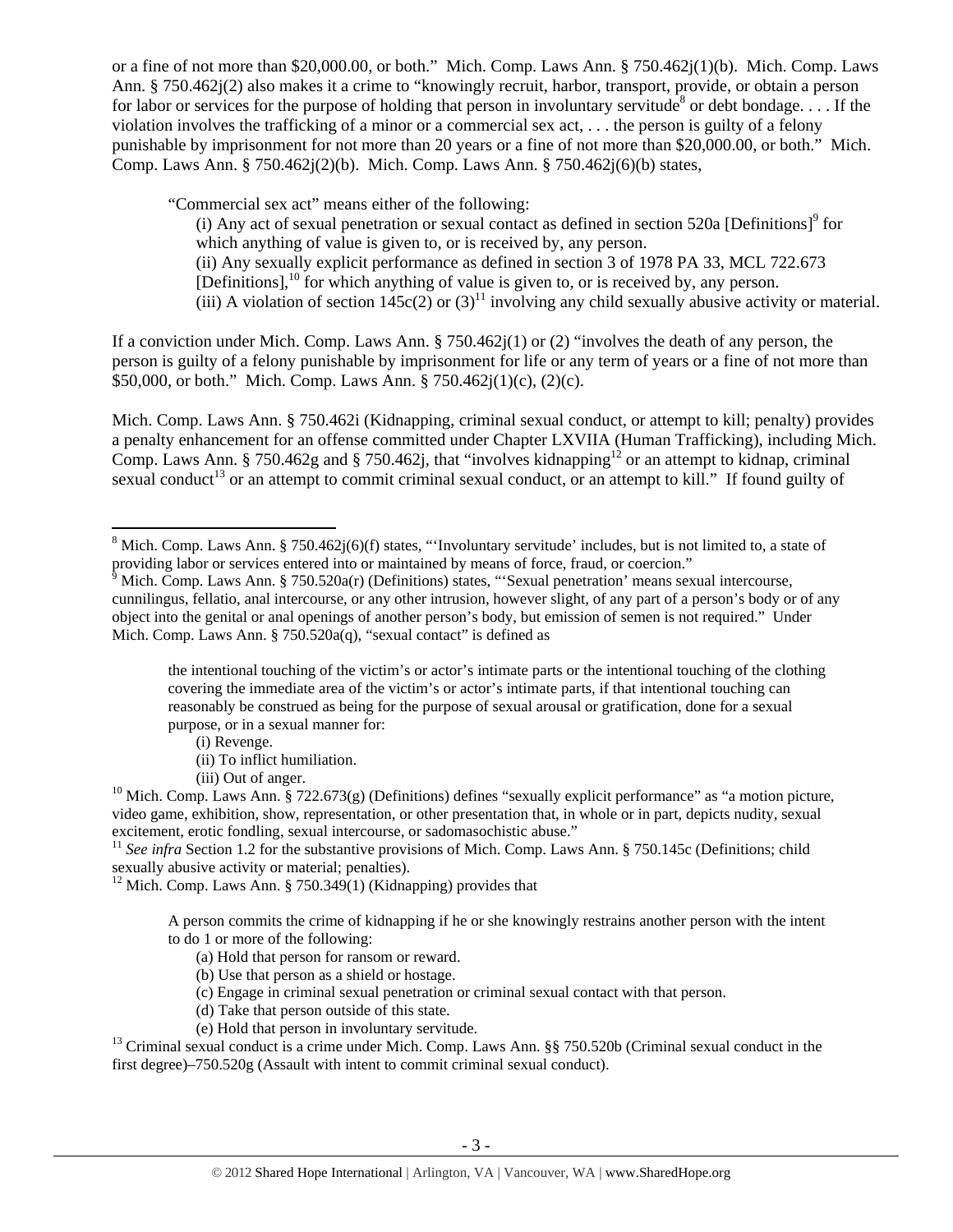violating Mich. Comp. Laws Ann. § 750.462i, "the defendant shall be imprisoned for life or any term of years." Mich. Comp. Laws Ann. § 750.462i.

- 1.1.1 Recommendation: Amend Mich. Comp. Laws Ann. § 750.462j (Providing or obtaining labor or services by force, fraud, or coercion as crime; penalty) to eliminate the requirement for force, fraud or coercion when the offense involves sex trafficking of a minor.<sup>14</sup>
- *1.2 Commercial sexual exploitation of children (CSEC) is identified as a separate and distinct offense from general sexual offenses, which may also be used to prosecute those who commit commercial sex offenses against minors.*

The following laws make CSEC a crime in Michigan:

- 1. Mich. Comp. Laws Ann. § 750.13 (Enticing away female under sixteen; felony, penalty) makes it a crime to "take or entice away any female under the age of 16 years, from her father, mother, guardian, or other person having the legal charge of her person, without their consent, either for the purpose of prostitution, concubinage, sexual intercourse or marriage." A conviction for violating Mich. Comp. Laws Ann. § 750.13 is punishable as a felony by imprisonment up to 10 years. Mich. Comp. Laws Ann. § 750.13.
- 2. Mich. Comp. Laws Ann. § 750.145c(2) (Definitions; child sexually abusive activity or material; penalties) states,

A person who persuades, induces, entices, coerces, causes, or knowingly allows a child<sup>15</sup> to engage in a child sexually abusive activity<sup>16</sup> for the purpose of producing any child sexually abusive material,<sup>17</sup> or a person who arranges for, produces, makes, or finances, or a person who attempts or prepares or conspires to arrange for, produce, make, or finance any child sexually abusive activity or child sexually abusive material is guilty of a felony, punishable by imprisonment for not more than 20 years, or a fine of not more than \$100,000.00, or both, if that person knows, has reason to know, or should reasonably be expected to know that the child is a child or that the child sexually abusive material includes a child or that the depiction constituting the child sexually abusive material appears to include a child, or that person has not taken reasonable precautions to determine the age of the child.

The following laws may also apply to commercial sexual exploitation of children crimes in Michigan, although they do not refer specifically to commercial transactions:

1. Mich. Comp. Laws Ann. § 750.145a (Accosting, enticing or soliciting child for immoral purpose) states,

<sup>&</sup>lt;sup>14</sup> Subsequent recommendations in this report referring to the state human trafficking law(s) are predicated upon the recommendations contained in Section 1.1 being previously or simultaneously implemented.

<sup>&</sup>lt;sup>15</sup> Mich. Comp. Laws Ann. § 750.145c(1)(b) defines "child" as "a person who is less than 18 years of age, subject to the affirmative defense created in subsection (6) regarding persons emancipated by operation of law."<br><sup>16</sup> See supra note 3.

<sup>&</sup>lt;sup>17</sup> Mich. Comp. Laws Ann. § 750.145c(1)(m) defines "child sexually abusive material" as "any depiction, whether made or produced by electronic, mechanical, or other means, including a developed or undeveloped photograph, picture, film, slide, video, electronic visual image, computer diskette, computer or computer-generated image, or picture, or sound recording which is of a child or appears to include a child engaging in a listed sexual act; a book, magazine, computer, computer storage device, or other visual or print or printable medium containing such a photograph, picture, film, slide, video, electronic visual image, computer, or computer-generated image, or picture, or sound recording; or any reproduction, copy, or print of such a photograph, picture, film, slide, video, electronic visual image, book, magazine, computer, or computer-generated image, or picture, other visual or print or printable medium, or sound recording."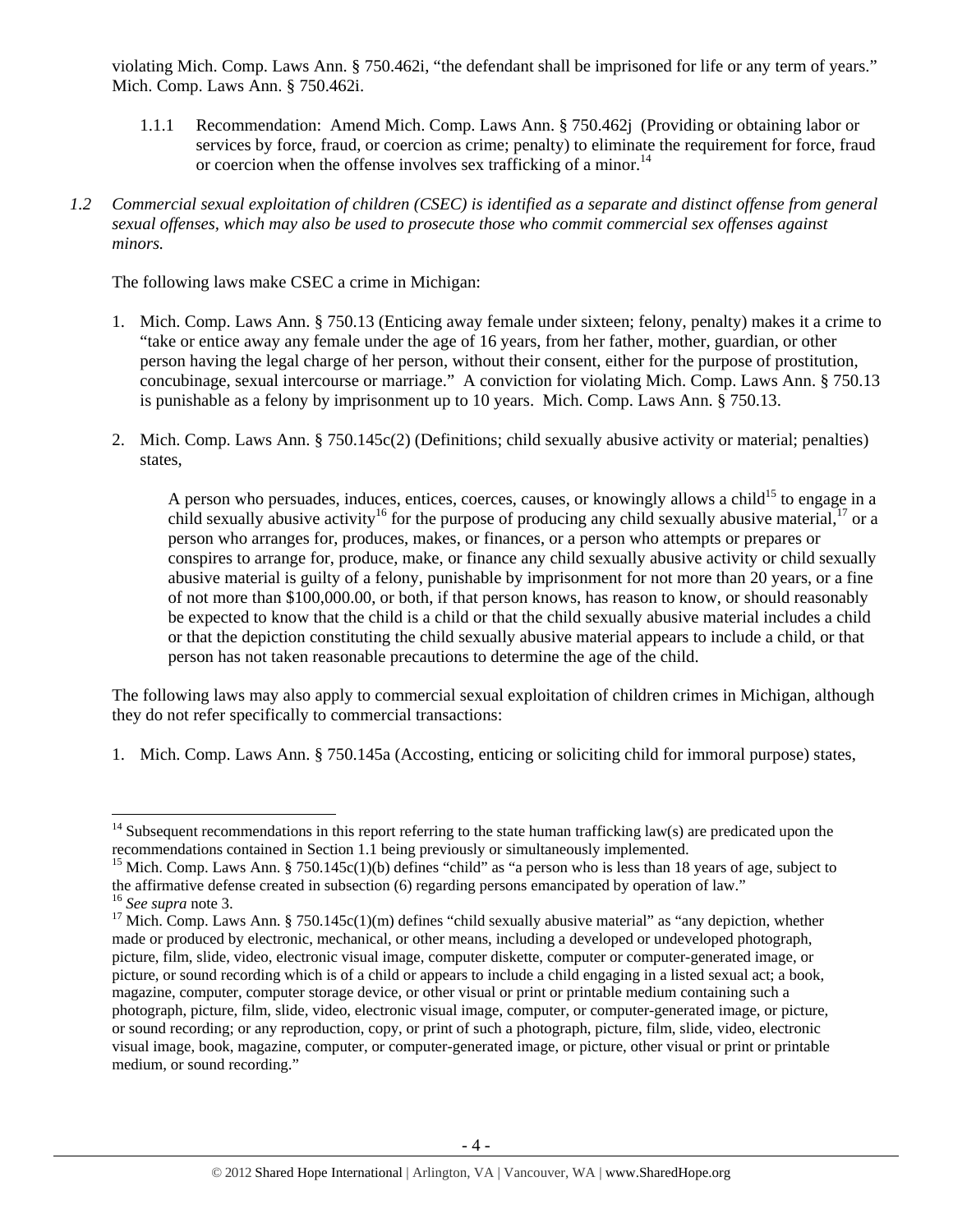A person who accosts, entices, or solicits a child less than 16 years of age, regardless of whether the person knows the individual is a child or knows the actual age of the child, or an individual whom he or she believes is a child less than 16 years of age with the intent to induce or force that child or individual to commit an immoral act, to submit to an act of sexual intercourse or an act of gross indecency, or to any other act of depravity or delinquency, or who encourages a child less than 16 years of age, regardless of whether the person knows the individual is a child or knows the actual age of the child, or an individual whom he or she believes is a child less than 16 years of age to engage in any of those acts is guilty of a felony . . . .

A first time conviction for violating this statute is punishable by imprisonment up to 4 years, a fine up to \$4,000, or both. Mich. Comp. Laws Ann. § 750.145a. Subsequent convictions are punishable by imprisonment up to 10 years, a fine up to \$10,000, or both. Mich. Comp. Laws Ann. § 750.145b(1).

- 2. Mich. Comp. Laws Ann. § 750.520b(1) (Criminal sexual conduct in the first degree; felony) provides that "[a] person is guilty of criminal sexual conduct in the first degree if he or she engages in sexual penetration with," among others, a victim "under 13 years of age," or "under circumstances involving the commission of any other felony." Mich. Comp. Laws Ann. § 750.520b(1)(a), (c). A conviction under this statute is generally punishable by "imprisonment for life or for any term of years." Mich. Comp. Laws Ann.  $§ 750.520b(2)(a)$ . However, if the defendant is at least 17 and the victim is less than 13, the minimum sentence is imprisonment for 25 years. Mich. Comp. Laws Ann. § 750.520b(2)(b). In addition to penalties under subsections  $(2)(a)$  and  $(2)(b)$ , "the court shall sentence the defendant to lifetime electronic monitoring under section 520n." Mich. Comp. Laws Ann. § 750.520b(2)(d). If the offender is 17 or older and the victim is less than 13 and "if the person was previously convicted of a violation of this section or section 520c [Criminal sexual conduct in the second degree], 520d [Criminal sexual conduct in the third degree], 520e [Criminal sexual conduct in the fourth degree], or 520g [Assault with intent to commit criminal sexual conduct]," a violation is punishable by life imprisonment without parole. Mich. Comp. Laws Ann. § 750.520b(2)(c). An additional mandatory minimum of at least 5 years is imposed for all violations under the statute for subsequent offenders of first, second, or third degree criminal sexual conduct. Mich. Comp. Laws Ann. § 750.520f(1).
- 3. Mich. Comp. Laws Ann. § 750.520c(1) (Criminal sexual conduct in the second degree; felony) states that "[a] person is guilty of criminal sexual conduct in the second degree if the person engages in sexual contact with," among others, a victim "under 13 years of age," or "under circumstances involving the commission of any other felony." Mich. Comp. Laws Ann. § 750.520c(1)(a), (c). A conviction for violating Mich. Comp. Laws Ann.  $\S 750.520c(1)$  is punishable as a felony by a maximum imprisonment of 15 years and lifetime electronic monitoring if committed by a person at least 17 against a child under 13 for a first offense, enhanced by a mandatory minimum sentence of at least 5 years for subsequent offenses. Mich. Comp. Laws Ann. §§ 750.520c(2)(a), (b), 750.520f(1).
- 4. Mich. Comp. Laws Ann. § 750.520d(1) (Criminal sexual conduct in the third degree; felony) states that "[a] person is guilty of criminal sexual conduct in the third degree if the person engages in sexual penetration with," among others, a victim aged 13–15. A conviction under Mich. Comp. Laws Ann. § 750.520d(1) is punishable as a felony by imprisonment up to 15 years for a first offense and a mandatory minimum of at least 5 years for subsequent offenses. Mich. Comp. Laws Ann. §§ 750.520d(2), 750.520f(1).
- 5. Mich. Comp. Laws Ann. § 750.520e(1) (Criminal sexual conduct in the fourth degree; misdemeanor) makes it a crime to, among other things, engage in sexual contact with a child aged 13–15 when the offender is at least 5 years older than the victim. A conviction under Mich. Comp. Laws Ann. § 750.520e(1) is punishable as a misdemeanor by imprisonment up to 2 years, a fine up to \$500, or both. Mich. Comp. Laws Ann. § 750.520e(2).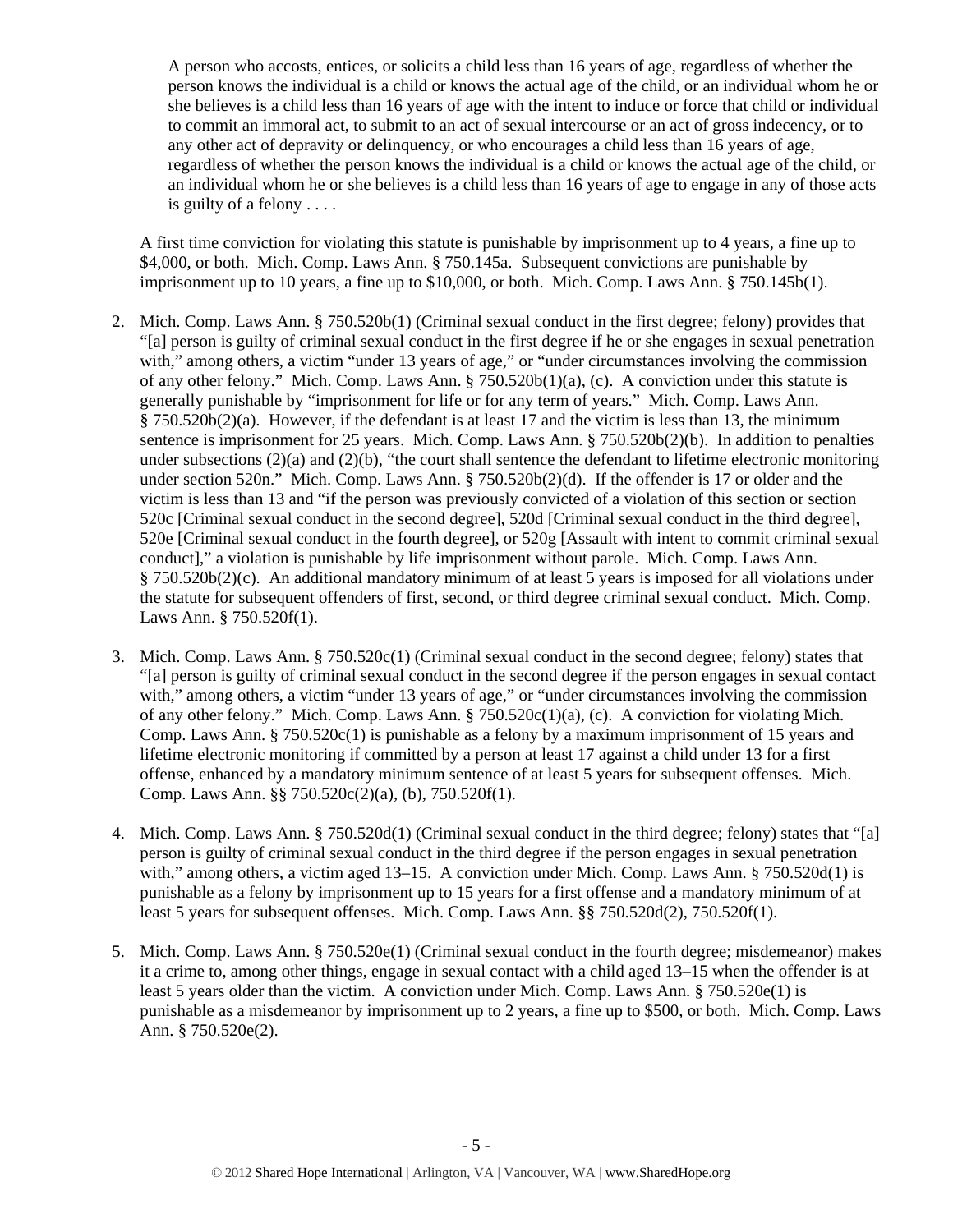*1.3 Commercial sexual exploitation of children (CSEC) or prostitution statutes refer to the sex trafficking statute to identify the commercially sexually exploited minor as a trafficking victim.* 

Michigan's CSEC laws, Mich. Comp. Laws Ann. § 750.13 (Enticing away female under sixteen) and § 750.145c(2) (Definitions; child sexually abusive activity or material; penalties), do not refer to the state human trafficking laws, Mich. Comp. Laws Ann. §§ 750.462a–750.462j to identify CSEC victims as minor victims of trafficking. Similarly, Michigan's prostitution law, Mich. Comp. Laws Ann. § 750.448 (Soliciting, accosting, or inviting to commit prostitution or immoral act; crime), does not refer to the trafficking law when the person charged is a minor, even though minors under 16 are exempt from application of this law.

- 1.3.1 Recommendation: Amend Mich. Comp. Laws Ann. § 750.13 (Enticing away female under sixteen), § 750.145c(2) (Definitions; child sexually abusive activity or material; penalties) and § 750.448 (Soliciting, accosting, or inviting to commit prostitution or immoral act; crime) when the person charged is a minor, to refer to Mich. Comp. Laws Ann. § 750.462g (Use of minor for child sexually abusive activity; prohibition) and § 750.462j (Providing or obtaining labor or services by force, fraud, or coercion as crime; penalty) to ensure CSEC victims and minors engaged in prostitution are identified as trafficking victims.
- *1.4 The state racketeering or gang crimes statute includes sex trafficking and commercial sexual exploitation of children (CSEC) offenses as predicate acts allowing the statute to be used to prosecute trafficking crimes.*

Mich. Comp. Laws Ann. § 750.159i (Prohibited conduct)<sup>18</sup> states,

(1) A person employed by, or associated with, an enterprise shall not knowingly conduct or participate in the affairs of the enterprise directly or indirectly through a pattern of racketeering activity. (2) A person shall not knowingly acquire or maintain an interest in or control of an enterprise or real or personal property used or intended for use in the operation of an enterprise, directly or indirectly, through a pattern of racketeering activity.

(3) A person who has knowingly received any proceeds derived directly or indirectly from a pattern of racketeering activity shall not directly or indirectly use or invest any part of those proceeds, or any proceeds derived from the use or investment of any of those proceeds, in the establishment or operation of an enterprise, or the acquisition of any title to, or a right, interest, or equity in, real or personal property used or intended for use in the operation of an enterprise.

(4) A person shall not conspire or attempt to violate subsection (1), (2), or (3).

Mich. Comp. Laws Ann. § 750.159g defines "racketeering" to include, among other things,

committing, attempting to commit, conspiring to commit, or aiding or abetting, soliciting, coercing, or intimidating a person to commit an offense for financial gain, involving any of the following:

(n) A violation of section 145c, concerning child sexually abusive activity or material.

(o) A violation of section 145d, concerning internet or computer crimes.

. . . .

. . . .

(ff) A violation of section 452 [House of ill-fame; keeping, maintaining or operating], 455 [Pandering; felony], 457 [Earnings of prostitute, accepting], 458 [Detaining female in house of prostitution for debt], or 459 [Transporting female for prostitution; felony], concerning prostitution. (gg) A violation of chapter LXVIIA, concerning human trafficking.

 $18$  For additional information on racketeering and organized crime provisions, see http://www.sharedhope.org/wpcontent/uploads/2012/11/SHI-WhitePaperFederalStateRacketeeringGangCrimeLaws.pdf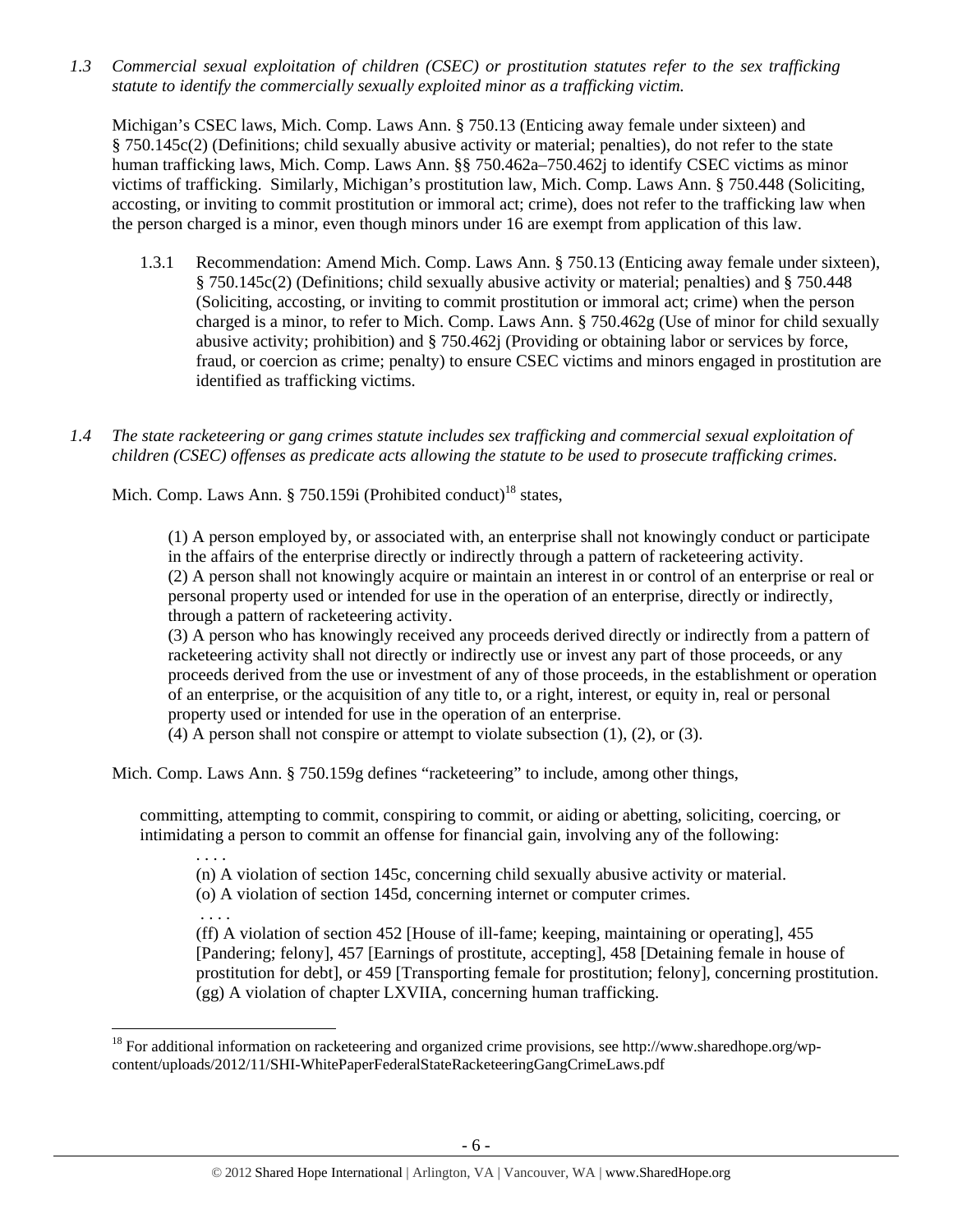. . . .

Mich. Comp. Laws Ann. § 750.159f(c) defines a "pattern of racketeering activity" as

not less than 2 incidents of racketeering to which all of the following characteristics apply: (i) The incidents have the same or a substantially similar purpose, result, participant, victim, or method of commission, or are otherwise interrelated by distinguishing characteristics and are not isolated acts.

(ii) The incidents amount to or pose a threat of continued criminal activity.

(iii) At least 1 of the incidents occurred within this state on or after the effective date of the amendatory act that added this section, and the last of the incidents occurred within 10 years after the commission of any prior incident, excluding any period of imprisonment served by a person engaging in the racketeering activity.

A conviction for violating Mich. Comp. Laws Ann. § 750.159i is punishable as a felony by imprisonment up to 20 years, a fine up to \$100,000, or both, and asset forfeiture. Mich. Comp. Laws Ann. § 750.159j(1). Asset forfeiture under this statute is both mandatory and criminal. Mich. Comp. Laws Ann. §750.159j(4) states,

The court shall order a person convicted of a violation of section 159i to criminally forfeit to the state any real, personal, or intangible property in which he or she has an interest and that was used in the course of, intended for use in the course of, derived from, or realized through conduct in violation of section 159i, including any property constituting an interest in, means of control over, or influence over the enterprise involved in the violation and any property constituting proceeds derived from the violation.

Pursuant to Mich. Comp. Laws Ann. §750.159j(12) "[a]n order of criminal forfeiture entered under this section shall authorize an appropriate law enforcement agency to seize the property declared criminally forfeited under this section. . ." Disbursement of the property is governed by Mich. Comp. Laws Ann. §750.159r, which states that upon forfeiture, the property may be sold and disbursed to in the following order of priority: to pay an outstanding security interest, to satisfy an order of restitution, to pay the claim of each person who shows that he is a victim of the crime, to the extent that the claim is not covered by an order of restitution, to pay any outstanding lien against the property that has been imposed by a governmental unit, and to pay the proper expenses of proceedings for forfeiture and sale. The remaining balance shall be distributed to the units of government substantially involved in effecting the forfeiture.

1.4.1 Recommendation: Amend the definition of racketeering in Mich. Comp. Laws Ann. § 750.159g to include the CSEC offense under Mich. Comp. Laws Ann. § 750.13 (Enticing away female under sixteen; felony, penalty).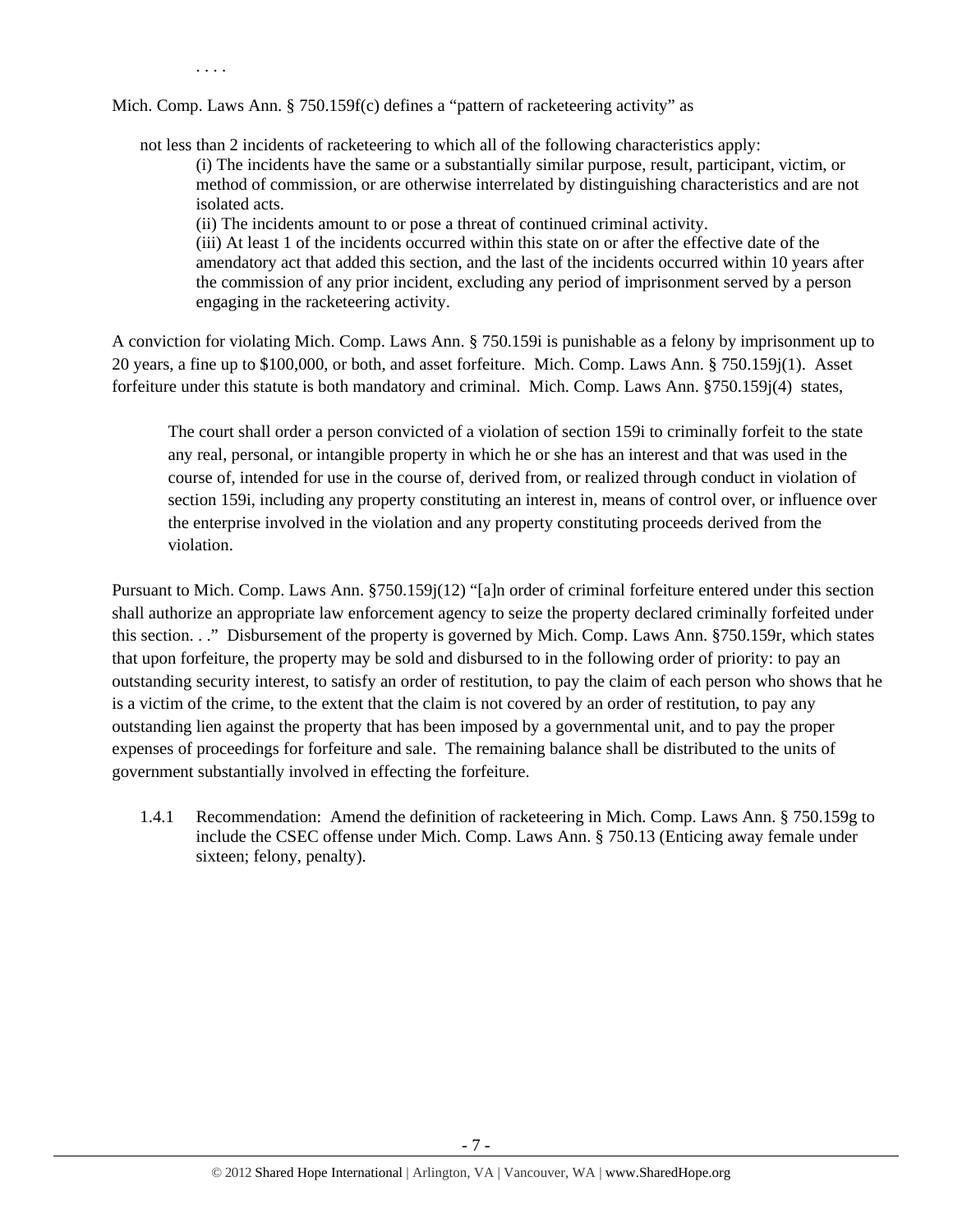#### **FRAMEWORK ISSUE 2: CRIMINAL PROVISIONS FOR DEMAND**

#### *Legal Components:*

- *2.1 The state sex trafficking law can be applied to the buyers of commercial sex acts with a victim of domestic minor sex trafficking.*
- *2.2 Buyers of commercial sex acts with a minor can be prosecuted under commercial sexual exploitation of children (CSEC) laws.*
- *2.3 Solicitation laws differentiate buying sex acts with an adult and buying sex acts with a minor under 18.*
- *2.4 Penalties for buyers of commercial sex acts with minors are as high as federal penalties.*
- *2.5 Using the Internet to lure, entice, or purchase, or attempt to lure, entice, or purchase commercial sex acts with a minor is a separate crime or results in an enhanced penalty for buyers.*
- *2.6 No age mistake defense is permitted for a buyer of commercial sex acts with any minor under 18.*
- *2.7 Base penalties for buying sex acts with a minor under 18 are sufficiently high and not reduced for older minors.*
- *2.8 Financial penalties for buyers of commercial sex acts with minors are sufficiently high to make it difficult for buyers to hide the crime.*
- *2.9 Buying and possessing child pornography carries penalties as high as similar federal offenses.*
- *2.10 Convicted buyers of commercial sex acts with minors and child pornography are required to register as sex offenders.*

\_\_\_\_\_\_\_\_\_\_\_\_\_\_\_\_\_\_\_\_\_\_\_\_\_\_\_\_\_\_\_\_\_\_\_\_\_\_\_\_\_\_\_\_\_\_\_\_\_\_\_\_\_\_\_\_\_\_\_\_\_\_\_\_\_\_\_\_\_\_\_\_\_\_\_\_\_\_\_\_\_\_\_\_\_\_\_\_\_\_\_\_\_\_

#### *Legal Analysis:*

*2.1 The state sex trafficking law can be applied to the buyers of commercial sex acts with a victim of domestic minor sex trafficking.* 

Mich. Comp. Laws Ann. § 750.462g (Use of minor for child sexually abusive activity; prohibition) makes it a crime to "knowingly recruit, entice, harbor, transport, provide, or obtain by any means, or attempt to recruit, entice, harbor, provide, or obtain by any means, a minor knowing that the minor will be used for child sexually abusive activity,"19 while Mich. Comp. Laws Ann. § 750.462j (Providing or obtaining labor or services by force, fraud, or coercion as crime; penalty) makes it illegal for a person to "knowingly provide or obtain the labor or services of another person by force, fraud, or coercion," and provides enhanced penalties where "the violation involves the forced labor of a minor or a commercial sex act." Federal prosecutors, under the Trafficking Victims Protection Act (TVPA),<sup>20</sup> have applied the crime of human trafficking to attempted buyers of commercial sex with minors by charging that the buyers attempted to "obtain"21 a person under 18 to engage in commercial sex.<sup>22</sup> It is unsettled whether the courts will uphold this interpretation of the TVPA. However, it is unlikely that Mich. Comp. Laws Ann. § 750.462g and § 750.462j apply to buyers under the definition of the word "obtain" provided in Mich. Comp. Laws Ann. § 750.462a(i) (Definitions).

"Obtain" is defined in Mich. Comp. Laws Ann. § 750.462a(i) (Definitions) as "to secure performance of labor or services." "Labor" is defined as "work of economic or financial value," and "services" is defined as "an

 $19$  See supra note 3.

<sup>&</sup>lt;sup>20</sup> Trafficking Victims Protection Act (TVPA) of 2000, Pub. L. No. 106-386, 114 Stat. 1464, 1466 (codified in scattered sections of 18 and 22 U.S.C.).

 $21$  18 U.S.C. § 1591(a).

<sup>22</sup> *See, e.g*., Indictment at 1, United States v. Oflyng, No. 09-00084-01-CR-W-SOW (W.D. Mo. Mar. 10, 2009); *see also* News Release, U.S. Department of Justice, Office of the Unites States Attorney for the Western District of Missouri, Human Trafficking Rescue Project, Operation Guardian Angel, Final Defendant Pleads Guilty to Sex Trafficking of a Child, (Dec. 18, 2009), http://www.justice.gov/usao/mow/news2009/mikoloyck.ple.htm.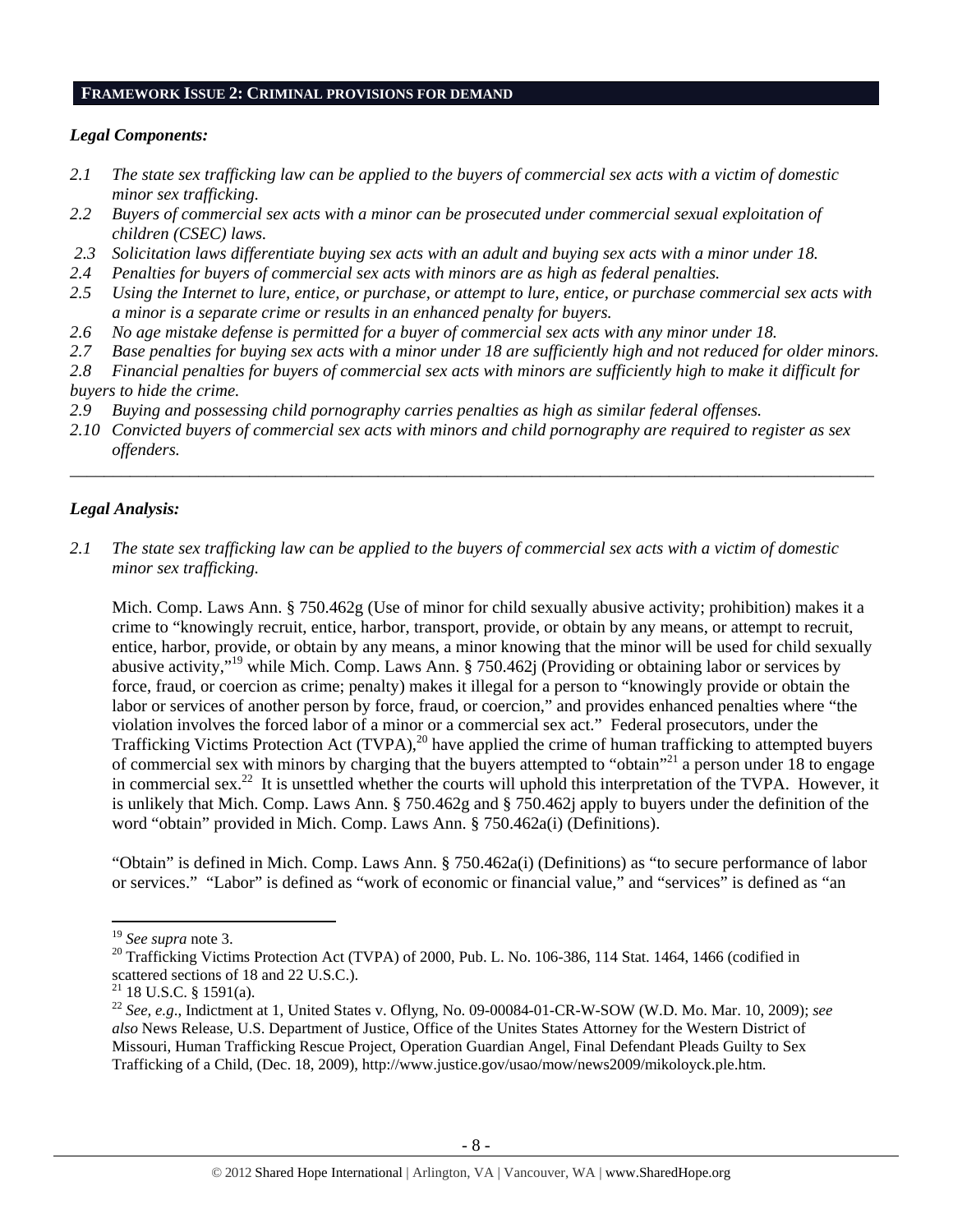ongoing relationship between a person and another person in which the other person performs activities under the supervision of or for the benefit of the person, including, but not limited to, commercial sexual activity and sexually explicit performances." Mich. Comp. Laws Ann. § 750.462a(f), (j). Under these definitions, the requirement of an "ongoing relationship" appears specifically tailored to the conduct of traffickers and renders application to buyers unlikely.

2.1.1 Recommendation: Amend Mich. Comp. Laws Ann. § 750.462g (Use of minor for child sexually abusive activity; prohibition) and § 750.462j (Providing or obtaining labor or services by force, fraud, or coercion as crime; penalty) to expressly apply to buyers of commercial sex with minors.

### *2.2 Buyers of commercial sex acts with a minor can be prosecuted under commercial sexual exploitation of children (CSEC) laws.*

Michigan's CSEC laws do not expressly criminalize the buying of sex with minors. Although not expressly commercial, Mich. Comp. Laws Ann. § 750.145a (Accosting, enticing or soliciting child for immoral purpose) may apply to a buyer who "solicits" a minor under 16 for the purposes of a sexual act.<sup>23</sup> A violation of Mich. Comp. Laws Ann. § 750.145a is a felony punishable by imprisonment up to 4 years, a fine up to \$4,000, or both, for a first offense, while subsequent convictions are punishable by imprisonment up to 10 years, a fine up to \$10,000, or both.<sup>24</sup> Mich. Comp. Laws Ann. §§ 750.145a, 750.145b(1).

Several sexual offenses might also apply to buyers of sex acts with a minor.<sup>25</sup>

2.2.1 Recommendation: Enact a law making it a crime to purchase sex acts with a minor under 18.

## *2.3 Solicitation laws differentiate buying sex acts with an adult and buying sex acts with a minor under 18.*

Solicitation and patronization of prostitution under Michigan's general prostitution law, Mich. Comp. Laws Ann. § 750.449a (Engaging services for purpose of prostitution, lewdness, or assignation, offer to engage; penalty), is age neutral but gender-specific, providing that "[a]ny male person who engages or offers to engage the services of a female person, not his wife, for the purpose of prostitution, lewdness or assignation, by the payment in money or other forms of consideration, is guilty of a misdemeanor."

Buyers who are convicted under Mich. Comp. Laws Ann. § 750.449a will be punished for a misdemeanor in accordance with the provisions of Mich. Comp. Laws Ann. § 750.451 (Violation of §§ 750.448, 750.449, 750.449a, 750.450, or 750.462; prior convictions; penalty; definition) and receive up to 93 days' imprisonment, a fine up to \$500, or both, for a first conviction; up to 1 year imprisonment, a fine up to \$1,000, or both, if the person has 1 prior conviction;<sup>26</sup> and imprisonment up to 2 years, a fine up to \$2,000, or both, if the person has 2 prior convictions. Mich. Comp. Laws Ann. §§ 750.449a, 750.451(1)–(3).

2.3.1 Recommendation: Enact a law that makes buying or attempting to buy sex with a minor under 18 a separate crime from solicitation of an adult for prostitution, or amend Mich. Comp. Laws Ann. § 750.449a (Engaging services for purpose of prostitution, lewdness, or assignation, offer to engage; penalty) to provide heightened penalties when the person solicited is a minor under 18.

<sup>&</sup>lt;sup>23</sup> See supra Section 1.2 for the substantive provisions of Mich. Comp. Laws Ann. § 750.145a.

<sup>&</sup>lt;sup>24</sup> See infra Appendix A for further discussion of sentencing guidelines.<br><sup>25</sup> See supra Section 1.2 for discussion of the sexual offenses that may apply to some buyers.<br><sup>25</sup> Pursuant to Mich. Comp. Laws Ann. § 750.451 ( 449, 449a, 450, or 462 or a violation of a law of another state or of a political subdivision of this state or another state substantially corresponding to section 448, 449, 449a, 450, or 462."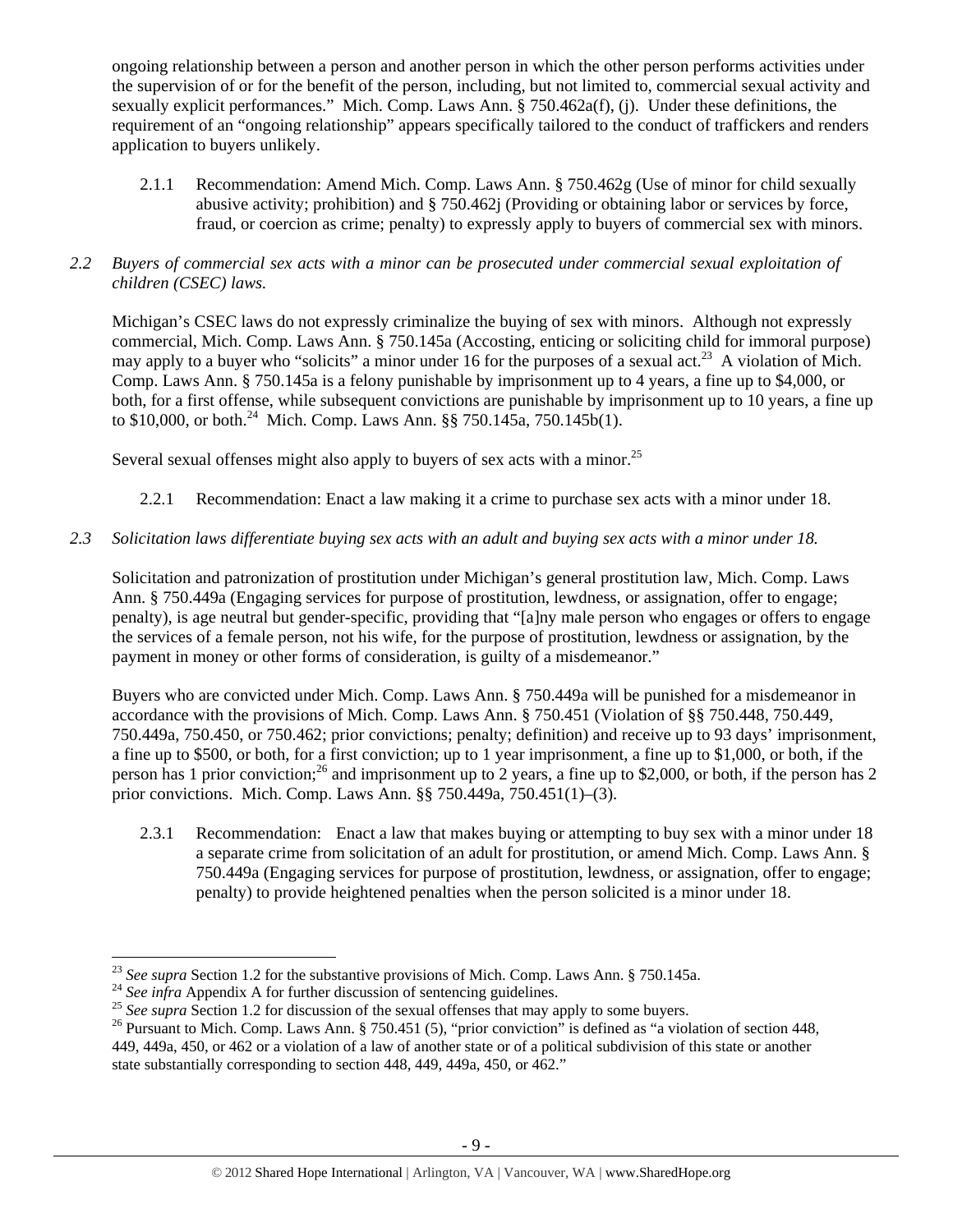#### *2.4 Penalties for buyers of commercial sex acts with minors are as high as federal penalties.*

Since a buyer may not be prosecuted under Mich. Comp. Laws Ann. § 750.462g (Use of minor for child sexually abusive activity; prohibition) or § 750.462j (Providing or obtaining labor or services by force, fraud, or coercion as crime; penalty), or the CSEC laws, the only penalties applicable to buyers are under the sex offenses described in detail in Section 1.2.

In comparison, if the victim is under the age of 14, a conviction under the TVPA for child sex trafficking is punishable by 15 years to life imprisonment and a fine not to exceed \$250,000. 18 U.S.C. §§ 1591(b)(1),  $3559(a)(1)$ ,  $3571(b)(3)$ . If the victim is between the ages of  $14-17$ , a conviction is punishable by 10 years to life imprisonment and a fine not to exceed \$250,000. 18 U.S.C. §§ 1591(b)(2), 3559(a)(1), 3571(b)(3). A conviction is punishable by mandatory life imprisonment, however, if the buyer has a prior conviction for a federal sex offense<sup>27</sup> against a minor. To the extent buyers can be prosecuted under other federal CSEC laws,<sup>28</sup> a conviction is punishable by penalties ranging from a fine not to exceed \$250,000 to life imprisonment and a fine not to exceed  $$250,000.<sup>2</sup>$ 

## *2.5 Using the Internet to lure, entice, or purchase, or attempt to lure, entice, or purchase commercial sex acts with a minor is a separate crime or results in an enhanced penalty for buyers.*

Michigan does not expressly criminalize the use of the Internet to purchase commercial sex acts with a minor; however, the using the Internet to communicate with a minor with the intent to commit, or attempt to commit, a violation of specified sexual offense laws is illegal under Mich. Comp. Laws Ann. § 750.145d(1)(a) (Use of internet or computer system; prohibited communication). Specifically, Mich. Comp. Laws Ann.  $§ 750.145d(1)(a) states,$ 

A person shall not use the internet or a computer,<sup>30</sup> computer program,<sup>31</sup> computer network,<sup>32</sup> or computer system $33$  to communicate with any person for the purpose of doing any of the following:

#### <sup>27</sup> Pursuant to 18 U.S.C. § 3559 $(e)(2)$ , "federal sex offense" is defined as

an offense under section 1591 [18 USCS § 1591] (relating to sex trafficking of children), 2241 [18 USCS § 2241] (relating to aggravated sexual abuse), 2242 [18 USCS § 2242] (relating to sexual abuse),  $2244(a)(1)$  [18 USCS §  $2244(a)(1)$ ] (relating to abusive sexual contact),  $2245$  [18 USCS § 2245] (relating to sexual abuse resulting in death), 2251 [18 USCS § 2251] (relating to sexual exploitation of children), 2251A [18 USCS § 2251A] (relating to selling or buying of children), 2422(b) [18 USCS § 2422(b)] (relating to coercion and enticement of a minor into prostitution), or 2423(a) [18 USCS § 2423(a)] (relating to transportation of minors).<br><sup>28</sup> 18 U.S.C. §§ 2251A(b) (Selling or buying of children), 2251(a) (Sexual exploitation of children), 2423(a)

(Transportation of a minor with intent for minor to engage in criminal sexual activity), 2422(a) (Coercion and enticement), 2252(a)(2), (a)(4) (Certain activities relating to material involving the sexual exploitation of minors). <sup>29</sup> 18 U.S.C. §§ 2251A(b) (conviction punishable by imprisonment for 30 years to life and a fine), 2251(e) (conviction punishable by imprisonment for 15–30 years and a fine), 2423(a) (conviction punishable by imprisonment for 10 years to life and a fine), 2422(a) (conviction punishable by a fine, imprisonment up to 20 years, or both),  $2252(a)(2)$ , (4) (stating that a conviction under subsection (a)(2) is punishable by imprisonment for 5–20 years and a fine, while a conviction under subsection (a)(4) is punishable by imprisonment up to 10 years, a fine, or both); *see also* 18 U.S.C. §§ 3559(a)(1) (classifying all of the above listed offenses as felonies), 3571(b)(3) (providing a fine up to \$250,000 for any felony conviction).

 $30$  Mich. Comp. Laws Ann. § 750.145d(9)(a) defines "computer" as "any connected, directly interoperable or interactive device, equipment, or facility that uses a computer program or other instructions to perform specific operations including logical, arithmetic, or memory functions with or on computer data or a computer program and that can store, retrieve, alter, or communicate the results of the operations to a person, computer program, computer, computer system, or computer network."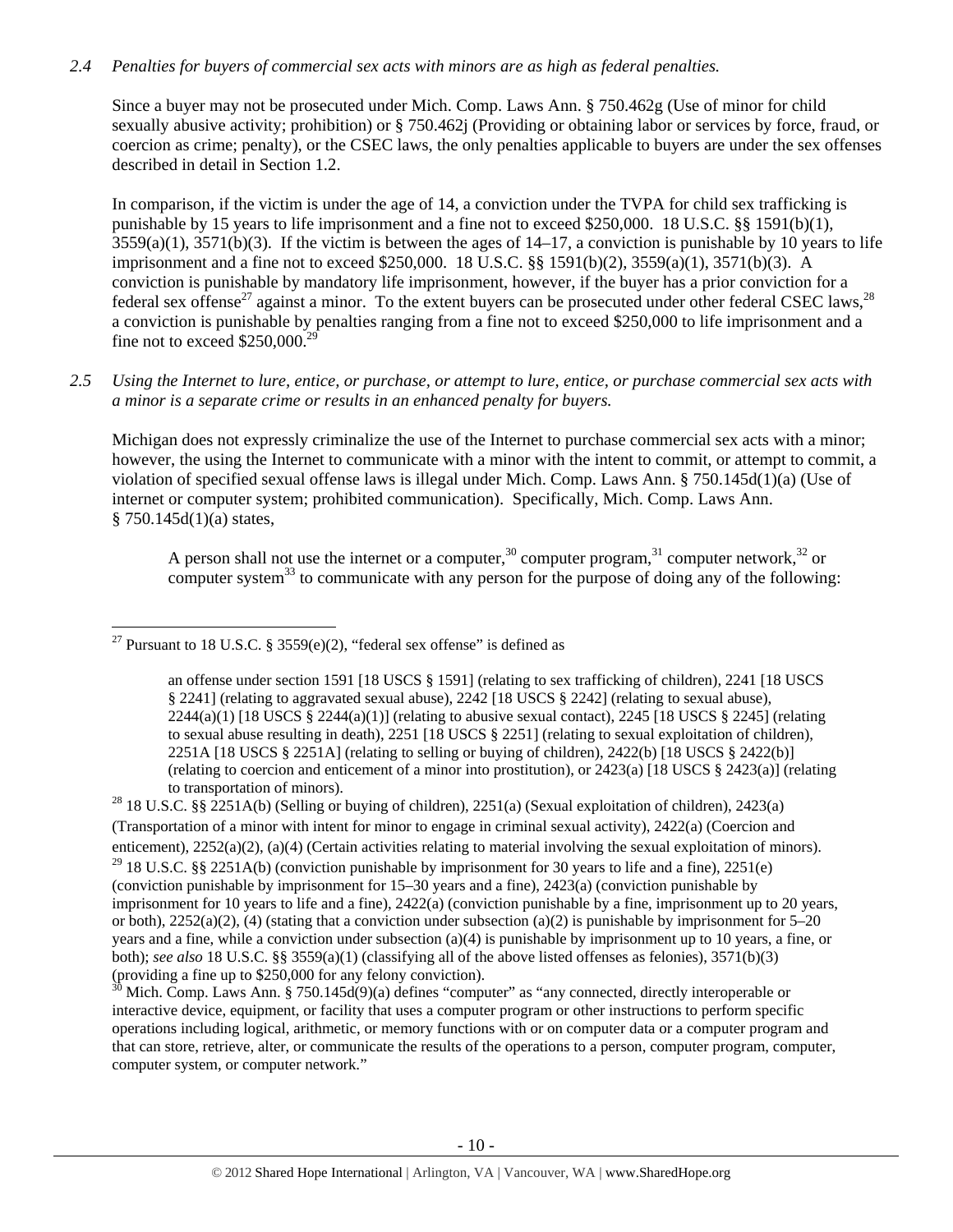(a) Committing, attempting to commit, conspiring to commit, or soliciting another person to commit conduct proscribed under section 145a [Accosting, enticing or soliciting child for immoral purpose], . . . 520b [Criminal sexual conduct in the first degree; felony; consecutive terms], 520c [Criminal sexual conduct in the second degree; felony], 520d [Criminal sexual conduct in the third degree; felony], 520e [Criminal sexual conduct in the fourth degree; misdemeanor], or 520g [Assault with intent to commit criminal sexual conduct; felony] . . . in which the victim or intended victim is a minor or is believed by that person to be a minor.

The penalty for violating Mich. Comp. Laws Ann. § 750.145d(1)(a) depends on the penalty applicable to the underlying offense for purposes of which the defendant solicited a minor.<sup>34</sup>

2.5.1 Recommendation: Amend Mich. Comp. Laws Ann. § 750.145d (Use of internet or computer system; prohibited communication) to specifically prohibit use of the Internet to purchase sex acts with a minor.

#### *2.6 No age mistake defense is permitted for a buyer of commercial sex acts with any minor under 18.*

Mich. Comp. Laws Ann. § 750.449a (Engaging services for purpose of prostitution, lewdness, or assignation, offer to engage; penalty) is age neutral, making the mistake of age defense irrelevant. Mich. Comp. Laws Ann. § 750.145d(1)(a) (Use of internet or computer system; prohibited communication) does not expressly provide that the mistake of age defense is unavailable to buyers of commercial sex with minor. However, Mich. Comp. Laws Ann. § 750.145a (Accosting, enticing or soliciting child for immoral purposes) expressly applies "regardless of whether the person knows the individual is a child or knows the actual age of the child, or an

<sup>31</sup> Mich. Comp. Laws Ann. § 750.145d(9)(c) defines "computer program" as "a series of internal or external instructions communicated in a form acceptable to a computer that directs the functioning of a computer, computer system, or computer network in a manner designed to provide or produce products or results from the computer, computer system, or computer network."

 $32$  Mich. Comp. Laws Ann. § 750.145d(9)(b) defines "computer network" as "the interconnection of hardwire or wireless communication lines with a computer through remote terminals, or a complex consisting of 2 or more interconnected computers."

 $33$  Mich. Comp. Laws Ann. § 750.145d(9)(d) defines "computer system" as "a set of related, connected or unconnected, computer equipment, devices, software, or hardware."

<sup>34</sup> A conviction under Mich. Comp. Laws Ann. § 750.145d(1)(a) is subject to the following penalty scheme pursuant to Mich. Comp. Laws Ann. § 750.145d(2):

(a) If the underlying crime is a misdemeanor or a felony with a maximum term of imprisonment of less than 1 year, the person is guilty of a misdemeanor punishable by imprisonment for not more than 1 year or a fine of not more than \$5,000.00, or both.

(b) If the underlying crime is a misdemeanor or a felony with a maximum term of imprisonment of 1 year or more but less than 2 years, the person is guilty of a felony punishable by imprisonment for not more than 2 years or a fine of not more than \$5,000.00, or both.

(c) If the underlying crime is a misdemeanor or a felony with a maximum term of imprisonment of 2 years or more but less than 4 years, the person is guilty of a felony punishable by imprisonment for not more than 4 years or a fine of not more than \$5,000.00, or both.

(d) If the underlying crime is a felony with a maximum term of imprisonment of 4 years or more but less than 10 years, the person is guilty of a felony punishable by imprisonment for not more than 10 years or a fine of not more than \$5,000.00, or both.

(e) If the underlying crime is a felony punishable by a maximum term of imprisonment of 10 years or more but less than 15 years, the person is guilty of a felony punishable by imprisonment for not more than 15 years or a fine of not more than \$10,000.00, or both.

(f) If the underlying crime is a felony punishable by a maximum term of imprisonment of 15 years or more or for life, the person is guilty of a felony punishable by imprisonment for not more than 20 years or a fine of not more than \$20,000.00, or both.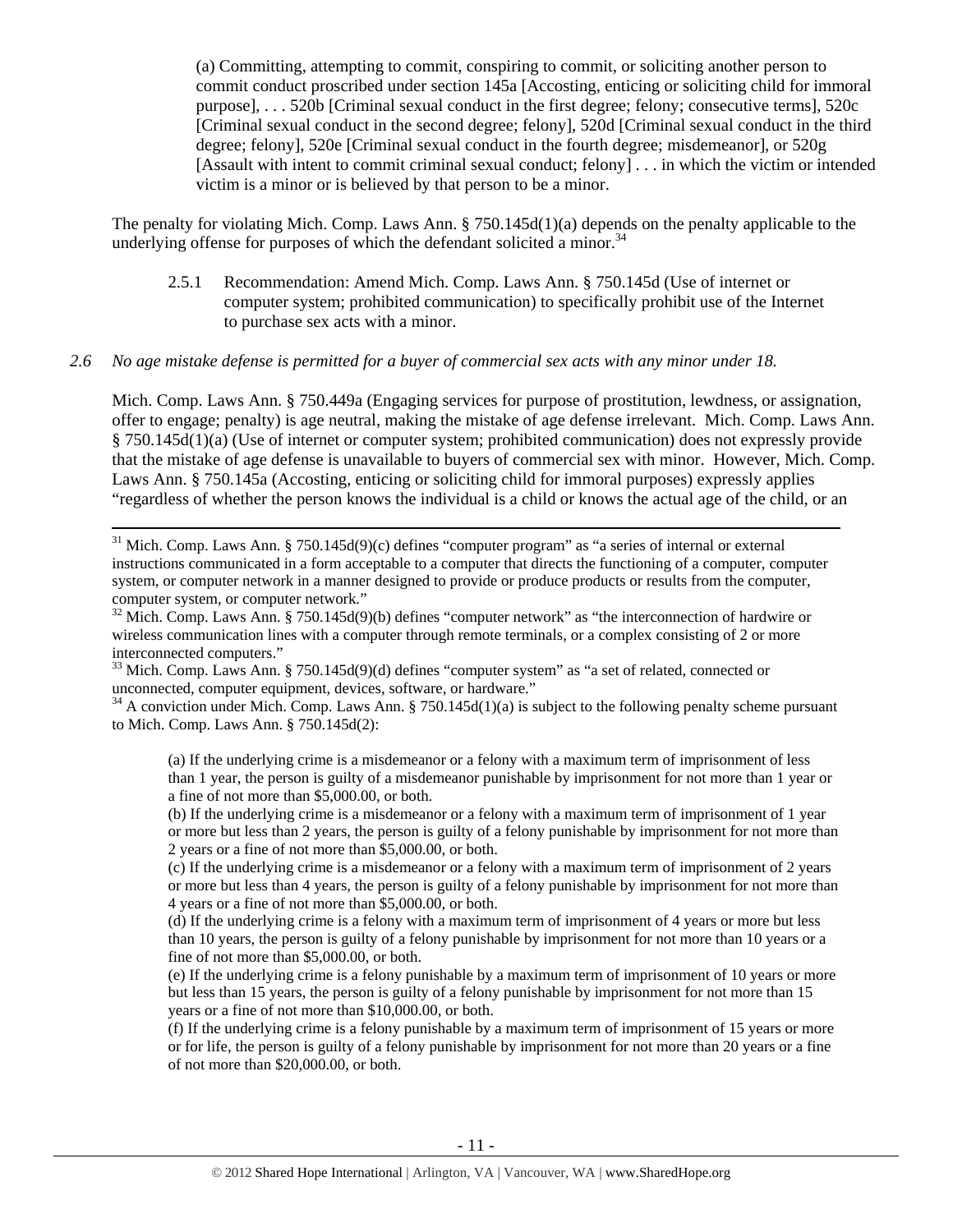individual whom he or she believes is a child less than 16 years of age." Conversely, Mich. Comp. Laws Ann. § 750.145c(4) (Definitions; child sexually abusive activity or material; penalties) only applies where a defendant possessing child pornography "knows, has reason to know, or should reasonably be expected to know the child is a child or that the child sexually abusive material includes a child or that the depiction constituting the child sexually abusive material appears to include a child,<sup>35</sup> or that person has not taken reasonable precautions to determine the age of the child."

- 2.6.1 Recommendation: Upon enacting a CSEC law applicable to buying sex with minors, expressly prohibit the use of a mistake of age defense in relation to this crime.
- *2.7 Base penalties for buying sex acts with a minor under 18 are sufficiently high and not reduced for older minors.*

Michigan's CSEC laws do not specifically criminalize purchasing a sex act with a minor.<sup>36</sup> Therefore, the applicable law would be Mich. Comp. Laws Ann. § 750.449a (Engaging services for purpose of prostitution, lewdness, or assignation, offer to engage; penalty) which is age neutral, and the same penalties apply regardless of the age of the person solicited. Mich. Comp. Laws Ann. §§ 750.449a, 750.451.

*2.8 Financial penalties for buyers of commercial sex acts with minors are sufficiently high to make it difficult for buyers to hide the crime.* 

Buyers of sex with minors may face fines in the following amounts: \$500 for a violation of Mich. Comp. Laws Ann. § 750.520e (Criminal sexual conduct in the fourth degree; misdemeanor) and \$5,000–\$20,000 for a violation of Mich. Comp. Laws Ann. § 750.145d (Use of internet or computer system; prohibited communication), depending on the underlying crime. Mich. Comp. Laws Ann. §§ 750.520e(2), 750.145d(2)(a)–(f). Buyers convicted of Mich. Comp. Laws Ann. § 750.449a (Engaging services for purpose of prostitution, lewdness, or assignation, offer to engage; penalty) may be required to pay fines up to \$500 for a first conviction, up to \$1,000 if they have 1 prior conviction, and up to \$2,000 if they have 2 prior convictions. Mich. Comp. Laws Ann. §§ 750.449a, 750.451. A buyer convicted of violating Mich. Comp. Laws Ann. § 750.145a (Accosting, enticing or soliciting child for immoral purpose) may be ordered to pay a fine of up to \$4,000 for a first offense and up to \$10,000 for each subsequent offense. Mich. Comp. Laws Ann. §§ 750.145a, 750.145b(1).

A buyer may be required to make restitution as ordered by the court under Mich. Comp. Laws Ann. § 780.766(2) ("Victim" defined; order of restitution generally), which states in part,

Except as provided in subsection  $(8)$ ,<sup>37</sup> when sentencing a defendant convicted of a crime, the court shall order, in addition to or in lieu of any other penalty authorized by law or in addition to any other

- (ii) It was not created using a depiction of any part of an actual person under the age of 18, but all of the following apply to that depiction:
	- (A) The average individual, applying contemporary community standards, would find the depiction, taken as a whole, appeals to the prurient interest.
	- (B) The reasonable person would find the depiction, taken as a whole, lacks serious literary, artistic, political, or scientific value.
- (C) The depiction depicts or describes a listed sexual act in a patently offensive way. 36 *See supra* Section 2.2. 37 Mich. Comp. Laws Ann. § 780.766(8) states,

 $35$  Pursuant to Mich. Comp. Laws Ann. § 750.145c(1)(a),

<sup>&</sup>quot;Appears to include a child" means that the depiction appears to include, or conveys the impression that it includes, a person who is less than 18 years of age, and the depiction meets either of the following conditions:

<sup>(</sup>i) It was created using a depiction of any part of an actual person under the age of 18.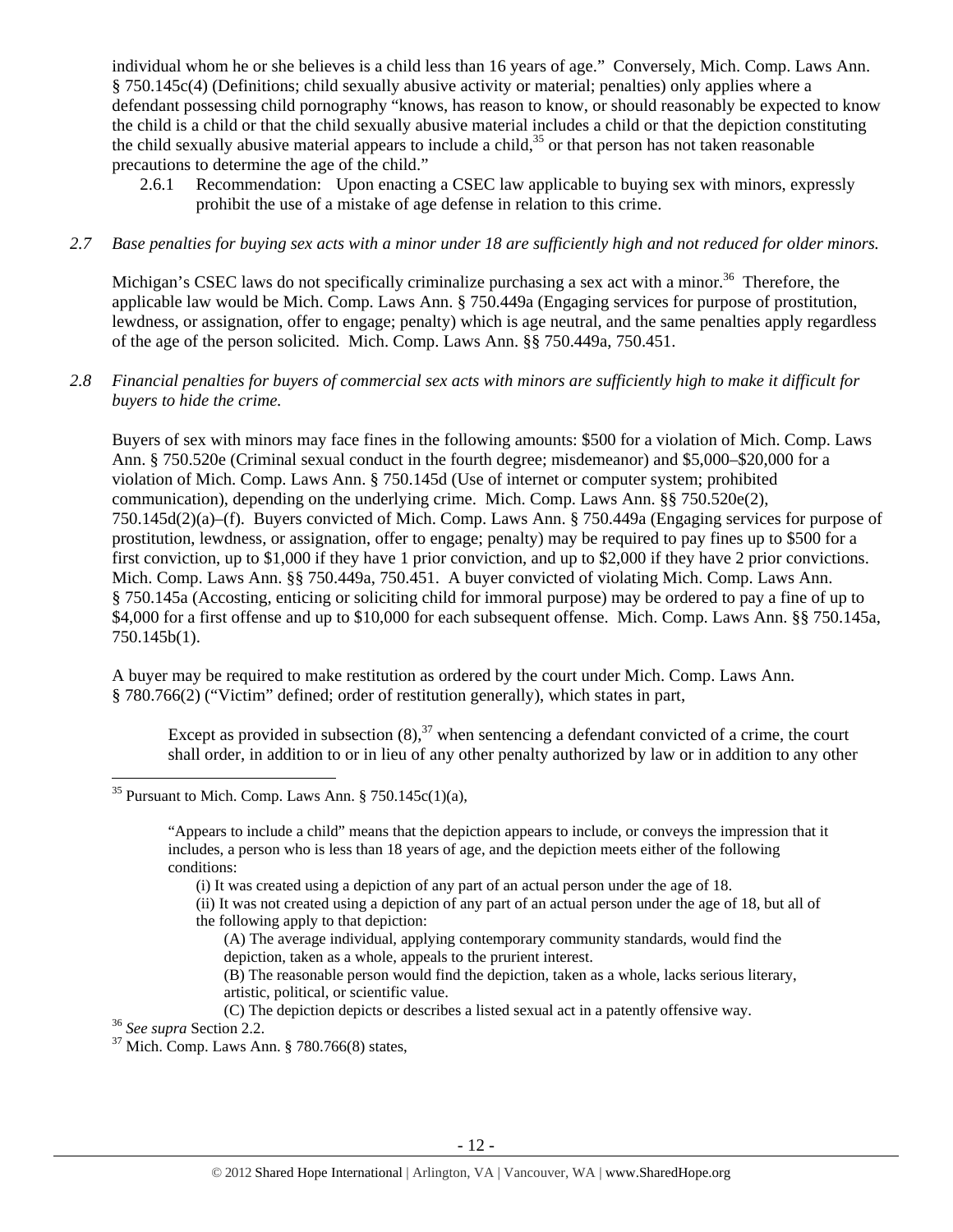penalty required by law, that the defendant make full restitution to any victim of the defendant's course of conduct that gives rise to the conviction or to the victim's estate. . . .

Additionally, buyers may be subject to asset forfeiture under the nuisance law. Pursuant to Mich. Comp. Laws Ann. § 600.3801 (Nuisance; injunction; abatement; guilt),

[a]ny building, vehicle, boat, aircraft, or place used for the purpose of lewdness, assignation or prostitution or gambling, or used by, or kept for the use of prostitutes or other disorderly persons, . . . is declared a nuisance, and the furniture, fixtures, and contents of the building, vehicle, boat, aircraft, or place and all intoxicating liquors therein are also declared a nuisance, and all controlled substances and nuisances shall be enjoined and abated as provided in this act and as provided in the court rules. Any person or his or her servant, agent, or employee who owns, leases, conducts, or maintains any building, vehicle, or place used for any of the purposes or acts set forth in this section is guilty of a nuisance.

Mich. Comp. Laws Ann. § 600.3830(2) (Removal and sale of property; fees; closing of building; loss of property exemptions; liability of officers) states,

Any person found guilty of maintaining a nuisance under the provisions of this chapter shall forfeit the benefit of all property exemptions, so far as the satisfaction of the order or judgment of the court requires the same, and the taking and disposing of any property of the defendant or defendants by virtue of such order or judgment by any officer directed to execute the same is not a trespass, nor shall such officer be liable either civilly or criminally therefor, if a proper return of such order or judgment and accounting for such property is made to the court within 10 days after the order or judgment is executed.

- 2.8.1 Recommendation: Amend Mich. Comp. Laws Ann. § 600.3801 (Nuisance; injunction; abatement; guilt) to include property used in or derived from human trafficking and CSEC offenses as a nuisance subject to forfeiture.
- *2.9 Buying and possessing child pornography carries penalties as high as similar federal offenses.*

Mich. Comp. Laws Ann. § 750.145c(4) (Definitions; child sexually abusive activity or material; penalties) states, with certain exceptions,

<u> Andrewski politika (za obrazu za obrazu za obrazu za obrazu za obrazu za obrazu za obrazu za obrazu za obrazu</u>

A person who knowingly possesses any child sexually abusive material is guilty of a felony punishable by imprisonment for not more than 4 years or a fine of not more than \$10,000.00, or both, if that person

The court shall order restitution to the crime victim services commission or to any individuals, partnerships, corporations, associations, governmental entities, or other legal entities that have compensated the victim or the victim's estate for a loss incurred by the victim to the extent of the compensation paid for that loss. The court shall also order restitution for the costs of services provided to persons or entities that have provided services to the victim as a result of the crime. Services that are subject to restitution under this subsection include, but are not limited to, shelter, food, clothing, and transportation. However, an order of restitution shall require that all restitution to a victim or victim's estate under the order be made before any restitution to any other person or entity under that order is made. The court shall not order restitution to be paid to a victim or victim's estate if the victim or victim's estate has received or is to receive compensation for that loss, and the court shall state on the record with specificity the reasons for its action.

Additionally, under subsection (9), "[a]ny amount paid to a victim or victim's estate under an order of restitution shall be set off against any amount later recovered as compensatory damages by the victim or the victim's estate in any federal or state civil proceeding and shall reduce the amount payable to a victim or a victim's estate by an award from the crime victim services commission made after an order of restitution under this section." Mich. Comp. Laws Ann. § 780.766(9).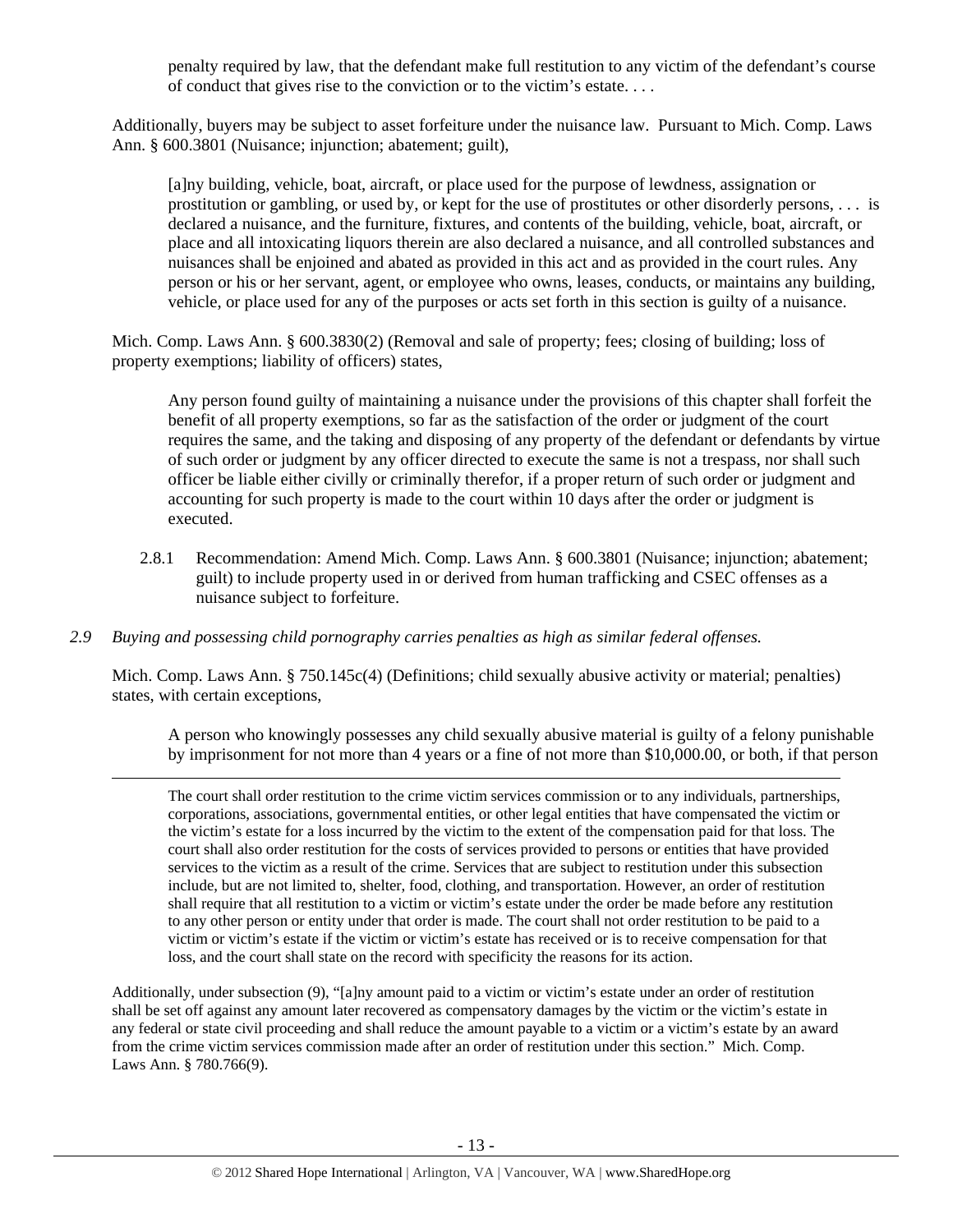knows, has reason to know, or should reasonably be expected to know the child is a child or that the child sexually abusive material includes a child or that the depiction constituting the child sexually abusive material appears to include a child, or that person has not taken reasonable precautions to determine the age of the child. . . .

. . . .

In comparison, a federal conviction for possession of child pornography<sup>38</sup> is generally punishable by imprisonment for  $5-20$  years and a fine not to exceed \$250,000.<sup>39</sup> Subsequent convictions, however, are punishable by imprisonment up to 40 years and a fine not to exceed \$250,000.<sup>40</sup>

*2.10 Convicted buyers of commercial sex acts with minors and child pornography are required to register as sex offenders.* 

Mich. Comp. Laws Ann. § 28.723 (Individuals required to be registered) provides that, among others, persons convicted of a listed offense "who are domiciled or temporarily reside in this state or who work with or without compensation or are students in this state are required to be registered under this act." Mich. Comp. Laws Ann. § 28.723(1). "Listed offense" is defined as "a tier I, tier II, or tier III offense." Mich. Comp. Laws Ann. § 28.722(k) (Definitions). Under Mich. Comp. Laws Ann. § 28.722(s), a "Tier I offense" is defined as,

1 or more of the following:

(i) A violation of section 145c(4) [Definitions; child sexually abusive activity or material; penalties] of the Michigan penal code, 1931 PA 328, MCL 750.145c.

. . . .

(vi) Any other violation of a law of this state or a local ordinance of a municipality, other than a tier II or tier III offense, that by its nature constitutes a sexual offense against an individual who is a minor.

. . . .

(viii) An attempt or conspiracy to commit an offense described in subparagraphs (i) to (vii). (ix) An offense substantially similar to an offense described in subparagraphs (i) to (viii) under a law of the United States that is specifically enumerated in 42 USC 16911, under a law of any state or any country, or under tribal or military law.

Mich. Comp. Laws Ann. § 28.722(u) provides that Tier II offenses include,

1 or more of the following:

  $38\,18\,$  U.S.C. §§ 2252(a)(2), (a)(4) (Certain activities relating to material involving the sexual exploitation of minors),  $2252A(a)(2)$ –(3) (Certain activities relating to material constituting or containing child pornography), 1466A(a), (b) (Obscene visual representations of the sexual abuse of children).

<sup>&</sup>lt;sup>39</sup> 18 U.S.C. §§ 2252(b) (stating that a conviction under subsection (a)(2) is punishable by imprisonment for 5–20 years and a fine, while a conviction under subsection (a)(4) is punishable by imprisonment up to 10 years, a fine, or both), 2252A(b)(1) (a conviction is punishable by imprisonment for 5–20 years and a fine), 1466A(a), (b) (stating that a conviction under subsection (a) is "subject to the penalties provided in section  $2252A(b)(1)$ ," imprisonment for 5–20 years and a fine, while a conviction under subsection (b) is "subject to the penalties provided in section 2252A(b)(2)," imprisonment up to 10 years, a fine, or both); *see also* 18 U.S.C. §§ 3559(a)(1) (classifying all of the above listed offenses as felonies), 3571(b)(3) (providing a fine up to \$250,000 for any felony conviction).  $40$  18 U.S.C. §§ 2252(b) (stating if a person has a prior conviction under subsection (a)(2), or a list of other statutes, a

conviction is punishable by a fine and imprisonment for 15–40 years, but if a person has a prior conviction under subsection (a)(4), or a list of other statutes, a conviction is punishable by a fine and imprisonment for  $10-20$  years),  $2252A(b)(1)$  (stating if a person has a prior conviction under subsection (a)(2), (a)(3), or a list of other statutes, a conviction is punishable by a fine and imprisonment for  $15-40$  years),  $1466A(a)$ , (b) (stating that the penalty scheme for section 2252A(b) applies); *see also* 18 U.S.C. §§ 3559(a)(1) (classifying all of the above listed offenses as felonies), 3571(b)(3) (providing a fine up to \$250,000 for any felony conviction).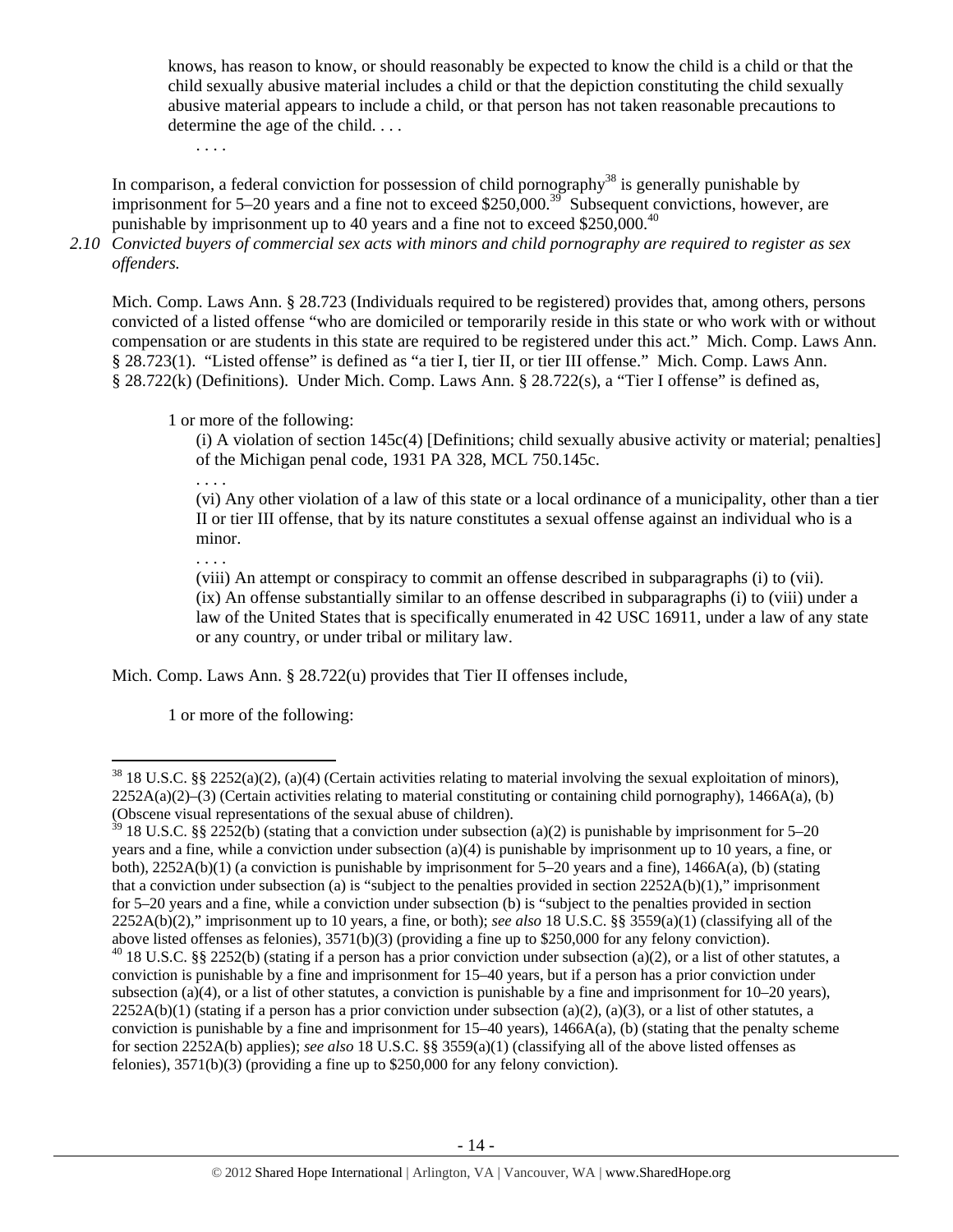(i) A violation of section 145a [Accosting, enticing or soliciting child for immoral purpose] of the Michigan penal code, 1931 PA 328, MCL 750.145a.

(ii) A violation of section 145b [Accosting, enticing or soliciting child for immoral purpose; prior conviction; penalty] of the Michigan penal code, 1931 PA 328, MCL 750.145b.

. . . .

 $(iv)$  A violation of section  $145d(1)(a)$  [Use of Internet or computer system; prohibited communication] of the Michigan penal code, 1931 PA 328, MCL 750.145d, except for a violation arising out of a violation of section 157c of the Michigan penal code, 1931 PA 328, MCL 750.157c. . . . .

(vii) A violation of section 448 [Soliciting, accosting, or inviting to commit prostitution or immoral act; crime] of the Michigan penal code, 1931 PA 328, MCL 750.448, if the victim is a minor.

(ix) A violation of section 520c [Criminal sexual conduct in the second degree; felony], [or] 520e [Criminal sexual conduct in the fourth degree; misdemeanor] . . . of the Michigan penal code, 1931 PA 328, MCL 750.520c, 750.520e . . . committed against an individual 13 years of age or older but less than 18 years of age.

. . . .

. . . .

 $(xi)$  An attempt or conspiracy to commit an offense described in subparagraphs (i) to  $(x)$ . (xii) An offense substantially similar to an offense described in subparagraphs (i) to (xi) under a law of the United States that is specifically enumerated in 42 USC 16911, under a law of any state or any country, or under tribal or military law.

Lastly Mich. Comp. Laws Ann. § 28.722(w) defines a "Tier III offense" as,

1 or more of the following:

. . . .

(iv) A violation of section 520b [Criminal sexual conduct in the first degree; felony], [or] 520d [Criminal sexual conduct in the third degree; felony] . . . of the Michigan penal code, 1931 PA 328, MCL 750.520b, 750.520d . . . . This subparagraph does not apply if the court determines that the victim consented to the conduct constituting the violation, that the victim was at least 13 years of age but less than 16 years of age at the time of the offense, and that the individual is not more than 4 years older than the victim.

(v) A violation of section 520c [Criminal sexual conduct in the second degree; felony] . . . of the Michigan penal code, 1931 PA 328, MCL 750.520c . . . , committed against an individual less than 13 years of age.

(vi) A violation of section 520e [Criminal sexual conduct in the fourth degree; misdemeanor] of the Michigan penal code, 1931 PA 328, MCL 750.520e, committed by an individual 17 years of age or older against an individual less than 13 years of age.

(vii) An attempt or conspiracy to commit an offense described in subparagraphs (i) to (vi).

(viii) An offense substantially similar to an offense described in subparagraphs (i) to (vii) under a law of the United States that is specifically enumerated in 42 USC 16911, under a law of any state or any country, or under tribal or military law.

2.10.1 Recommendation: Amend Mich. Comp. Laws Ann. § 28.722(k) (Definitions) to require buyers convicted of violating Mich. Comp. Laws Ann. § 750.449a (Engaging services for purpose of prostitution, lewdness, or assignation, offer to engage; penalty), where a buyer purchases sex with a minor, to register as sex offenders.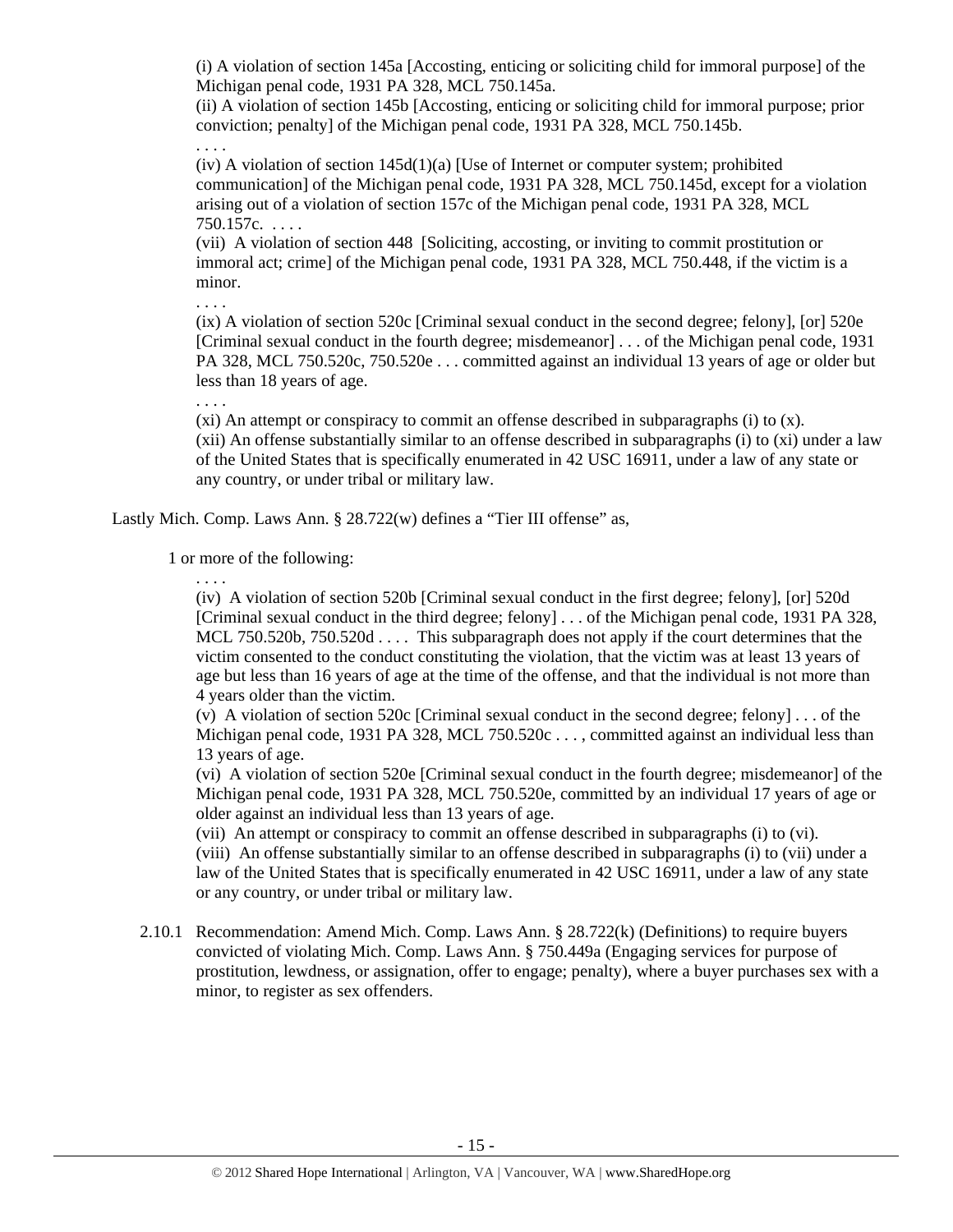#### **FRAMEWORK ISSUE 3: CRIMINAL PROVISIONS FOR TRAFFICKERS**

#### *Legal Components:*

- *3.1 Penalties for trafficking a child for sexual exploitation are as high as federal penalties.*
- *3.2 Creating and distributing child pornography carries penalties as high as similar federal offenses.*
- *3.3 Using the Internet to lure, entice, recruit or sell commercial sex acts with a minor is a separate crime or results in an enhanced penalty for traffickers.*
- *3.4 Financial penalties for traffickers, including asset forfeiture, are sufficiently high.*
- *3.5 Convicted traffickers are required to register as sex offenders.*
- *3.6 Laws relating to termination of parental rights for certain offenses include sex trafficking or commercial sexual exploitation of children (CSEC) offenses in order to remove the children of traffickers from their control and potential exploitation.*

 *\_\_\_\_\_\_\_\_\_\_\_\_\_\_\_\_\_\_\_\_\_\_\_\_\_\_\_\_\_\_\_\_\_\_\_\_\_\_\_\_\_\_\_\_\_\_\_\_\_\_\_\_\_\_\_\_\_\_\_\_\_\_\_\_\_\_\_\_\_\_\_\_\_\_\_\_\_\_\_\_\_\_\_\_\_\_\_\_\_\_\_\_\_\_* 

#### *Legal Analysis:*

*3.1 Penalties for trafficking a child for sexual exploitation are as high as federal penalties.* 

Michigan's human trafficking laws applicable to traffickers carry significant penalties. A violation of Mich. Comp. Laws Ann. § 750.462g (Use of minor for child sexually abusive activity; prohibition) is a felony punishable by a sentence of imprisonment up to 20 years.<sup>41</sup> Mich. Comp. Laws Ann. § 750.462g. A violation of Mich. Comp. Laws Ann. § 750.462j(1)(b) (Providing or obtaining labor or services by force, fraud, or coercion as crime; penalty) is a felony punishable by imprisonment up to 20 years, a fine of up to \$20,000, or both, enhanced to a maximum of life in prison, a fine up to \$50,000, or both, if the crime involves the death of any person. Mich. Comp. Laws Ann. § 750.462 $i(1)(b)$ , (c). To the extent that a violation of Mich. Comp. Laws Ann. § 750.462g or § 750.462j(1)(b) "involves kidnapping or an attempt to kidnap," Mich. Comp. Laws Ann. § 750.462i (Kidnapping, criminal sexual conduct, or attempt to kill; penalty) provides that a trafficker may receive a sentence of imprisonment "for life or any term of years."

Traffickers also may be prosecuted under Michigan's CSEC laws. A trafficker convicted of violating Mich. Comp. Laws Ann. § 750.13 (Enticing away female under sixteen; felony, penalty) is guilty of a felony punishable by imprisonment up to 10 years.<sup>42</sup> Mich. Comp. Laws Ann. § 750.13.

A trafficker convicted of violating Mich. Comp. Laws Ann. § 750.145c(2) (Definitions; child sexually abusive activity or material; penalties) will receive a sentence of imprisonment up to 20 years, a fine up to \$100,000, or both.<sup>43</sup> Mich. Comp. Laws Ann.  $\S 750.145c(2)$ .

A trafficker could be charged with money laundering under Mich. Comp. Laws Ann. § 750.411k (Proceeds of criminal offense), which states,

(1) A person shall not knowingly receive or acquire a monetary instrument or other property that constitutes the proceeds or substituted proceeds of a specified criminal offense with prior actual knowledge of both of the following:

(a) The monetary instrument or other property represents the proceeds or substituted proceeds of a criminal offense.

<sup>41</sup> *See supra* Section 1.1 for the substantive provisions of Mich. Comp. Laws Ann. § 750.462g; *see infra* Appendix A for further discussion of sentencing guidelines.<br><sup>42</sup> See supra Section 1.2 for the substantive provisions of Mich. Comp. Laws Ann. § 750.13.

<sup>&</sup>lt;sup>43</sup> *See supra* Section 1.2 for the substantive provisions of Mich. Comp. Laws Ann. § 750.145c.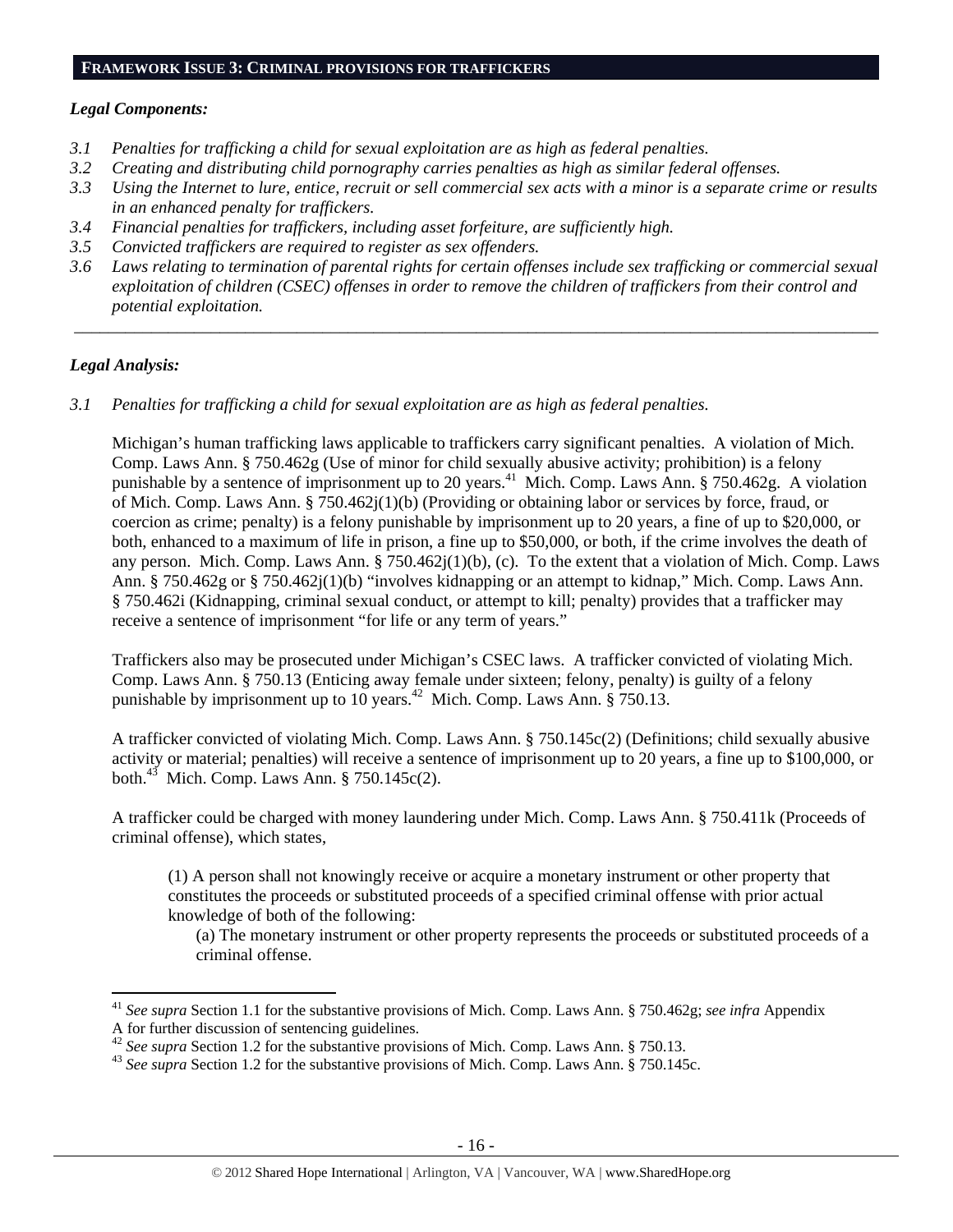(b) The receipt or acquisition of the proceeds or substituted proceeds meets 1 or more of the following criteria:

(i) It will aid that person or another person in promoting or carrying on the criminal offense from which the proceeds or substituted proceeds were derived or any other criminal offense. (ii) It is designed, in whole or in part, to conceal or disguise the nature, location, source, ownership, or control of the proceeds or substituted proceeds of the specified criminal offense

or to avoid a transaction reporting requirement under state or federal law.

(2) A person shall not knowingly conduct, attempt to conduct, or participate in conducting or attempting to conduct a financial transaction involving a monetary instrument or other property that constitutes the proceeds or substituted proceeds of a specified criminal offense with prior actual knowledge of both of the following:

(a) The monetary instrument or other property represents the proceeds or substituted proceeds of a criminal offense.

(b) The financial transaction meets 1 or more of the following criteria:

(i) It will aid that person or another person in promoting or carrying on the criminal offense from which the proceeds or substituted proceeds were derived or any other criminal offense. (ii) It is designed, in whole or in part, to conceal or disguise the nature, location, source, ownership, or control of the proceeds or substituted proceeds of the specified criminal offense, or to avoid a transaction reporting requirement under state or federal law.

First-degree money laundering is a felony punishable by imprisonment up to 20 years, a fine up to \$500,000 "or twice the value of the proceeds or substituted proceeds of the specified criminal offense involved in the violation, whichever is greater," or both imprisonment and a fine. Mich. Comp. Laws Ann. § 750.411o(2). First-degree money laundering occurs, pursuant to Mich. Comp. Laws Ann. § 750.411o(1), if all of the following circumstances exist:

(a) The value of the proceeds or substituted proceeds of the specified criminal offense involved in the violation is  $$10,000.00$  or more.<sup>44</sup>

(b) The specified criminal offense involved in the violation is a controlled substance offense, or an attempt, solicitation, or conspiracy to commit a controlled substance offense.

(c) The violation is committed with the intent to do 1 or more of the following:

(i) Promote the commission of the criminal offense from which the proceeds or substituted proceeds were derived or any other criminal offense.

(ii) Conceal or disguise the nature, location, source, ownership, or control of the proceeds or substituted proceeds of the specified criminal offense or avoid a transaction reporting requirement under state or federal law.

Second-degree money laundering is a felony punishable by imprisonment up to 10 years, a fine up to \$100,000 "or twice the value of the proceeds or substituted proceeds of the specified criminal offense involved in the violation, whichever is greater," or both imprisonment and a fine. Mich. Comp. Laws Ann.  $\S 750.411n(2)$ . Second-degree money laundering occurs, pursuant to Mich. Comp. Laws Ann. § 750.411n(1), if the amount involved is greater than \$10,000 and one of the following circumstances exists:

(a) The specified criminal offense involved in the violation is a controlled substance offense, or an attempt, solicitation, or conspiracy to commit a controlled substance offense. (b) The violation is committed with the intent to do 1 or more of the following:

 $44$  The \$10,000 threshold for the entire money laundering section can be aggregated over 30 calendar days. Mich. Comp. Laws Ann. §§ 750.411o(3), 750.411n(3), 750.411m(3).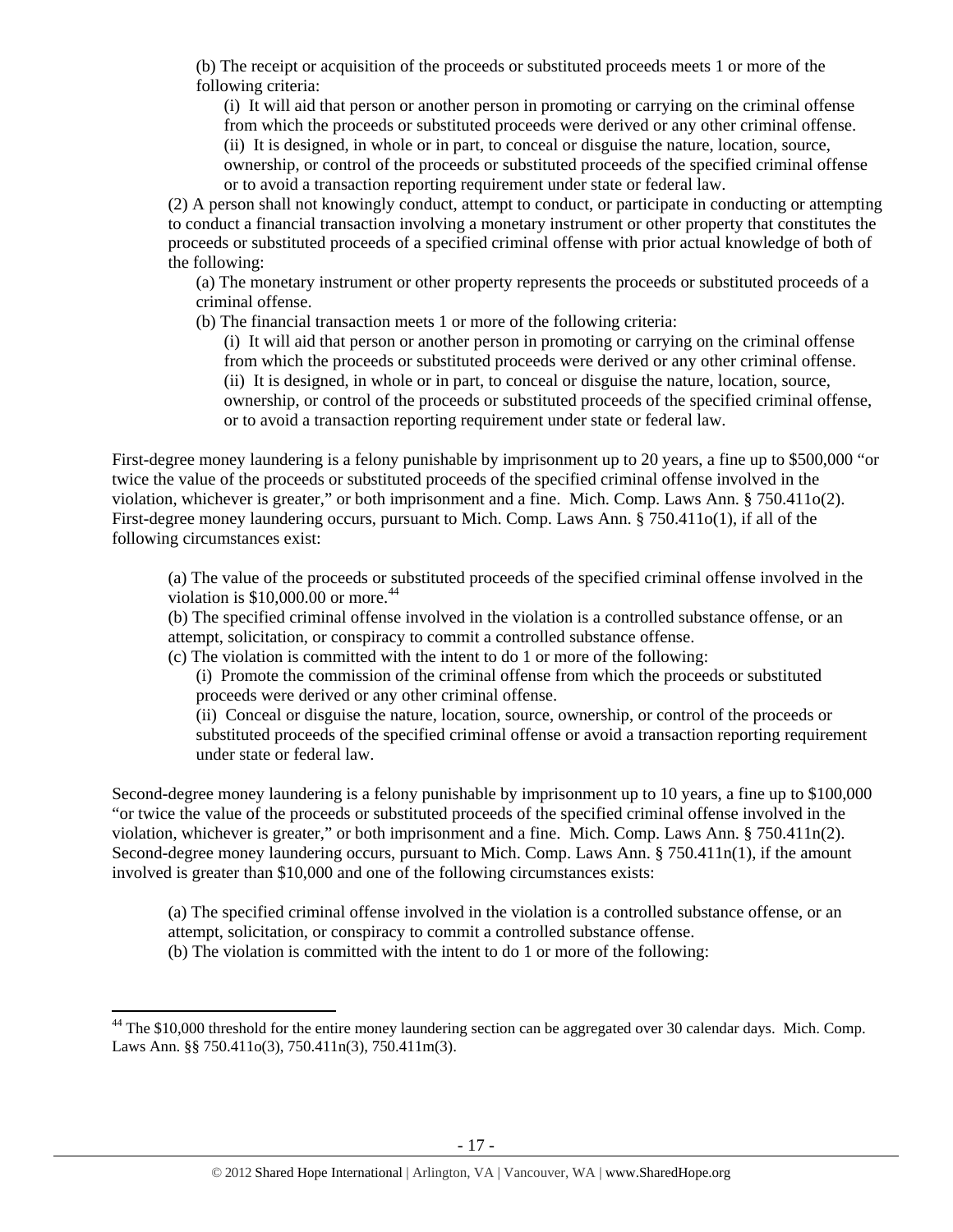(i) Promote the commission of the criminal offense from which the proceeds or substituted proceeds were derived or any other criminal offense.

(ii) Conceal or disguise the nature, location, source, ownership, or control of the proceeds or substituted proceeds of the specified criminal offense or avoid a transaction reporting requirement under state or federal law.

Third-degree money laundering is a felony punishable by imprisonment up to 5 years, a fine up to \$50,000 "or twice the value of the proceeds or substituted proceeds of the specified criminal offense involved in the violation, whichever is greater," or both imprisonment and a fine. Mich. Comp. Laws Ann. § 750.411m(2). Third-degree money laundering occurs, pursuant to Mich. Comp. Laws Ann. § 750.411m(1), if one of the following circumstances exists:

(a) The value of the proceeds or substituted proceeds of the specified criminal offense involved in the violation is \$10,000.00 or more.

(b) The specified criminal offense involved in the violation is a controlled substance offense, or an attempt, solicitation, or conspiracy to commit a controlled substance offense.

(c) The violation is committed with the intent to do 1 or more of the following:

(i) Promote the commission of the criminal offense from which the proceeds or substituted proceeds were derived or any other criminal offense.

(ii) Conceal or disguise the nature, location, source, ownership, or control of the proceeds or substituted proceeds of the specified criminal offense or avoid a transaction reporting requirement under state or federal law.

Fourth-degree money laundering is a misdemeanor punishable by imprisonment up to 2 years, a fine up to \$10,000 "or twice the value of the proceeds or substituted proceeds of the specified criminal offense involved in the violation, whichever is greater," or both imprisonment and a fine. Mich. Comp. Laws Ann. § 750.411l.

In comparison, if the victim is under the age of 14, a conviction under the Trafficking Victims Protection Act  $(TVPA)<sup>45</sup>$  for child sex trafficking is punishable by 15 years to life imprisonment and a fine not to exceed \$250,000. 18 U.S.C. §§ 1591(b)(1), 3559(a)(1), 3571(b)(3). If the victim is between the ages of 14–17, a conviction is punishable by 10 years to life imprisonment and a fine not to exceed \$250,000. 18 U.S.C. §§ 1591(b)(2), 3559(a)(1), 3571(b)(3). A conviction is punishable by mandatory life imprisonment, however, if the trafficker has a prior conviction for a federal sex offense<sup>46</sup> against a minor.

*3.2 Creating and distributing child pornography carries penalties as high as similar federal offenses.* 

Mich. Comp. Laws Ann. § 750.145c(2), (3) (Definitions; child sexually abusive activity or material; penalties) make the creation and distribution of child pornography illegal.<sup>47</sup> A trafficker who is convicted of violating Mich. Comp. Laws Ann. § 750.145c(2) by creating child pornography may receive imprisonment up to 20 years, a fine up to \$100,000, or both, if the trafficker "knows, has reason to know, or should reasonably be expected to know that the child is a child or that the child sexually abusive material includes a child or that the depiction constituting the child sexually abusive material appears to include a child, or that person has not taken reasonable precautions to determine the age of the child." Mich. Comp. Laws Ann. § 750.145c(2) A trafficker convicted of violating Mich. Comp. Laws Ann. § 750.145c(3) for distributing child pornography is guilty of a felony punishable by imprisonment up to 7 years, a fine not to exceed \$50,000, or both. Mich. Comp. Laws Ann. § 750.145c(3).

<sup>&</sup>lt;sup>45</sup> *See supra* note 20.<br><sup>46</sup> *See supra* note 27.<br><sup>47</sup> *See supra* Section 1.2 for the substantive provisions of Mich. Comp. Laws Ann. § 750.145c(2), (3).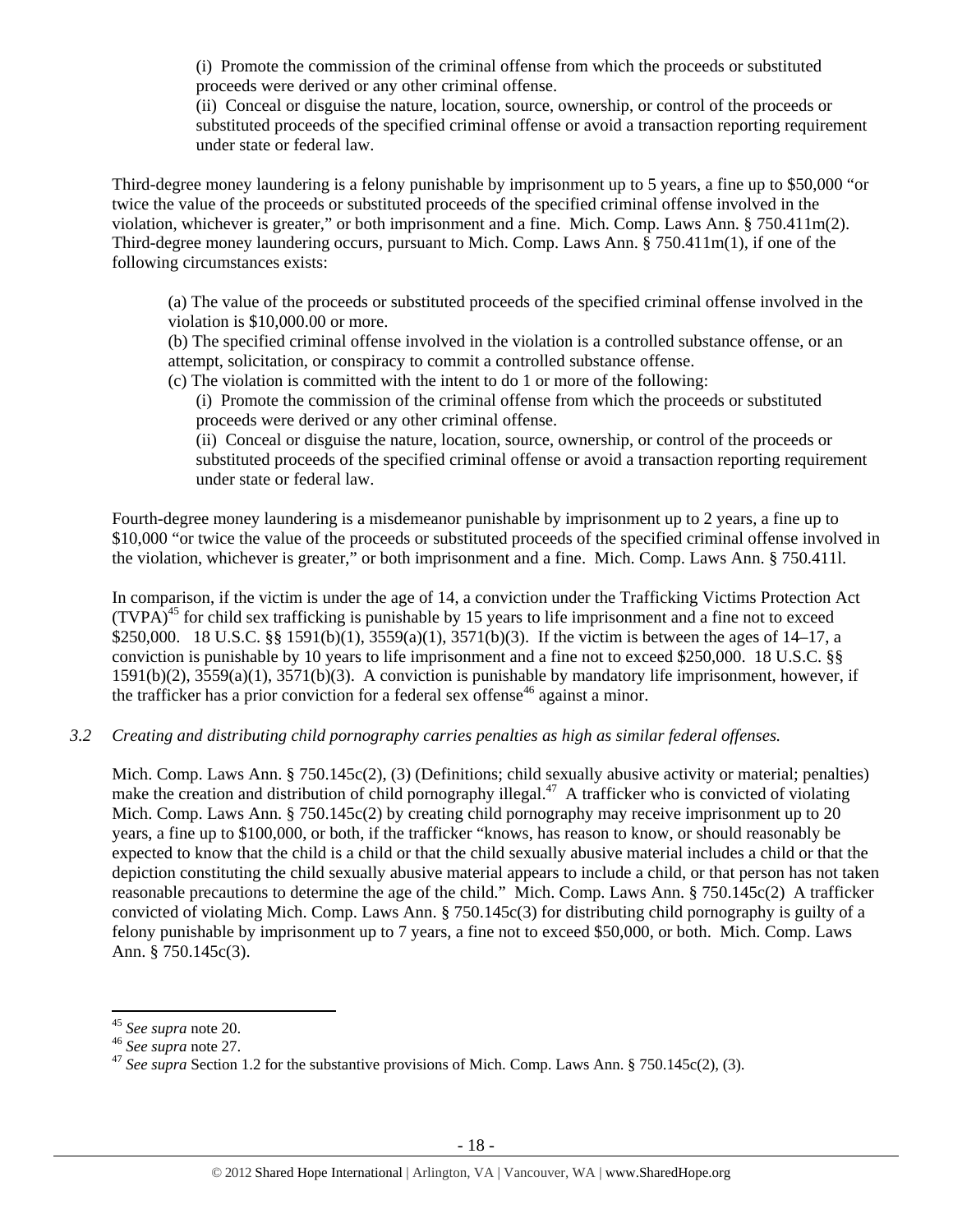In comparison, if the victim is under the age of 14, a conviction under the TVPA for child sex trafficking is punishable by 15 years to life imprisonment and a fine not to exceed \$250,000. 18 U.S.C. §§ 1591(b)(1),  $3559(a)(1)$ ,  $3571(b)(3)$ . If the victim is between the ages of  $14-17$ , a conviction is punishable by 10 years to life imprisonment and a fine not to exceed \$250,000. 18 U.S.C. §§ 1591(b)(2), 3559(a)(1), 3571(b)(3). A conviction is punishable by mandatory life imprisonment, however, if the trafficker has a prior conviction for a federal sex offense<sup>48</sup> against a minor. Additionally, a federal conviction for distribution of child pornography<sup>49</sup> is generally punishable by imprisonment for 5–20 years and a fine not to exceed \$250,000.<sup>50</sup> Subsequent convictions, however, are punishable by imprisonment up to 40 years and a fine not to exceed \$250,000.<sup>51</sup>

*3.3 Using the Internet to lure, entice, recruit or sell commercial sex acts with a minor is a separate crime or results in an enhanced penalty for traffickers.* 

Michigan does not expressly criminalize the use of the Internet to lure, entice, recruit, or purchase commercial sex acts with a minor; however, the use of the Internet to communicate with a minor while intending to commit, or attempting to commit, a violation of specified sexual offense laws is illegal under Mich. Comp. Laws Ann. § 750.145d(1)(a) (Use of Internet or computer system; prohibited communication), which states,

A person shall not use the internet or a computer,<sup>52</sup> computer program,<sup>53</sup> computer network,<sup>54</sup> or computer system<sup>55</sup> to communicate with any person for the purpose of doing any of the following: (a) Committing, attempting to commit, conspiring to commit, or soliciting another person to commit conduct proscribed under section 145a [Accosting, enticing or soliciting child for immoral purpose], 145c [Definitions; child sexually abusive activity or material; penalties] . . . 520b [Criminal sexual conduct in the first degree; felony], 520c [Criminal sexual conduct in the second degree; felony], 520d [Criminal sexual conduct in the third degree; felony], [or] 520e [Criminal sexual conduct in the fourth degree; misdemeanor] . . . in which the victim or intended victim is a minor or is believed by that person to be a minor.

The penalty for violating Mich. Comp. Laws Ann. § 750.145d(1)(a) depends on the penalty applicable to the underlying offense, the purpose for which the defendant solicited the minor. Mich. Comp. Laws Ann.  $§ 750.145d(2).^{56}$ 

<sup>48</sup> *See supra* note 27.

<sup>&</sup>lt;sup>49</sup> 18 U.S.C. §§ 2252(a)(1), (a)(2), (a)(3) (Certain activities relating to material involving the sexual exploitation of minors),  $2252A(a)(2)$ , (a)(3) (Certain activities relating to material constituting or containing child pornography), 1466A(a) (Obscene visual representations of the sexual abuse of children).<br><sup>50</sup> 18 U.S.C. §§ 2252(b) (stating that a conviction under subsection (a)(1), (a)(2), or (a)(3) is punishable by

imprisonment for 5–20 years and a fine), 2252A(b)(1) (a conviction is punishable by imprisonment for 5–20 years and a fine), 1466A(a), (b) (stating that a conviction under subsection (a) is "subject to the penalties provided in section 2252A(b)(1)," imprisonment for 5–20 years and a fine, while a conviction under subsection (b) is "subject to the penalties provided in section 2252A(b)(2)," imprisonment up to 10 years, a fine, or both); *see also* 18 U.S.C. §§ 3559(a)(1) (classifying all of the above listed offenses as felonies),  $3571(b)(3)$  (providing a fine up to \$250,000 for any felony conviction).

<sup>&</sup>lt;sup>51</sup> 18 U.S.C. §§ 2252(b) (stating if a person has a prior conviction under subsection (a)(1), (a)(2), or (a)(3) or a list of other statutes, a conviction is punishable by a fine and imprisonment for 15–40 years), 2252A(b)(1) (stating if a person has a prior conviction under subsection (a)(2), (a)(3), or a list of other statutes, a conviction is punishable by a fine and imprisonment for 15–40 years), 1466A(a), (b) (stating that the penalty scheme for section 2252A(b) applies); *see also* 18 U.S.C. §§ 3559(a)(1) (classifying all of the above listed offenses as felonies), 3571(b)(3) (providing a fine up to \$250,000 for any felony conviction).<br>
<sup>52</sup> See supra note 30 for the definition of "computer."

<sup>&</sup>lt;sup>53</sup> See supra note 31 for the definition of "computer program."<br>
<sup>54</sup> See supra note 32 for the definition of "computer network."<br>
<sup>55</sup> See supra note 33 for the definition of "computer system."<br>
<sup>55</sup> See supra note 34 f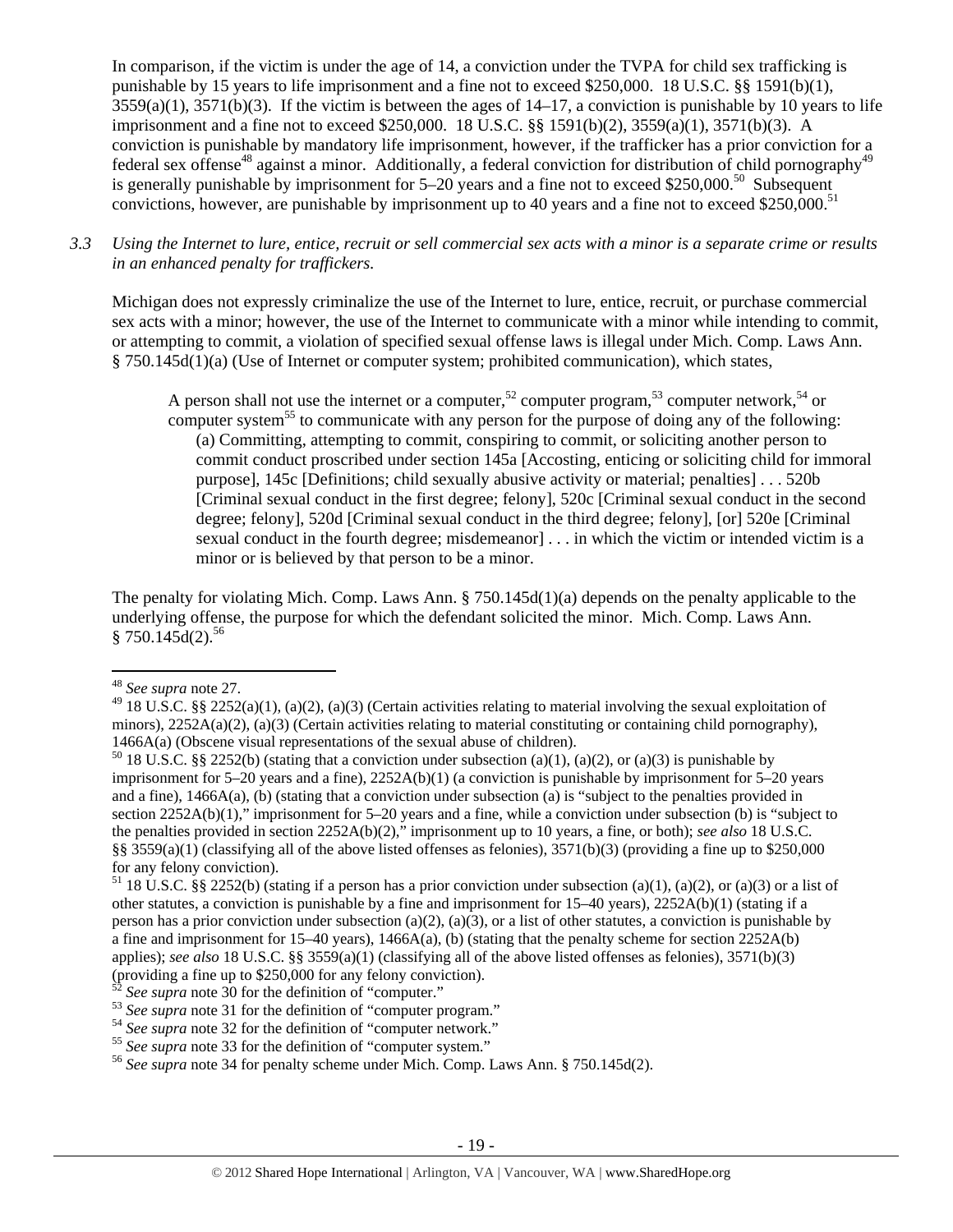3.3.1 Recommendation: Amend Mich. Comp. Laws Ann. § 750.145d (Use of internet or computer system; prohibited communication) to include Mich. Comp. Laws Ann. § 750.462g (Use of minor for child sexually abusive activity; prohibition) and § 750.462j (Providing or obtaining labor or services by force, fraud, or coercion as crime; penalty) to ensure availability of enhanced penalties when the Internet is used to commit trafficking offenses.

# *3.4 Financial penalties for traffickers, including asset forfeiture, are sufficiently high.*

Traffickers may receive fines in the following amounts: up to \$4,000 for a first violation of Mich. Comp. Laws Ann. § 750.145a (Accosting, enticing or soliciting child for immoral purpose), up to \$10,000 for a second violation under Mich. Comp. Laws Ann. § 750.145b (Accosting, enticing or soliciting child for immoral purpose; prior conviction; penalty), up to \$100,000 for violating subsection (2) and up to \$50,000 for violating subsection (3) of Mich. Comp. Laws Ann. § 750.145c (Definitions; child sexually abusive activity or material; penalties). Mich. Comp. Laws Ann. §§ 750.145a, 750.145b(1), 750.145c(2), 750.145c(3), 750.159j(1). Additionally, traffickers may receive fines up to \$5,000–\$20,000 for violations of Mich. Comp. Laws Ann. § 750.145d (Use of internet or computer system; prohibited communication), and up to \$20,000 for violations of Mich. Comp. Laws Ann. § 750.462j (Providing or obtaining labor or services by force, fraud, or coercion as crime; penalty). Mich. Comp. Laws Ann. §§ 750.145d(2)(a)–(f), 750.462 $i(1)(b)$ . However, traffickers convicted of Mich. Comp. Laws Ann. § 750.462g (Use of minor for child sexually abusive activity; prohibition) are not subject to a fine.

Mich. Comp. Laws Ann. § 780.766b (Conviction of offense described in MCL 750.462a to 750.462i; restitution) provides for mandatory restitution and states,

"When sentencing a defendant convicted of an offense described in chapter LXVIIA [Human trafficking] . . . the court shall order restitution for the full amount of loss suffered by the victim." Mich. Comp. Laws Ann. § 750.462j(5) (Providing or obtaining labor or services by force, fraud, or coercion as crime; penalty), enacted subsequent to Mich. Comp. Laws Ann. § 780.766b and § 750.462g (Use of minor for child sexually abusive activity; prohibition), specifically provides that "[t]he court shall order a person convicted of violating this section to pay restitution to the victim in the manner provided in section 16b of the William Van Regenmorter crime victim's rights act, 1985 PA 87, MCL 780.766b, and to reimburse any governmental entity for its expenses incurred as a result of the violation, in the manner provided in section 1f of chapter IX of the code of criminal procedure, 1927 PA 175, MCL 769.1f."

Traffickers convicted of other crimes are also subject to mandatory restitution orders pursuant to Mich. Comp. Laws Ann. § 780.766 ("Victim" defined; order of restitution generally; order of restitution as condition of probation or parole). Mich. Comp. Laws Ann. § 780.766(2) states,

Except as provided in subsection  $(8)$ ,<sup>57</sup> when sentencing a defendant convicted of a crime, the court shall order, in addition to or in lieu of any other penalty authorized by law or in addition to any other penalty required by law, that the defendant make full restitution to any victim of the defendant's course of conduct that gives rise to the conviction or to the victim's estate. . . .

Under Mich. Comp. Laws Ann. § 780.766(24),

<sup>57</sup> *See supra* note 37.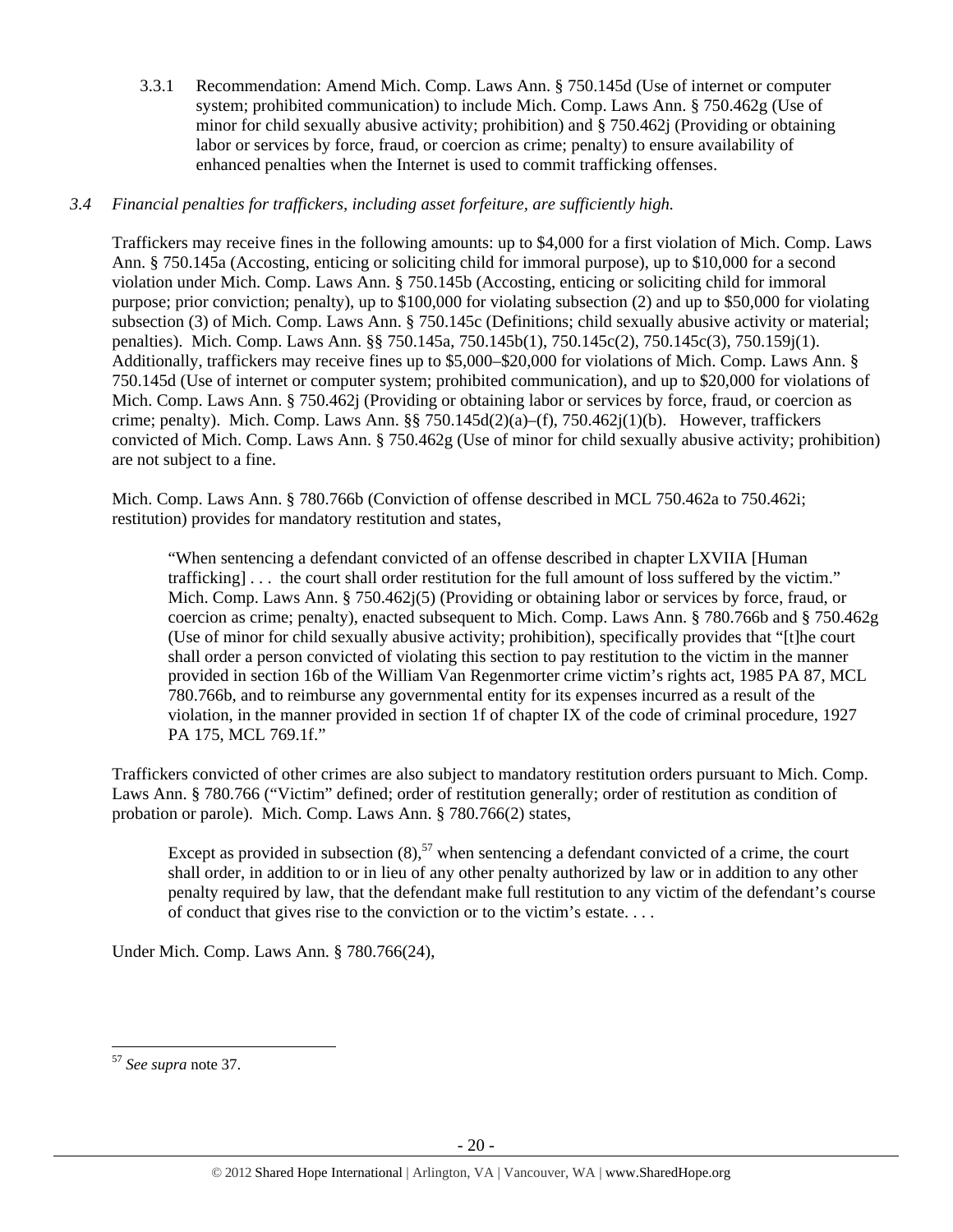If the victim is a minor, the order of restitution shall require the defendant to pay to a parent of the victim an amount that is determined to be reasonable for any of the following that are actually incurred or reasonably expected to be incurred by the parent as a result of the crime:

(a) Homemaking and child care expenses.

(b) Income loss not ordered to be paid under subsection (4)(h).

(c) Mileage.

(d) Lodging or housing.

(e) Meals.

(f) Any other cost incurred in exercising the rights of the victim or a parent under this act."

Additionally, traffickers may be subject to asset forfeiture under the nuisance law. Pursuant to Mich. Comp. Laws Ann. § 600.3801 (Nuisance; injunction; abatement; guilt),

[a]ny building, vehicle, boat, aircraft, or place used for the purpose of lewdness, assignation or prostitution or gambling, or used by, or kept for the use of prostitutes or other disorderly persons, . . . is declared a nuisance, and the furniture, fixtures, and contents of the building, vehicle, boat, aircraft, or place and all intoxicating liquors therein are also declared a nuisance, and all controlled substances and nuisances shall be enjoined and abated as provided in this act and as provided in the court rules. Any person or his or her servant, agent, or employee who owns, leases, conducts, or maintains any building, vehicle, or place used for any of the purposes or acts set forth in this section is guilty of a nuisance.

Mich. Comp. Laws Ann. § 600.3830(2) (Removal and sale of property; fees; closing of building; loss of property exemptions; liability of officers) states,

Any person found guilty of maintaining a nuisance under the provisions of this chapter shall forfeit the benefit of all property exemptions, so far as the satisfaction of the order or judgment of the court requires the same, and the taking and disposing of any property of the defendant or defendants by virtue of such order or judgment by any officer directed to execute the same is not a trespass, nor shall such officer be liable either civilly or criminally therefor, if a proper return of such order or judgment and accounting for such property is made to the court within 10 days after the order or judgment is executed.

While asset forfeiture is not expressly required of traffickers convicted under Mich. Comp. Laws Ann. § 750.462g or § 750.462j(1)(b), asset forfeiture may be available under Michigan's law related to criminal enterprises. Mich. Comp. Laws Ann. § 750.159j(4) (Violation as felony; penalties; imposition of costs; order to criminally forfeit property) states,

The court shall order a person convicted of a violation of section 159i [Prohibited conduct] to criminally forfeit to the state any real, personal, or intangible property in which he or she has an interest and that was used in the course of, intended for use in the course of, derived from, or realized through conduct in violation of section 159i, including any property constituting an interest in, means of control over, or influence over the enterprise involved in the violation and any property constituting proceeds derived from the violation. . . .

A conviction for money laundering under Mich. Comp. Laws Ann. § 750.411k can result in fines from up to \$10,000–\$500,000, "or twice the value of the proceeds or substituted proceeds of the specified criminal offense involved in the violation, whichever is greater," depending on the degree of the violation.58 Mich. Comp. Laws Ann. §§ 750.411l, 750.411m(2), 750.411n(2), 750.411o(2).

<sup>58</sup> *See supra* Section 3.1 for discussion of the substantive provisions of the money laundering statutes.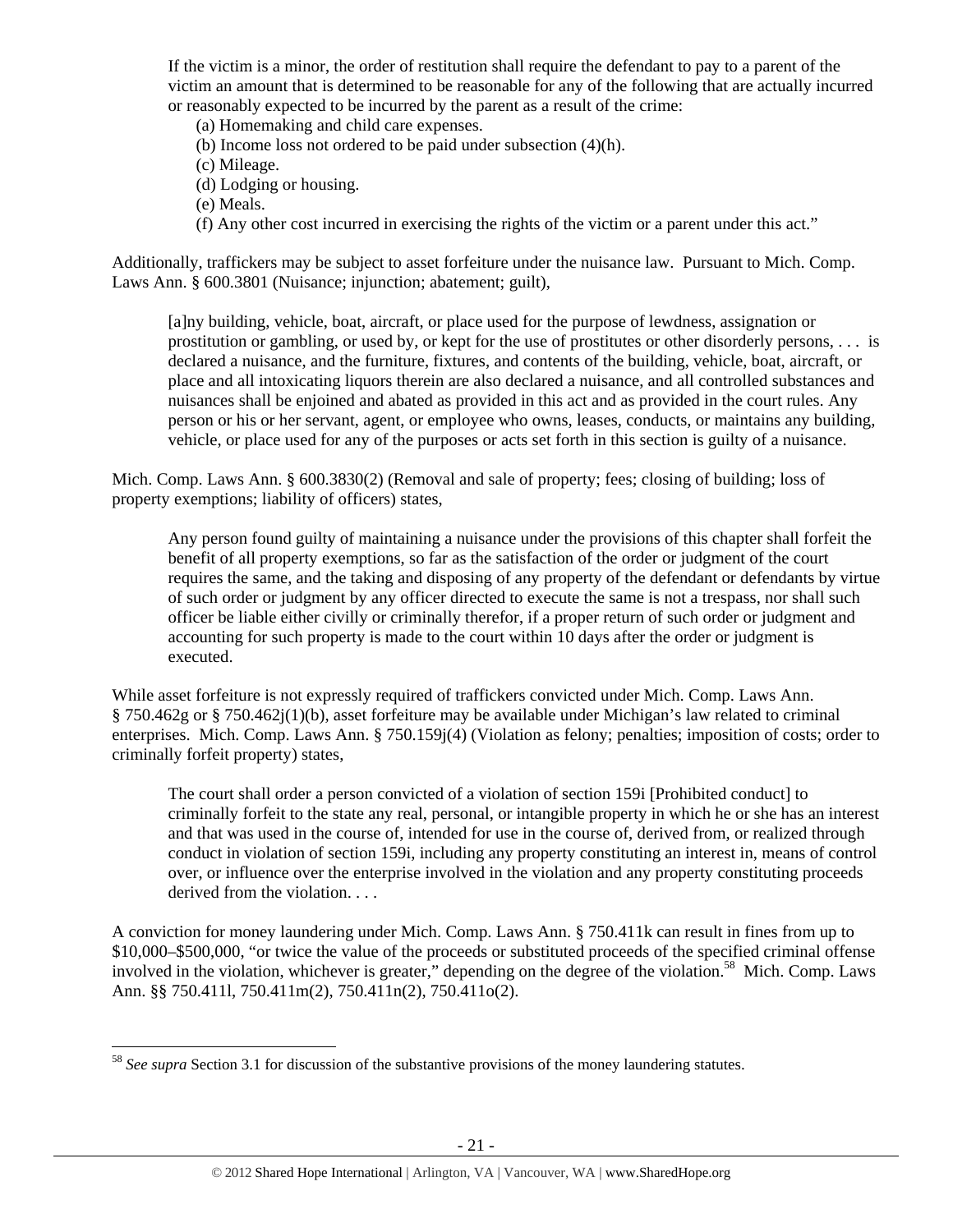- 3.4.1 Recommendation: Amend Mich. Comp. Laws Ann. § 600.3801 (Nuisance; injunction; abatement; guilt) to include property used in or derived from human trafficking and CSEC offenses as a nuisance subject to forfeiture
- *3.5 Convicted traffickers are required to register as sex offenders.*

. . . .

A trafficker convicted under Mich. Comp. Laws Ann. § 750.462g (Use of minor for child sexually abusive activity; prohibition) or § 750.462j (Providing or obtaining labor or services by force, fraud, or coercion as crime; penalty), would not be required to register as a sex offender under Mich. Comp. Laws Ann. § 28.723 (Individuals required to be registered). Instead, Mich. Comp. Laws Ann. § 28.723 only requires registration when an offender is convicted of violating a "listed offense," which is defined as "a tier I, tier II, or tier III offense." Mich. Comp. Laws Ann. §§ 28.723(1)(a), 28.722(k). Neither Mich. Comp. Laws Ann. § 750.462g nor § 750.462j is included in the definitions of tier I, II, or III offenses. Mich. Comp. Laws Ann. § 28.722(r)–(w). However, traffickers convicted of violating Mich. Comp. Laws Ann. § 750.145a (Accosting, enticing or soliciting child for immoral purpose), § 750.145b (Accosting, enticing or soliciting child for immoral purpose; prior conviction; penalty), § 750.145c (Definitions; child sexually abusive activity or material; penalties), § 750.145d(1)(a) (Use of internet or computer system; prohibited communication) (except when the underlying violation is of Mich. Comp. Laws Ann. § 750.157c), and § 750.455 (Pandering; felony) are required to register as sex offenders. Mich. Comp. Laws Ann.  $\S 28.722(u)(i)–(iv), (viii)$ .

- 3.5.1 Recommendation: Amend Mich. Comp. Laws Ann.  $\S 28.722(r)$ –(w) to require traffickers convicted of violating Mich. Comp. Laws Ann. § 750.462g (Use of minor for child sexually abusive activity; prohibition) and § 750.462j (Providing or obtaining labor or services by force, fraud, or coercion as crime; penalty) to register as a sex offender under Mich. Comp. Laws Ann. § 28.723 (Individuals required to be registered) when the victim is a minor.
- *3.6 Laws relating to termination of parental rights for certain offenses include sex trafficking or commercial sexual exploitation of children (CSEC) offenses in order to remove the children of traffickers from their control and potential exploitation.*

Mich. Comp. Laws Ann. § 712A.19b(3) (Termination of parental rights to child) does not provide that a violation of Mich. Comp. Laws Ann. § 750.462g (Use of minor for child sexually abusive activity; prohibition), § 750.462j (Providing or obtaining labor or services by force, fraud, or coercion as crime; penalty), or any of Michigan's CSEC laws constitute grounds for the termination of parental rights. However, under Mich. Comp. Laws Ann. § 712A.19b(3) the court may terminate parental rights when a parent is convicted of other crimes, as well as in specified situations, including when a parent or nonparent adult subjects a child to sexual abuse. Specifically, Mich. Comp. Laws Ann. § 712A.19b(3) states,

The court may terminate a parent's parental rights to a child if the court finds, by clear and convincing evidence, 1 or more of the following:

(b) The child or a sibling of the child has suffered physical injury or physical or sexual abuse under 1 or more of the following circumstances:

(i) The parent's act caused the physical injury or physical or sexual abuse and the court finds that there is a reasonable likelihood that the child will suffer from injury or abuse in the foreseeable future if placed in the parent's home.

(ii) The parent who had the opportunity to prevent the physical injury or physical or sexual abuse failed to do so and the court finds that there is a reasonable likelihood that the child will suffer injury or abuse in the foreseeable future if placed in the parent's home.

(iii) A nonparent adult's act caused the physical injury or physical or sexual abuse and the court finds that there is a reasonable likelihood that the child will suffer from injury or abuse by the nonparent adult in the foreseeable future if placed in the parent's home.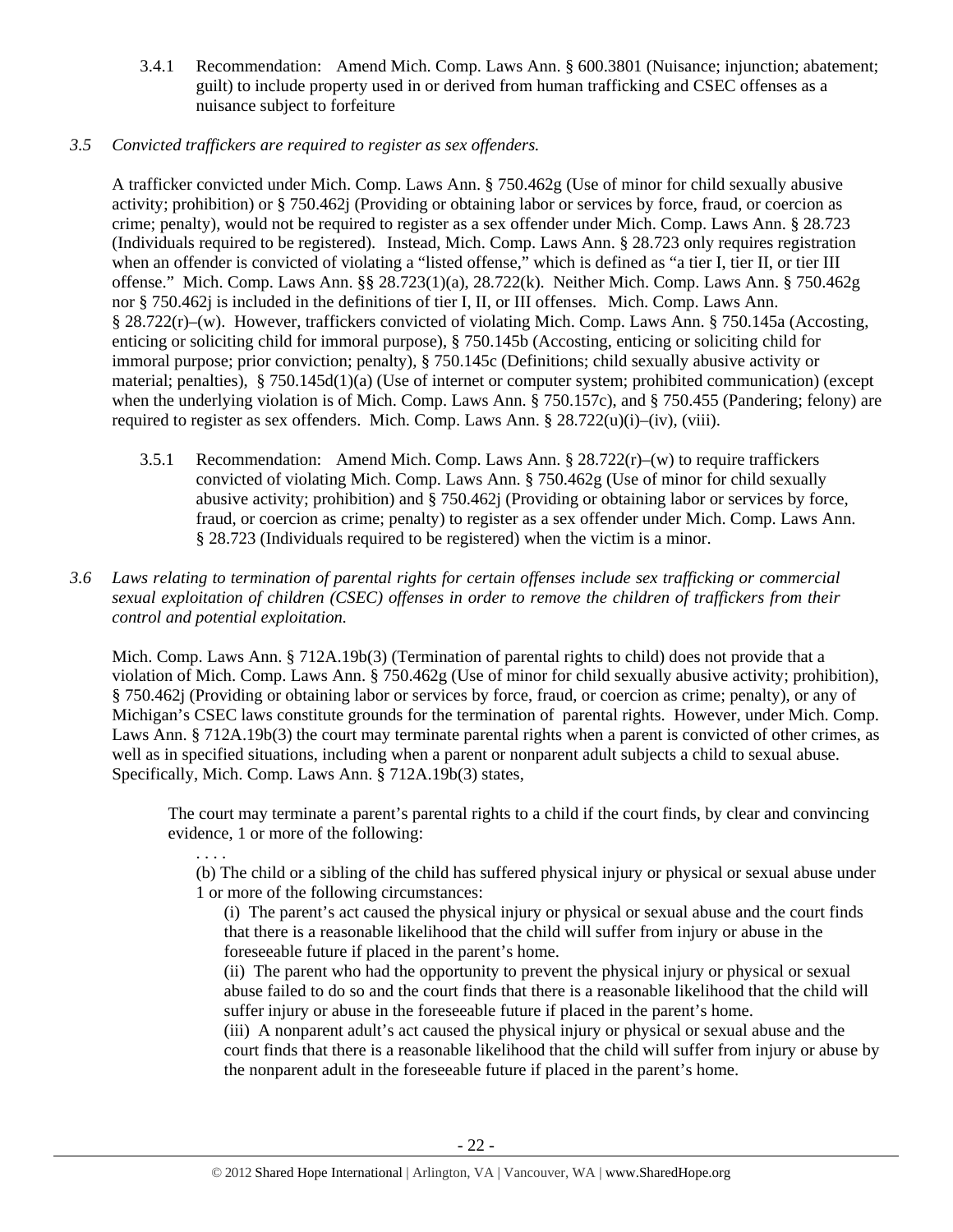. . . .

(j) There is a reasonable likelihood, based on the conduct or capacity of the child's parent, that the child will be harmed if he or she is returned to the home of the parent.

(k) The parent abused the child or a sibling of the child and the abuse included 1 or more of the following:

(ii) Criminal sexual conduct involving penetration, attempted penetration, or assault with intent to penetrate.

. . . . . . . .

. . . .

(n) The parent is convicted of 1 or more of the following, and the court determines that termination is in the child's best interests because continuing the parent-child relationship with the parent would be harmful to the child:

- . . . . (ii) A violation of a criminal statute that includes as an element the use of force or the threat of force and that subjects the parent to sentencing under section 10, 11, or 12 of chapter IX of the code of criminal procedure, 1927 PA 175, MCL 769.10 [Punishment for subsequent felony], 769.11 [Punishment for subsequent felony following conviction of 2 or more felonies], and 769.12 [Punishment for subsequent felony following conviction of 3 or more felonies]. (iii) A federal law or law of another state with provisions substantially similar to a crime or procedure listed or described in subparagraph (i) or (ii).
- 3.6.1 Recommendation: Amend Mich. Comp. Laws Ann. § 712A.19b(3)(n) (Termination of parental rights to child) to include Mich. Comp. Laws Ann. § 750.462g (Use of minor for child sexually abusive activity; prohibition), § 750.462j (Providing or obtaining labor or services by force, fraud, or coercion as crime; penalty), § 750.145a (Accosting, enticing or soliciting child for immoral purpose), § 750.145b (Accosting, enticing or soliciting child for immoral purpose; prior conviction; penalty), § 750.145c (Definitions; child sexually abusive activity or material; penalties) and § 750.145d (Use of internet or computer system; prohibited communication) as grounds for termination of parental rights.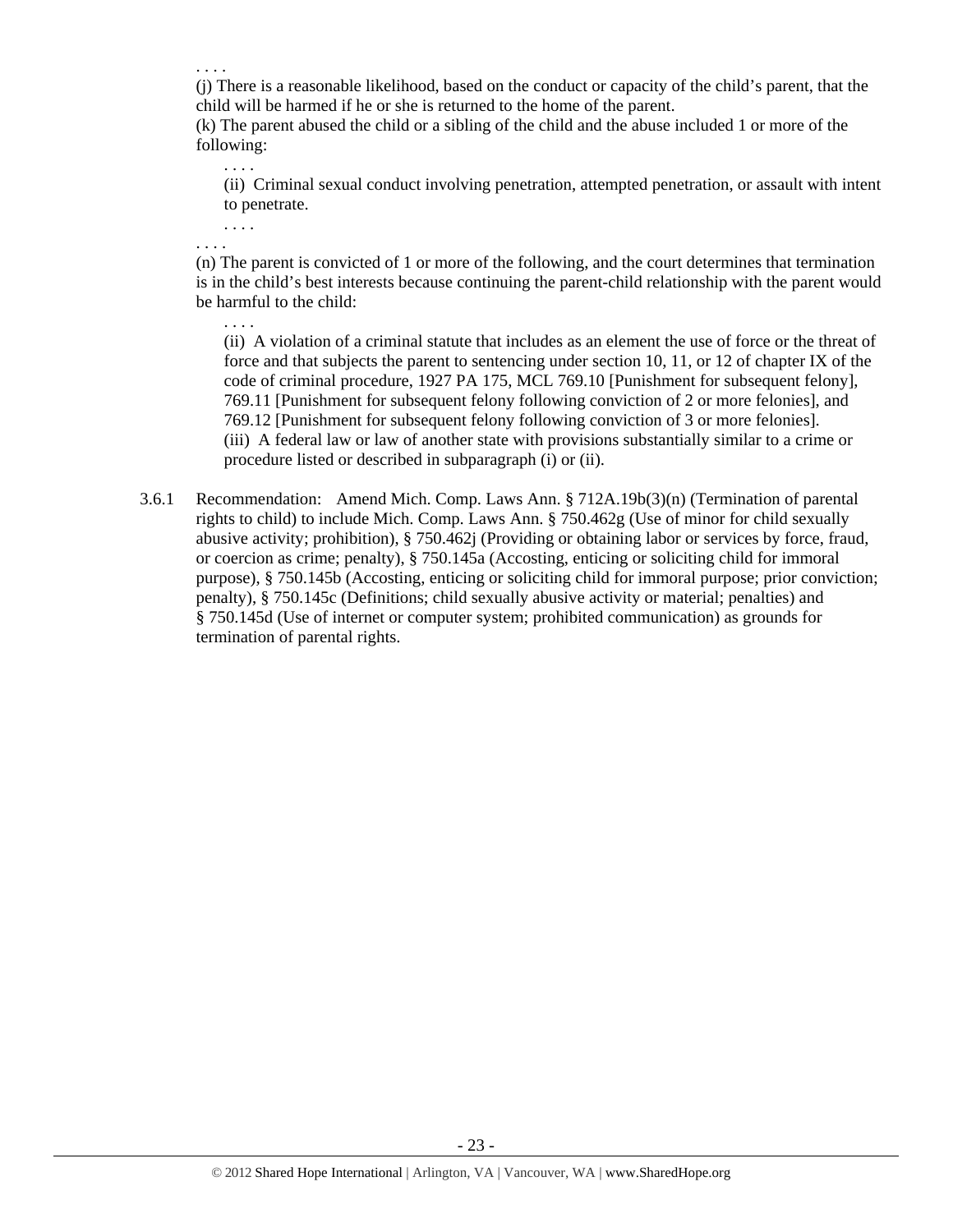#### **FRAMEWORK ISSUE 4: CRIMINAL PROVISIONS FOR FACILITATORS**

#### *Legal Components:*

- *4.1 The acts of assisting, enabling, or financially benefitting from child sex trafficking are included as criminal offenses in the state sex trafficking statute.*
- *4.2 Financial penalties, including asset forfeiture laws, are in place for those who benefit financially from or aid and assist in committing domestic minor sex trafficking.*

*\_\_\_\_\_\_\_\_\_\_\_\_\_\_\_\_\_\_\_\_\_\_\_\_\_\_\_\_\_\_\_\_\_\_\_\_\_\_\_\_\_\_\_\_\_\_\_\_\_\_\_\_\_\_\_\_\_\_\_\_\_\_\_\_\_\_\_\_\_\_\_\_\_\_\_\_\_\_\_\_\_\_\_\_\_\_\_\_\_\_\_\_\_\_* 

- *4.3 Promoting and selling child sex tourism is illegal.*
- *4.4 Promoting and selling child pornography is illegal.*

#### *Legal Analysis:*

*4.1 The acts of assisting, enabling, or financially benefitting from child sex trafficking are included as criminal offenses in the state sex trafficking statute.* 

Mich. Comp. Laws Ann. § 750.462h(1) (Prohibited acts; violation as felony; penalty) states,

A person shall not knowingly do 1 or both of the following:

- (a) Recruit, entice, harbor, transport, provide, or obtain by any means, or attempt to recruit, entice, harbor, transport, provide, or obtain by any means, another person, intending or knowing that the person will be subjected to forced labor or services.
- (b) Benefit financially or receive anything of value from participation in a venture that has engaged in an act described in this chapter.

A conviction is punishable by imprisonment up to 10 years, enhanced to 15 years when injury results and to life in prison if death results.59 Mich. Comp. Laws Ann. § 750.462h(2)–(4). Additionally, facilitators could fall under Mich. Comp. Laws Ann. § 750.462j(2) (Providing or obtaining labor or services by force, fraud, or coercion as crime; penalty), which includes those who "harbor [or] transport . . . a person for labor or services for the purpose of holding that person in involuntary servitude or debt bondage."<sup>60</sup> Where the violation of Mich. Comp. Laws Ann. § 750.462j(2) involves a minor victim or a commercial sex act, a facilitator will receive a sentence of imprisonment up to 20 years, a fine up to \$20,000, or both, unless the violation involves a death, in which case the facilitator may receive a sentence up to life imprisonment, a fine up to \$50,000, or both. Mich. Comp. Laws Ann. § 750.462j(2)(b), (c).

A facilitator could also be prosecuted under Michigan's money laundering statues and face punishments from imprisonment up to 2–20 imprisonment, fines from up to \$10,000–\$500,000, "or twice the value of the proceeds or substituted proceeds of the specified criminal offense involved in the violation, whichever is greater," or imprisonment and a fine, depending on the degree of the violation.<sup>61</sup> Mich. Comp. Laws Ann. §§ 750.4111, 750.411m(2), 750.411n(2), 750.411o(2).

*4.2 Financial penalties, including asset forfeiture laws, are in place for those who benefit financially from or aid and assist in committing domestic minor sex trafficking.* 

Facilitators face a maximum fine of \$50,000 for the promotion and distribution of child pornography under Mich. Comp. Laws Ann. § 750.145c(3) (Definitions; child sexually abusive activity or material; penalties). No

 $59$  See infra Appendix A for further discussion of sentencing guidelines.

<sup>&</sup>lt;sup>60</sup> See supra Section 1.1 for the substantive provisions of Mich. Comp. Laws Ann. § 750.462j(2).<br><sup>61</sup> See supra Section 3.1 for the substantive provisions of the Michigan money laundering statutes.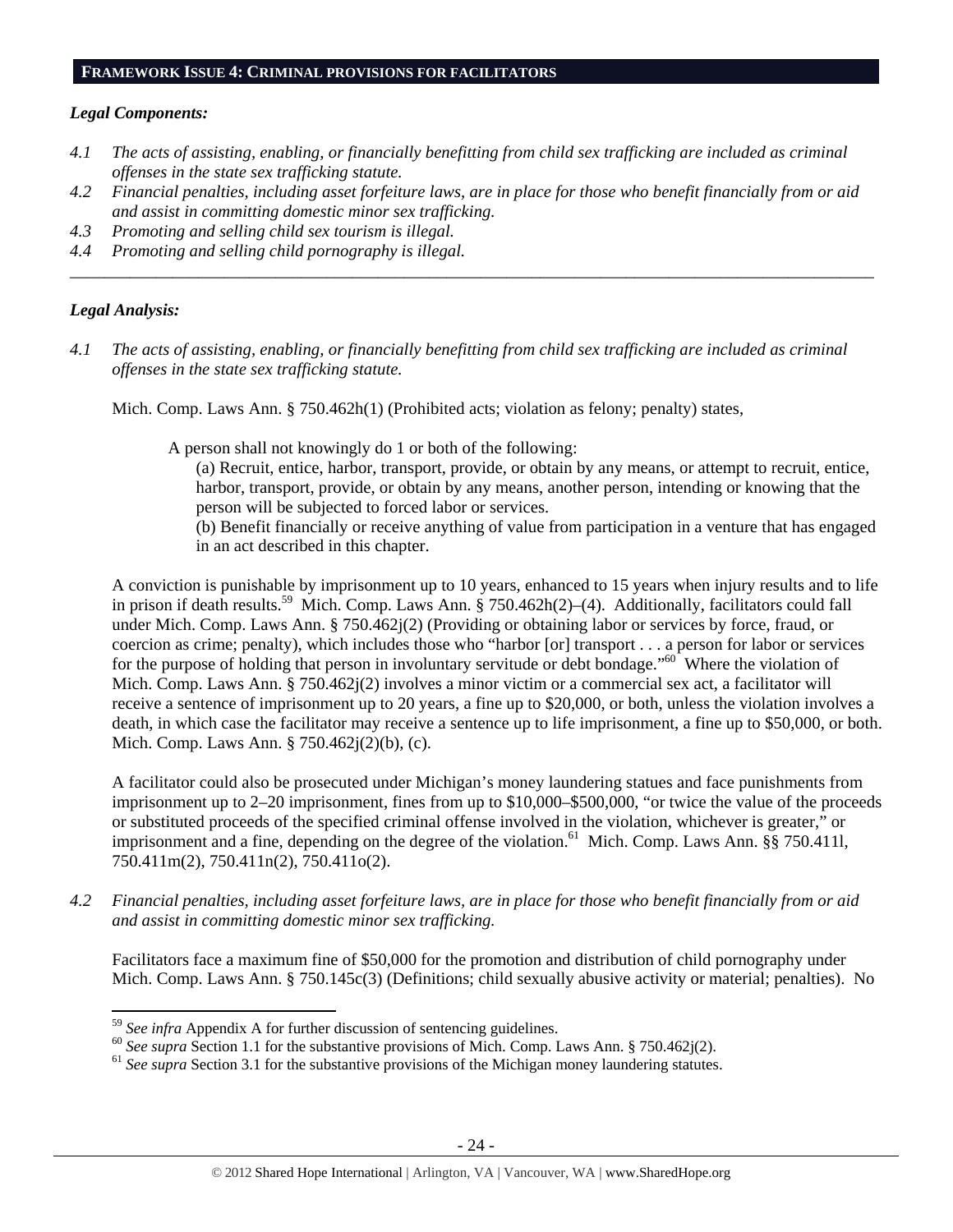fines are provided for facilitators convicted under Mich. Comp. Laws Ann. § 750.462h(1)(b) (Prohibited acts; violation as felony; penalty).

Mich. Comp. Laws Ann. § 780.766b (Conviction of offense described in MCL 750.462a to 750.462i; restitution) provides for mandatory restitution and states, "When sentencing a defendant convicted of an offense described in chapter LXVIIA [Human trafficking] . . . the court shall order restitution for the full amount of loss suffered by the victim."<sup>62</sup> Mich. Comp. Laws Ann. § 750.462j(5) (Providing or obtaining labor or services by force, fraud, or coercion as crime; penalty), which was enacted later, also provides that restitution is available under Mich. Comp. Laws Ann. § 780.766b for victims of facilitators convicted under Mich. Comp. Laws Ann. § 750.462j(2).

Facilitators convicted of other crimes shall be required to make restitution pursuant to Mich. Comp. Laws Ann. § 780.766(2) ("Victim" defined; order of restitution generally; order of restitution as condition of probation or parole).<sup>63</sup>

Additionally, facilitators may be subject to asset forfeiture under the nuisance law. Pursuant to Mich. Comp. Laws Ann. § 600.3801 (Nuisance; injunction; abatement; guilt),

[a]ny building, vehicle, boat, aircraft, or place used for the purpose of lewdness, assignation or prostitution or gambling, or used by, or kept for the use of prostitutes or other disorderly persons, . . . is declared a nuisance, and the furniture, fixtures, and contents of the building, vehicle, boat, aircraft, or place and all intoxicating liquors therein are also declared a nuisance, and all controlled substances and nuisances shall be enjoined and abated as provided in this act and as provided in the court rules. Any person or his or her servant, agent, or employee who owns, leases, conducts, or maintains any building, vehicle, or place used for any of the purposes or acts set forth in this section is guilty of a nuisance.

Mich. Comp. Laws Ann. § 600.3830(2) (Removal and sale of property; fees; closing of building; loss of property exemptions; liability of officers) states,

Any person found guilty of maintaining a nuisance under the provisions of this chapter shall forfeit the benefit of all property exemptions, so far as the satisfaction of the order or judgment of the court requires the same, and the taking and disposing of any property of the defendant or defendants by virtue of such order or judgment by any officer directed to execute the same is not a trespass, nor shall such officer be liable either civilly or criminally therefor, if a proper return of such order or judgment and accounting for such property is made to the court within 10 days after the order or judgment is executed.

- 4.2.1 Recommendation: Amend Mich. Comp. Laws Ann. § 600.3801 (Nuisance; injunction; abatement; guilt) to include property used in or derived from human trafficking and CSEC offenses as a nuisance subject to forfeiture.
- *4.3 Promoting and selling child sex tourism is illegal.*

Michigan has no laws preventing the promotion or sale of child sex tourism.

<sup>&</sup>lt;sup>62</sup> *See infra* Section 5.10 for the substantive provisions of Mich. Comp. Laws Ann. § 780.766b. <sup>63</sup> *See infra* Section 5.10 for a full discussion of restitution calculation.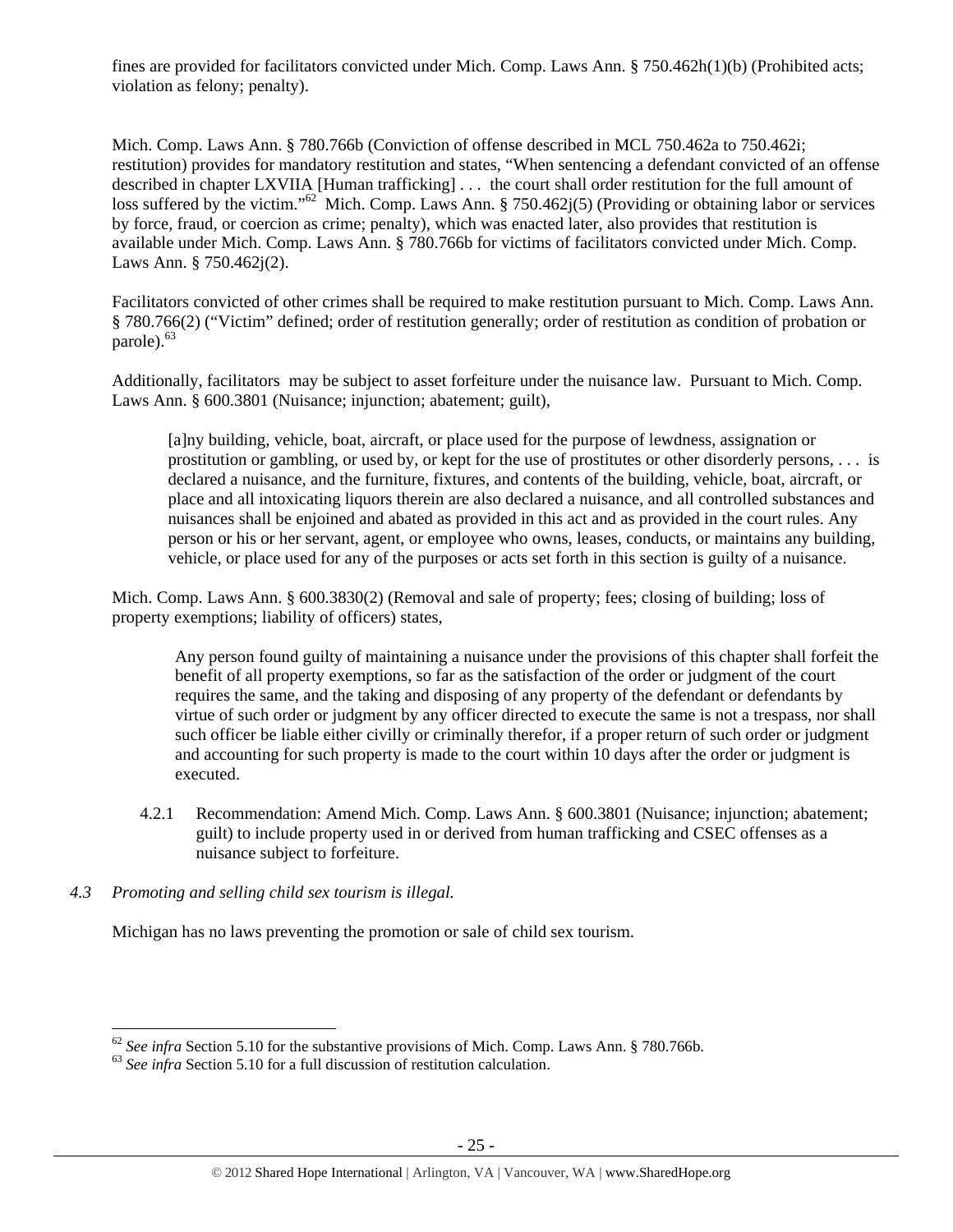4.3.1 Recommendation: Enact a law prohibiting the selling or offering to sell travel services that include or facilitate travel for the purpose of engaging in commercial sexual exploitation of a minor or prostitution of a minor, if occurring in Michigan.

# *4.4 Promoting and selling child pornography is illegal.*

Mich. Comp. Laws Ann. § 750.145c(3) (Definitions; child sexually abusive activity or material; penalties) makes the distribution and promotion of child pornography a felony.<sup>64</sup> A violation of Mich. Comp. Laws Ann. § 750.145c(3) is punishable by imprisonment up to 7 years, a fine up to \$50,000, or both, where the facilitator "knows, has reason to know, or should reasonably be expected to know that the child is a child or that the child sexually abusive material includes a child or that the depiction constituting the child sexually abusive material appears to include a child, or that person has not taken reasonable precautions to determine the age of the child."

<sup>64</sup> *See supra* Section 1.2 for the substantive provisions of Mich. Comp. Laws Ann. § 750.145c(3).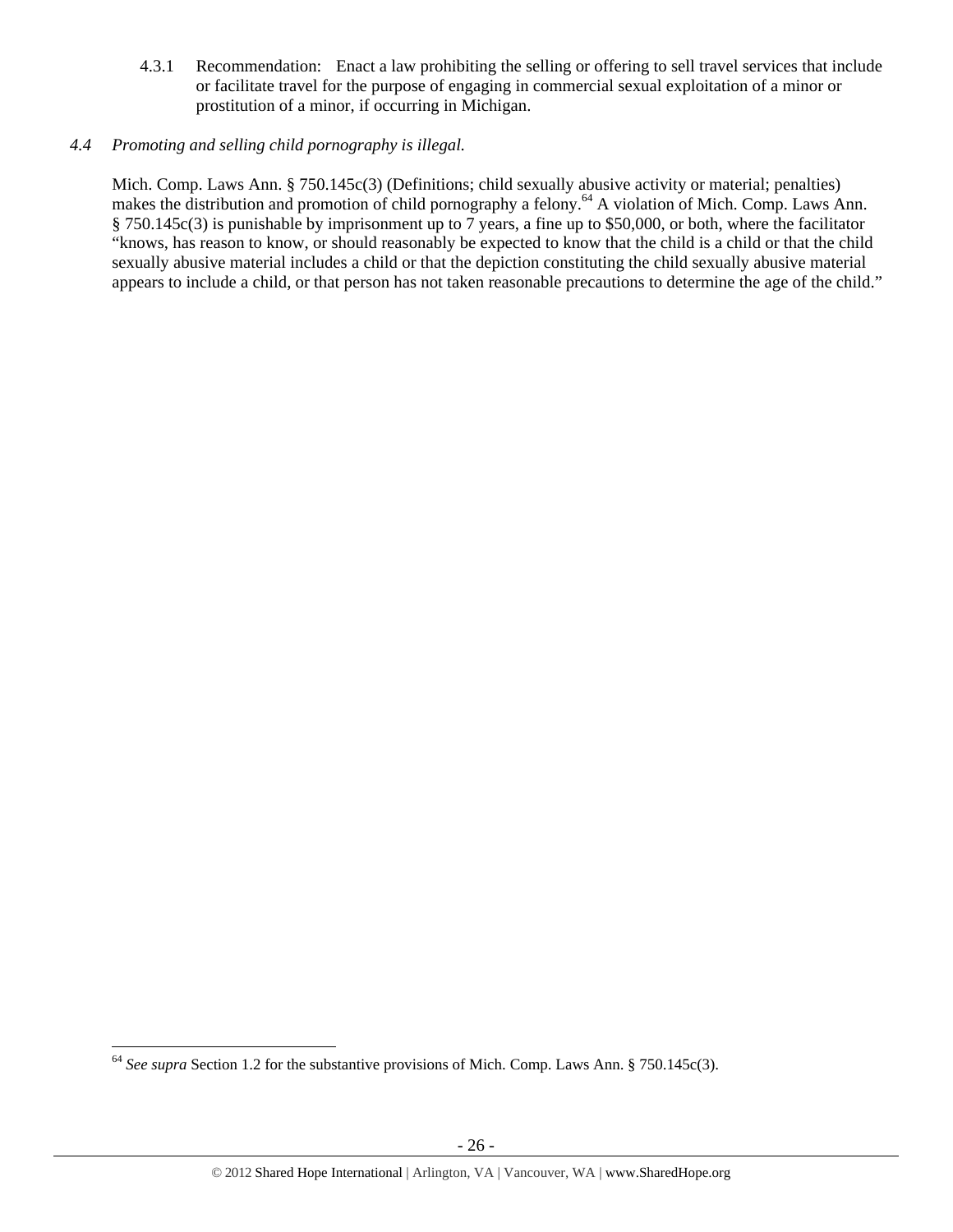#### **FRAMEWORK ISSUE 5: PROTECTIVE PROVISIONS FOR THE CHILD VICTIMS**

#### *Legal Components:*

- *5.1 Statutorily-mandated victim services define "victim" to specifically include victims of domestic minor sex trafficking or commercial sexual exploitation of children (CSEC) to ensure prompt identification and access to victims' rights and services.*
- *5.2 The state sex trafficking statute expressly prohibits a defendant from raising consent of the minor to the commercial sex acts as a defense.*
- *5.3 Prostitution laws apply only to adults, making minors under 18 specifically immune from this offense.*
- *5.4 Child victims of sex trafficking or commercial sexual exploitation are provided with a child protection response, including specialized shelter and services, and are not detained in juvenile detention facilities.*
- *5.5 Commercial sexual exploitation is identified as a type of abuse and neglect within child protection statutes.*
- *5.6 The definition of "caregiver" (or similar term) in the child welfare statutes is broad enough to include a trafficker who has custody or control of a child in order to bring a trafficked child into protection of child protective services.*
- *5.7 Crime victims' compensation is specifically available to a child victim of sex trafficking or commercial sexual exploitation of children (CSEC) without regard to ineligibility factors.*
- *5.8 Victim-friendly procedures and protections are provided in the trial process for minors under 18.*
- *5.9 Expungement or sealing of juvenile delinquency records resulting from arrests or adjudications for prostitution-related offenses committed as a result of, or in the course of, the commercial sexual exploitation of a minor is available within a reasonable time after turning 18.*
- *5.10 Victim restitution and civil remedies for victims of domestic minor sex trafficking or commercial sexual exploitation of children (CSEC) are authorized by law.*
- *5.11 Statutes of limitations for civil and criminal actions for child sex trafficking or commercial sexual exploitation of children (CSEC) offenses are eliminated or lengthened sufficiently to allow prosecutors and victims a realistic opportunity to pursue criminal action and legal remedies.*

*\_\_\_\_\_\_\_\_\_\_\_\_\_\_\_\_\_\_\_\_\_\_\_\_\_\_\_\_\_\_\_\_\_\_\_\_\_\_\_\_\_\_\_\_\_\_\_\_\_\_\_\_\_\_\_\_\_\_\_\_\_\_\_\_\_\_\_\_\_\_\_\_\_\_\_\_\_\_\_\_\_\_\_\_\_\_\_\_\_\_\_\_\_* 

#### *Legal Analysis:*

*5.1 Statutorily-mandated victim services define "victim" to specifically include victims of domestic minor sex trafficking or commercial sexual exploitation of children (CSEC) to ensure prompt identification and access to victims' rights and services.* 

Under the William Van Regenmorter Crime Victim's Rights Act,<sup>65</sup> "victim" is defined in part as "[a]n individual who suffers direct or threatened physical, financial, or emotional harm as a result of the commission of a crime."<sup>66</sup> Mich. Comp. Laws Ann. § 780.752(1)(m)(i). Similarly, for purposes of receiving restitution under Mich. Comp. Laws Ann. § 780.766(1) ("Victim" defined; order of restitution generally; order of restitution as condition of probation or parole), a "victim" is defined in part as "an individual who suffers direct or threatened physical, financial, or emotional harm as a result of the commission of a crime."

In Chapter 18 (Department of management and budget), sections 351 (Definitions)–368 (Crimes to which act applicable), which govern eligibility requirements for crime victim compensation, Mich. Comp. Laws Ann. § 18.351(1) (Definitions) defines "victim" as "a person who suffers a personal physical injury as a direct result

<sup>65</sup> Mich. Comp. Laws Ann. §§ 780.751–.834.

 $66$  Mich. Comp. Laws Ann. § 780.752(1)(b) defines "crime" as "a violation of a penal law of this state for which the offender, upon conviction, may be punished by imprisonment for more than 1 year or an offense expressly designated by law as a felony."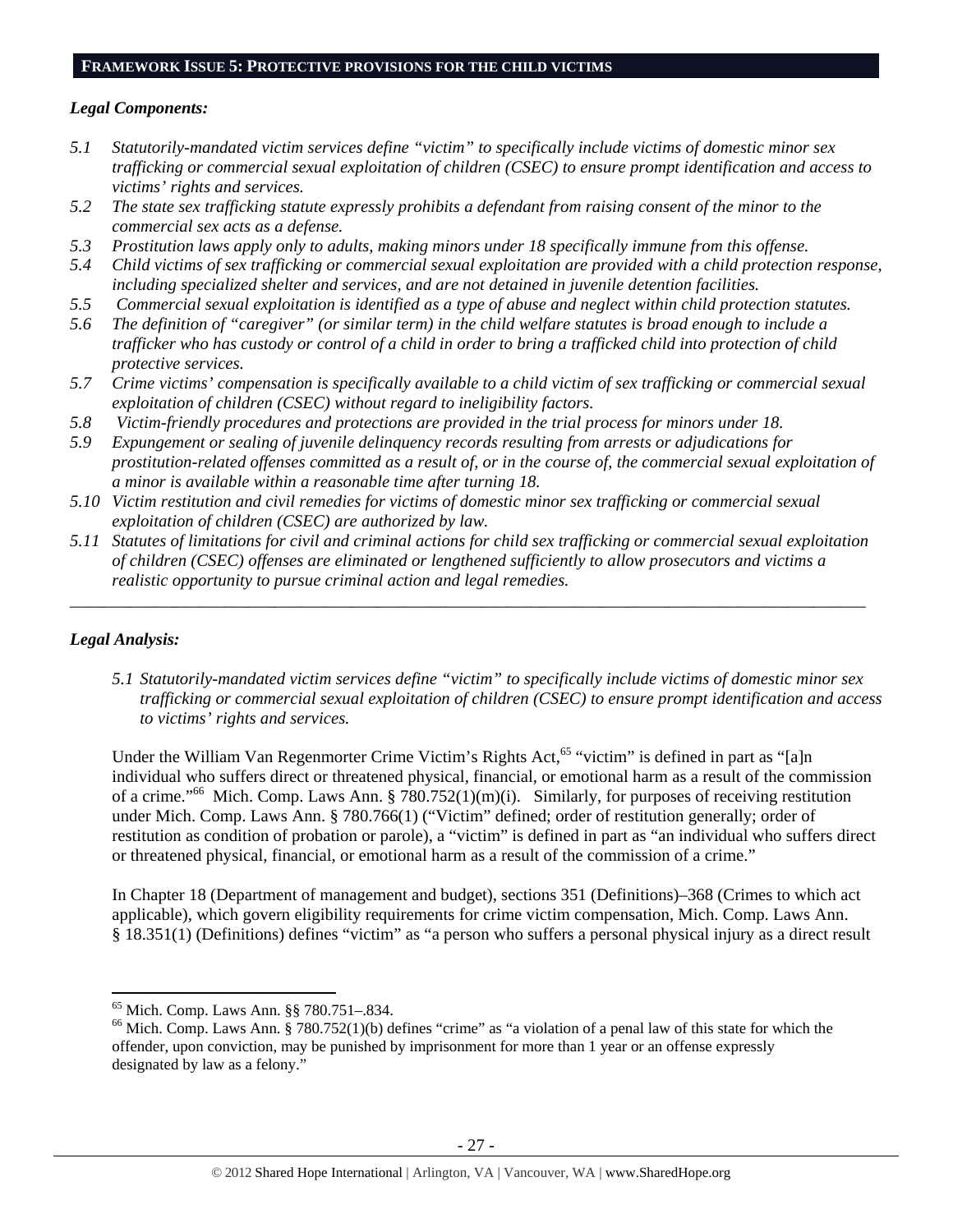of a crime,"67 and "personal physical injury" as "actual bodily harm and includes pregnancy." Mich. Comp. Laws Ann. § 18.351(1)(f), (i).

*5.2 The state sex trafficking statute expressly prohibits a defendant from raising consent of the minor to the commercial sex acts as a defense.* 

Mich. Comp. Laws Ann. § 750.462g (Use of minor for child sexually abusive activity; prohibition), § 750.13 (Enticing away female under sixteen; felony, penalty) and § 750.145c(2)–(4) (Definitions; child sexually abusive activity or material; penalties; possession of child sexually abusive material) do not expressly bar a defense based on consent of the minor.

5.2.1 Recommendation: Amend 750.462g (Use of minor for child sexually abusive activity; prohibition),  $\S$  750.13 (Enticing away female under sixteen; felony, penalty) and  $\S$  750.145c(2)–(4) (Definitions; child sexually abusive activity or material; penalties; possession of child sexually abusive material) to expressly bar a defense based on consent in CSEC and minor sex trafficking cases.

#### *5.3 Prostitution laws apply only to adults, making minors under 18 specifically immune from this offense.*

Michigan's prostitution laws make some, but not all, minors immune from prosecution. Mich. Comp. Laws Ann. § 750.448 (Soliciting, accosting, or inviting to commit prostitution or immoral act) makes it a crime for "[a] person 16 years of age or older who accosts, solicits, or invites another person in a public place or in or from a building or vehicle, by word, gesture, or any other means, to commit prostitution or to do any other lewd or immoral act." This leaves minors who are 16–17 subject to arrest and conviction for prostitution. Mich. Comp. Laws Ann. §§ 750.448, 750.451.

- 5.3.1 Recommendation: Amend Mich. Comp. Laws Ann. § 750.448 (Soliciting, accosting, or inviting to commit prostitution or immoral act; crime) to make all minors under 18 immune from prosecution under this provision.
- *5.4 Child victims of sex trafficking or commercial sexual exploitation are provided with a child protection response, including specialized shelter and services, and are not detained in juvenile detention facilities.*

Under the Child Protection Laws, Mich. Comp. Laws Ann. §§ 722.621–722.638, a minor trafficking victim may enter child protective services and, where necessary, be taken into protective custody. This may happen through a report of abuse under Mich. Comp. Laws Ann. § 722.623(1)(a) (Individual required to report child abuse or neglect; written report), which requires specified medical and psychosocial professionals, social service providers, school personnel, law enforcement, clergy, or child care providers, among others, with "reasonable cause to suspect child abuse or neglect" to immediately report "the suspected child abuse or neglect to the

 $67$  Mich. Comp. Laws Ann. § 18.351(c) defines "crime" as

an act that is 1 of the following:

<sup>(</sup>i) A crime under the laws of this state or the United States that causes an injury within this state. (ii) An act committed in another state that if committed in this state would constitute a crime under the laws of this state or the United States, that causes an injury within this state or that causes an injury to a resident of this state within a state that does not have a victim compensation program eligible for funding from the victims of crime act of 1984, chapter XIV of title II of the comprehensive crime control act of 1984, Public Law 98-473, 98 Stat. 2170.

<sup>. . . .</sup>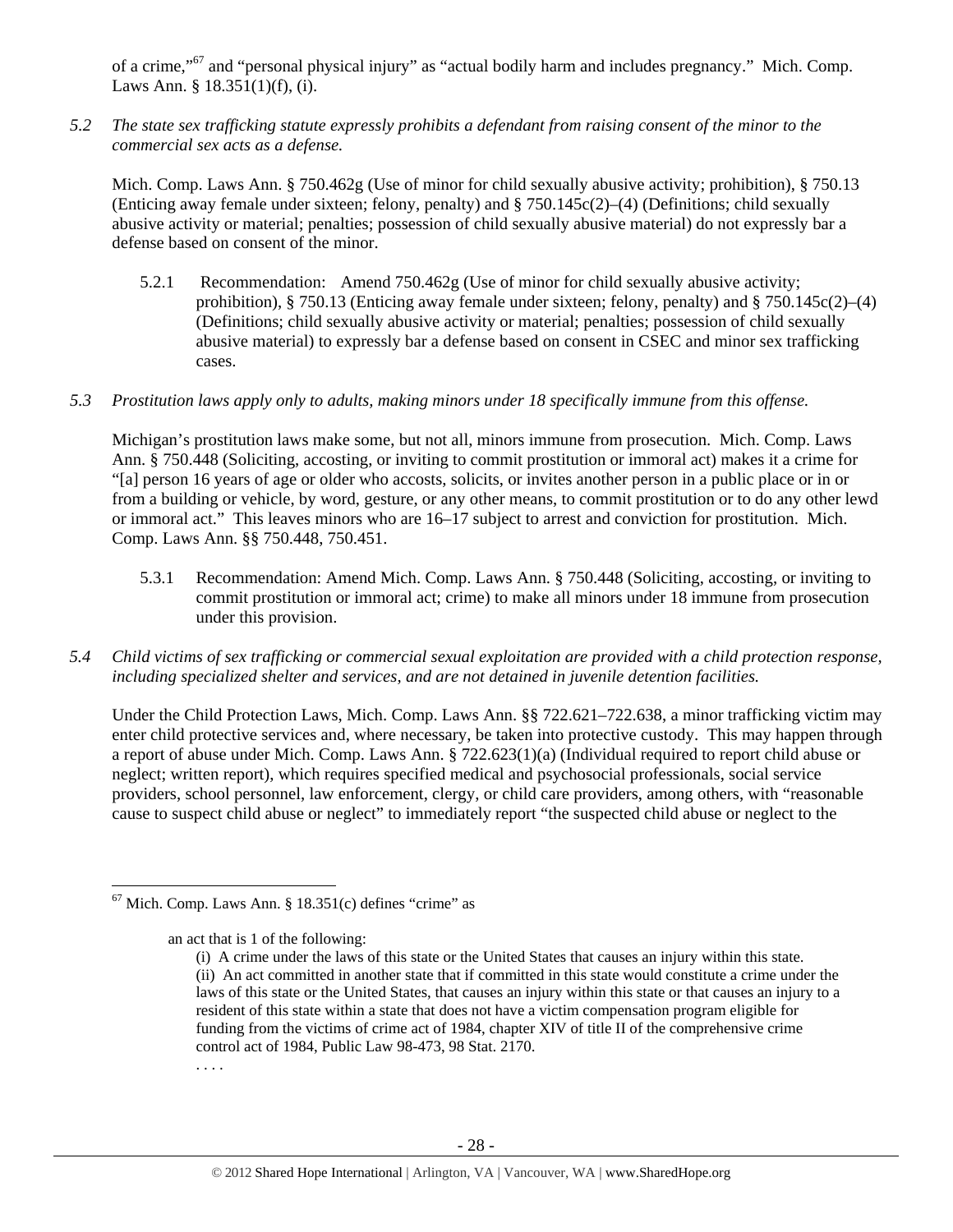department."68 In addition, Mich. Comp. Laws Ann. § 722.624 (Persons permitted to report child abuse or neglect) states, "[A]ny person, including a child, who has reasonable cause to suspect child abuse or neglect may report the matter to the department or a law enforcement agency." Mich. Comp. Laws Ann. § 722.623(6) further states in part,

If an allegation, written report, or subsequent investigation of suspected child abuse or child neglect indicates a violation of sections 136b [Definitions; child abuse] and 145c [Definitions; child sexually abusive activity or material; penalties], sections 520b to 520g [Criminal sexual conduct] of the Michigan penal code . . . or if the allegation, written report, or subsequent investigation indicates that the suspected child abuse or child neglect was committed by an individual who is not a person responsible for the child's health or welfare, . . . the department shall transmit a copy of the allegation or written report and the results of any investigation to a law enforcement agency in the county in which the incident occurred. . . .

Within 24 hours of receiving a report of suspected abuse, the department shall, depending on the circumstances, commence an investigation or "refer the report to the prosecuting attorney and the local law enforcement agency." Mich. Comp. Laws Ann. § 722.628(1).<sup>69</sup> If "[t]he child is the victim of suspected sexual abuse or sexual exploitation," law enforcement must commence an investigation of the suspected abuse or neglect within 24 hours. Mich. Comp. Laws Ann. § 722.628(1), (3)(b). "In the course of its investigation, the department shall determine if the child is abused or neglected." Mich. Comp. Laws Ann. § 722.628(2).

"After completing a field investigation and based on its results, the department shall determine in which single category, prescribed by section 8d, to classify the allegation of child abuse or neglect." Mich. Comp. Laws Ann. § 722.628(12). If as a result of the field investigation, "[t]he department determines that there is evidence of child abuse or neglect," and that a violation of, among other crimes, Mich. Comp. Laws Ann. § 750.145c (Definitions; child sexually abusive activity or material; penalties), occurs, the department must classify the abuse as Category 1. Mich. Comp. Laws Ann. §§ 722.628d(1)(e), 722.628a(1)(f). When abuse is classified as Category 1, Mich. Comp. Laws Ann. § 722.628d(2) states,

In response to a category I classification, the department shall do all of the following:

(a) If a court petition is not required under another provision of this act, submit a petition for authorization by the court under section 2(b) of chapter XIIA of the probate code of 1939, 1939 PA 288, MCL 712A.2.

(b) Open a protective services case and provide the services necessary under this act. (c) List the perpetrator of the child abuse or neglect, based on the report that was the subject of the

field investigation, on the central registry, either by name or as "unknown" if the perpetrator has not been identified.

Pursuant to Mich. Comp. Laws Ann. § 722.637(1) (Submission of petition for authorization under MCL 712A.2; exception), unless excepted under subsection (2), "within 24 hours after the department determines that a child was . . . sexually abused . . . the department shall submit a petition for authorization by the court under section 2(b) of chapter XIIA of 1939 PA 288, MCL 712A.2." However, Mich. Comp. Laws Ann. § 722.637(2) states,

 $68$  The "department" is defined in Mich. Comp. Laws. § 722.622(o) (Definitions) as "the family independence agency."

 $^{69}$  Similarly, where a law enforcement agency suspects abuse, Mich. Comp. Laws Ann. § 722.628(1) (Referring report or commencing investigation; informing parent or legal guardian of investigation) requires the law enforcement entity to "refer the report to the department . . . or shall commence an investigation of the child suspected of being abused or neglected." Mich. Comp. Laws. Ann. § 722.628(1).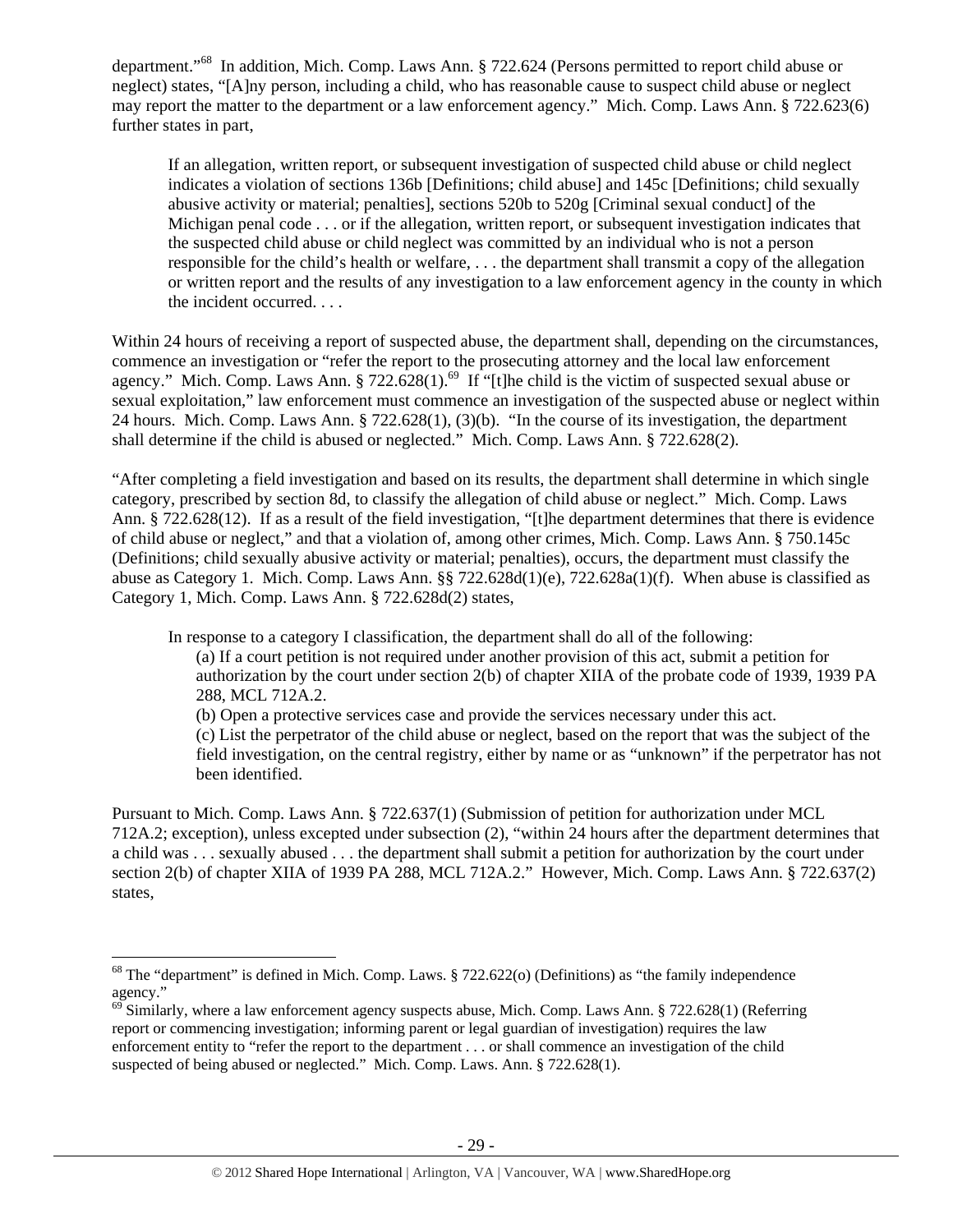The department is not required to file a petition for authorization by the court as described in subsection (1) if the department determines that the parent or legal guardian is not a suspected perpetrator of the abuse and the department determines that all of the following apply:

(a) The parent or legal guardian did not neglect or fail to protect the child.

(b) The parent or legal guardian does not have a historical record that shows a documented pattern of neglect or failing to protect the child.

(c) The child is safe in the parent's or legal guardian's care.

If a petition for authorization is filed, Mich. Comp. Laws Ann. § 712A.2(b) (Authority and jurisdiction of court) grants the family court jurisdiction over a

juvenile under 18 years of age found within the county:

(1) Whose parent or other person legally responsible for the care and maintenance of the juvenile,  $^{70}$ when able to do so, neglects or refuses to provide proper or necessary support, education, medical, surgical, or other care necessary for his or her health or morals, who is subject to a substantial risk of harm to his or her mental well-being, who is abandoned by his or her parents, guardian, or other custodian, or who is without proper custody or guardianship. . . .

(2) Whose home or environment, by reason of neglect, cruelty, drunkenness, criminality, or depravity on the part of a parent, guardian, nonparent adult, or other custodian, is an unfit place for the juvenile to live in.

. . . .

. . . .

Mich. Comp. Laws Ann. § 712A.13a(2)<sup>71</sup> (Definitions; petition) states,

If a juvenile is alleged to be within the provisions of section  $2(b)$  of this chapter, the court may authorize a petition to be filed at the conclusion of the preliminary hearing or inquiry. The court may authorize the petition upon a showing of probable cause that 1 or more of the allegations in the petition are true and fall within the provisions of section 2(b) of this chapter. If a petition is before the court because the department of human services is required to submit the petition under section 17 of the child protection law, 1975 PA 238, MCL 722.637, the court shall hold a hearing on the petition within 24 hours or on the next business day after the petition is submitted, at which hearing the court shall consider at least the matters governed by subsections (4) and (5).

<sup>71</sup> Here and elsewhere in this report that Mich. Comp. Laws Ann.  $\S 712A.13a$  (Definitions; petition) is quoted or cited, it has been updated to reflect the amendments added by the passage of Senate Bill 1005 during the regular session of the 96th Michigan Legislature. 2012 P.A. 115 (Mich. 2012) (effective May 1, 2012).

 $70$  Chapter 712A does not define "person legally responsible for the care and maintenance of the juvenile"; however, Mich. Comp. Laws Ann. § 712A.13a(1)(h) defines a "non-parent adult" as

a person who is 18 years of age or older and who, regardless of the person's domicile, meets all of the following criteria in relation to a child over whom the court takes jurisdiction under this chapter:

<sup>(</sup>i) Has substantial and regular contact with the child.

<sup>(</sup>ii) Has a close personal relationship with the child's parent or with a person responsible for the child's health or welfare.

<sup>(</sup>iii) Is not the child's parent or a person otherwise related to the child by blood or affinity to the third degree.

In comparison, Mich. Comp. Laws Ann. § 722.622(u) (Definitions) in the Child Protection Law defines "person responsible for the child's health or welfare" in part as "a . . . person 18 years of age or older who resides for any length of time in the same home in which the child resides."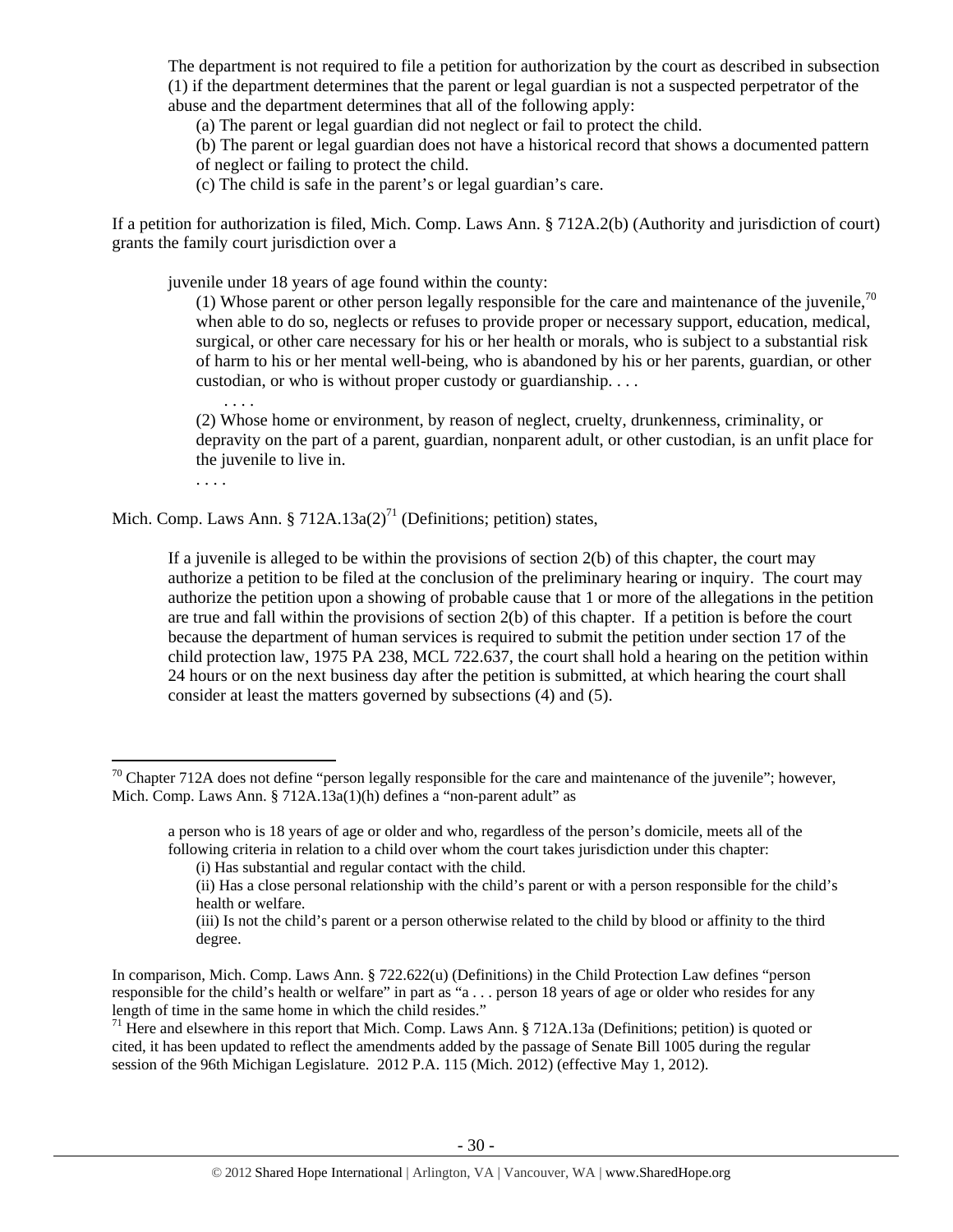Another avenue by which a child may come within the jurisdiction of the family court is if a child is taken into protective custody, following which a preliminary hearing must be held if the child is not released to her parents. Pursuant to Mich. Comp. Laws Ann. § 722.626(1) (Detention of child in temporary protective custody),

If a child suspected of being abused or neglected is admitted to a hospital or brought to a hospital for outpatient services and the attending physician determines that the release of the child would endanger the child's health or welfare, the attending physician shall notify the person in charge and the department. The person in charge may detain the child in temporary protective custody until the next regular business day of the probate court, at which time the probate court shall order the child detained in the hospital or in some other suitable place pending a preliminary hearing as required by section 14 of chapter 12A of the probate code of 1939, 1939 PA 288, MCL 712A.14, or order the child released to the child's parent, guardian, or custodian.

Mich. Comp. Laws Ann. § 712A.14(2) (Officers or county agent authorized to take child into custody) states,

If a child is not released under subsection (1), the child and his or her parents, guardian, or custodian, if they can be located, shall immediately be brought before the court for a preliminary hearing on the status of the child, and an order signed by a judge of probate or a referee authorizing the filing of a complaint shall be entered or the child shall be released to his or her parent or parents, guardian, or custodian.

Mich. Comp. Laws Ann. § 712A.14(1) also permits law enforcement to "without the order of the court, immediately take into custody any child . . . whose surroundings are such as to endanger his or her health, morals, or welfare," and after taking into custody, the law enforcement officer "shall immediately attempt to notify the parent or parents, guardian, or custodian," and if not released to the parents, bring the child "before the court for a preliminary hearing on the status of the child." Mich. Comp. Laws Ann. § 712A.14(1), (2).

If a minor victim of trafficking, under the age of 17, is instead arrested for a juvenile or status offense, the family division of the circuit court will have jurisdiction over the juvenile proceeding pursuant to Mich. Comp. Laws Ann. § 712A.2(a).<sup>72</sup> If the minor "who is found violating any law or ordinance" is taken into immediate

. . . .

(1) Except as otherwise provided in this sub-subdivision, the juvenile has violated any municipal ordinance or law of the state or of the United States. . . .

(2) The juvenile has deserted his or her home without sufficient cause, and the court finds on the record that the juvenile has been placed or refused alternative placement or the juvenile and the juvenile's parent, guardian, or custodian have exhausted or refused family counseling.

. . . . (4) The juvenile willfully and repeatedly absents himself or herself from school or other learning program intended to meet the juvenile's educational needs . . . .

(b) Jurisdiction in proceedings concerning a juvenile under 18 years of age found within the county:

(1) Whose parent or other person legally responsible for the care and maintenance of the juvenile, when able to do so, neglects or refuses to provide proper or necessary support, education, medical, surgical, or other care necessary for his or her health or morals, who is subject to a substantial risk of harm to his or her mental well-being, who is abandoned by his or her parents, guardian, or other custodian, or who is without proper custody or guardianship. As used in this sub-subdivision:

 $72$  Mich. Comp. Laws Ann. § 712A.2(a) states,

The court has the following authority and jurisdiction:

<sup>(</sup>a) Exclusive original jurisdiction superior to and regardless of the jurisdiction of another court in proceedings concerning a juvenile under 17 years of age who is found within the county if 1 or more of the following applies: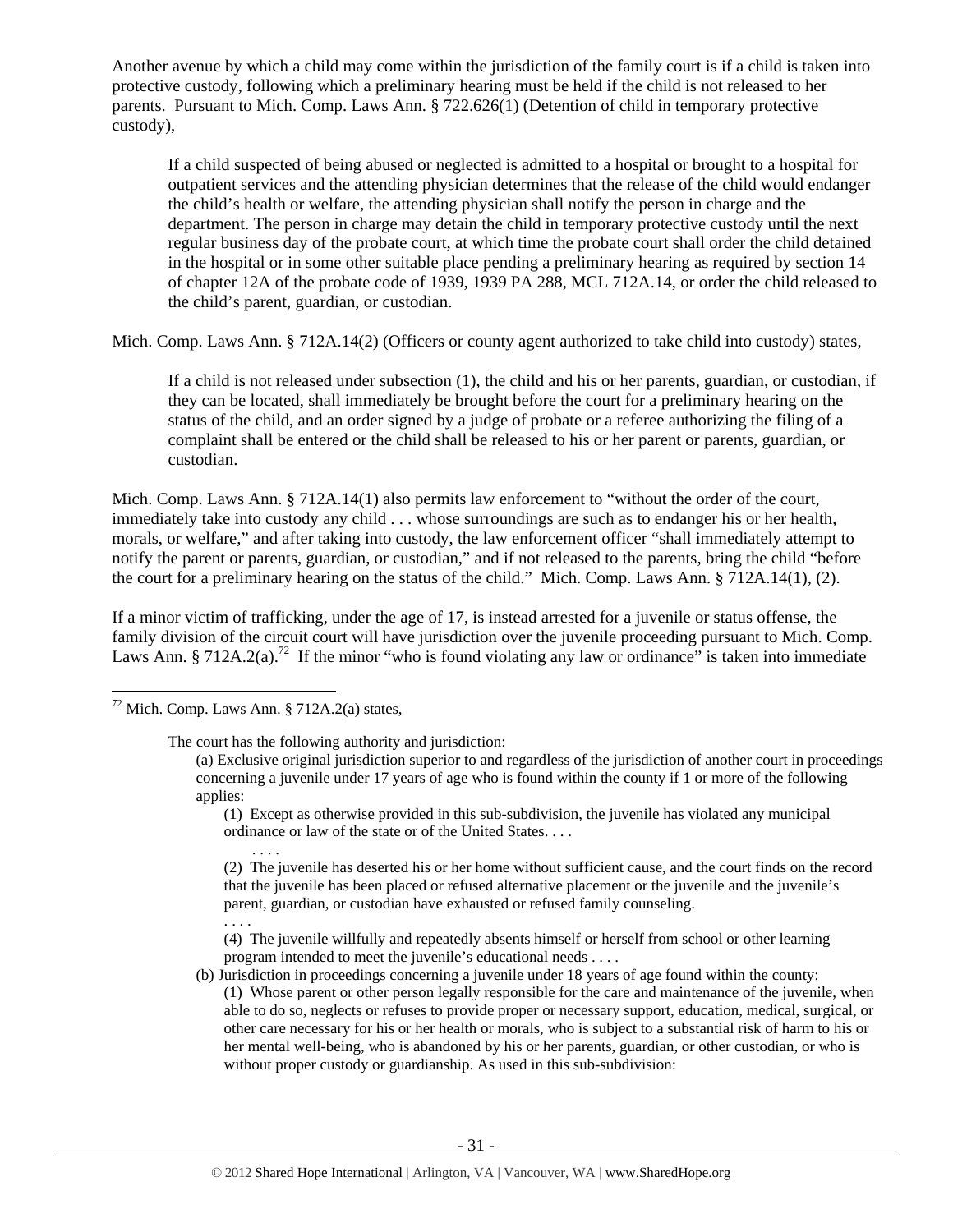custody by law enforcement without an order from the court pursuant to Mich. Comp. Laws Ann. § 712A.14(1), and the minor cannot be released to parents under Mich. Comp. Laws Ann. § 712A.14(1) or (2),<sup>73</sup> the juvenile has various options for placement pending trial. However, to the extent that a minor is taken into custody on prostitution charges under Mich. Comp. Laws Ann. § 750.448 (Soliciting, accosting, or inviting to commit prostitution or immoral act), only a minor who is "16 years of age or older" could be charged with this offense. Mich. Comp. Laws Ann. §§ 750.448, 750.451.

If delinquency charges are filed, Mich. Comp. Laws Ann. § 712A.14(3) provides, "If a complaint is authorized under subsection (2), the order shall state where the child is to be placed, pending investigation and hearing ... ." Placement options include the parent's home, "a suitable place of detention," a licensed "child care institution or child placing agency," or "[i]f a child is within the court's jurisdiction under section 2(a) of this chapter, in a suitable foster care home subject to the court's supervision." Mich. Comp. Laws § 712A.14(3). Alternatively, Mich. Comp. Laws Ann. § 712A.11(7) (Preliminary inquiry; petition) permits the court to offer the juvenile the option of avoiding formal jurisdiction and delinquency adjudication by participating in a voluntary program under the Juvenile Diversion Act, codified at Mich. Comp. Laws Ann. § 722.821 to § 722.831.

Where a juvenile remains in custody, Mich. Comp. Laws Ann. § 712A.16(1) (Detention and care of juvenile) provides that, in general, minors under 17 are not to be kept with "criminal or dissolute persons." For a minor who proceeds to adjudication in the juvenile court, Mich. Comp. Laws Ann. § 712A.18(1) (Orders of disposition) provides a range of dispositional alternatives, including, among others, giving a warning to the juvenile and juvenile's parents and dismissing the petition, placing "the juvenile on probation, or under

<u> 1989 - Andrea Santa Alemania, poeta esperanto-se especial de la contrada de la contrada de la contrada de la</u>

(A) "Education" means learning based on an organized educational program that is appropriate, given the age, intelligence, ability, and psychological limitations of a juvenile, in the subject areas of reading, spelling, mathematics, science, history, civics, writing, and English grammar. (B) "Without proper custody or guardianship" does not mean a parent has placed the juvenile with another person who is legally responsible for the care and maintenance of the juvenile and who is able to and does provide the juvenile with proper care and maintenance.

(2) Whose home or environment, by reason of neglect, cruelty, drunkenness, criminality, or depravity on the part of a parent, guardian, nonparent adult, or other custodian, is an unfit place for the juvenile to live in.

(3) Whose parent has substantially failed, without good cause, to comply with a limited guardianship placement plan described in section 5205 of the estates and protected individuals code, 1998 PA 386, MCL 700.5205, regarding the juvenile.

(4) Whose parent has substantially failed, without good cause, to comply with a court-structured plan described in section 5207 or 5209 of the estates and protected individuals code, 1998 PA 386, MCL 73 Under circumstances where a child is taken into custody by a law enforcement officer or county agent, without an <sup>73</sup> Under circumstances where a child is taken into custody by a law enforcement officer or county agent,

order of the court, as provided in Mich. Comp. Laws Ann. § 712A.14(1),

[A]n officer or county agent . . . shall immediately attempt to notify the parent or parents, guardian, or custodian. While awaiting the arrival of the parent or parents, guardian, or custodian, a child under the age of 17 years . . . shall not be held in any detention facility unless the child is completely isolated so as to prevent any verbal, visual, or physical contact with any adult prisoner. Unless the child requires immediate detention as provided for in this act, the officer shall accept the written promise of the parent or parents, guardian, or custodian, to bring the child to the court at a time fixed therein. The child shall then be released to the custody of the parent or parents, guardian, or custodian.

Where the child is not released into the care of the child's parent, guardian or custodian, as provided in Mich. Comp. Laws Ann. § 712A.14(2), "[T]he child and his or her parents, guardian, or custodian, if they can be located, shall immediately be brought before the court for a preliminary hearing on the status of the child, and an order signed by a judge of probate or a referee authorizing the filing of a complaint shall be entered or the child shall be released to his or her parent or parents, guardian, or custodian."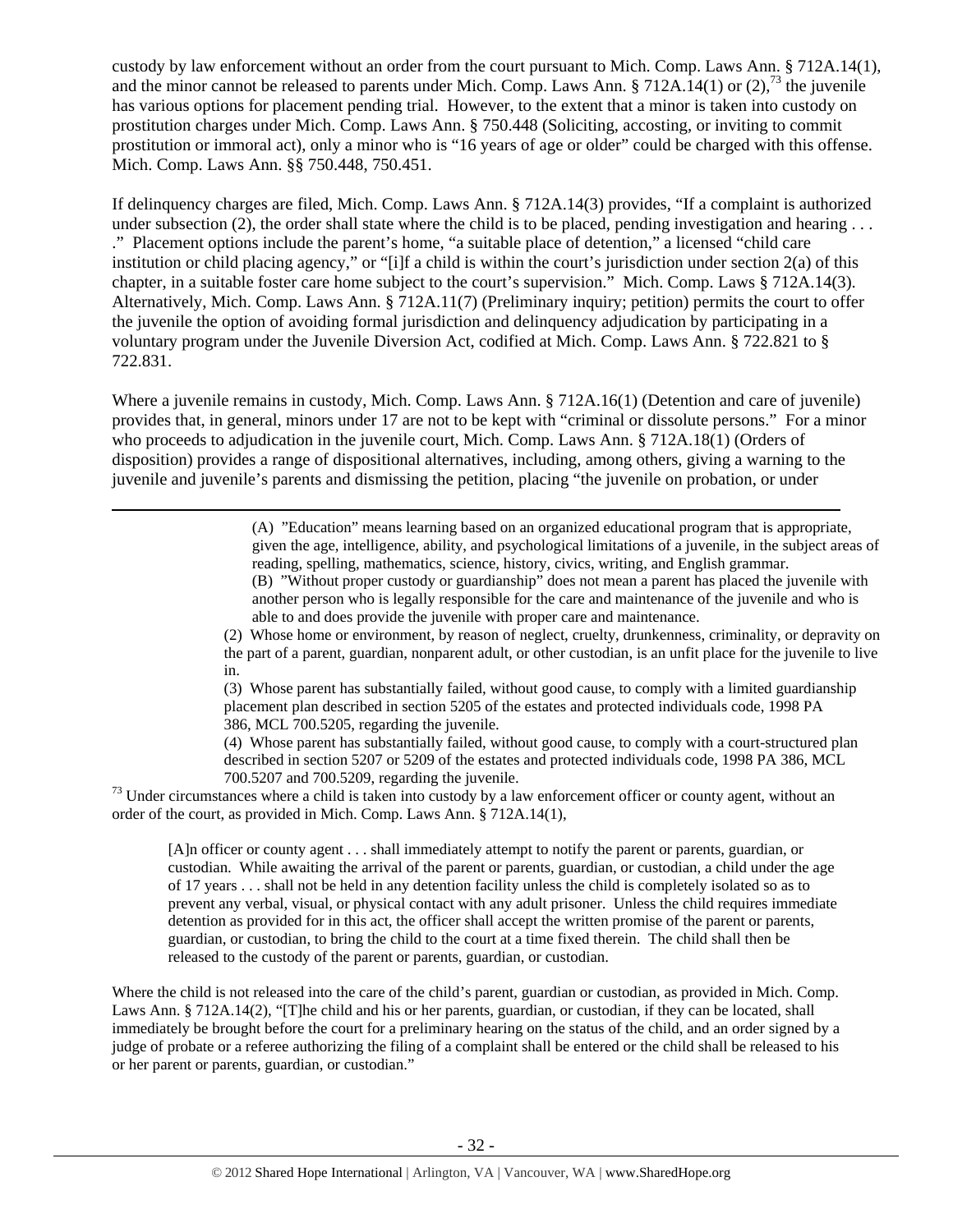supervision in the juvenile's own home or in the home of an adult who is related to the juvenile," placing the child "in a suitable foster care home," or committing "the juvenile to a public institution, county facility, institution operated as an agency of the court or county, or agency authorized by law to receive juveniles of similar age, sex, and characteristics." Mich. Comp. Laws Ann. § 712A.18(1)(a)–(c), (e). Additionally, pursuant to Mich. Comp. Laws Ann. § 712A.18(1)(l), the court may,"[i]f a juvenile is within the court's jurisdiction under section  $2(a)(1)$  of this chapter, place the juvenile in and order the juvenile to complete satisfactorily a program of training in a juvenile boot camp . . . ." The court also may, "[i]f the court entered a judgment of conviction under section 2d of this chapter, enter any disposition under this section or, if the court determines that the best interests of the public would be served, impose any sentence upon the juvenile that could be imposed upon an adult convicted of the offense for which the juvenile was convicted." Mich. Comp. Laws Ann. § 712A.18(1)(m).

5.4.1 Recommendation: Enact a law establishing specialized shelters and treatment centers for minor victims of commercial sexual exploitation.

## *5.5 Commercial sexual exploitation is identified as a type of abuse and neglect within child protection statutes.*

Some types of commercial sexual exploitation are expressly identified as a type of abuse and neglect within Michigan's child protection laws. Mich. Comp. Laws Ann. § 722.622(f) (Definitions) defines "child abuse" to include "harm or threatened harm to a child's health or welfare that occurs through nonaccidental physical or mental injury, sexual abuse, sexual exploitation, or maltreatment, by a parent, a legal guardian, or any other person responsible for the child's health or welfare." Mich. Comp. Laws Ann. § 722.622(w) defines "sexual abuse" as "engaging in sexual contact or sexual penetration as those terms are defined in section 520a of the Michigan penal code . . . with a child,"<sup>74</sup> and Mich. Comp. Laws Ann. § 722.622(x) defines "sexual exploitation" as "allowing, permitting, or encouraging a child to engage in prostitution, or allowing, permitting, encouraging, or engaging in the photographing, filming, or depicting of a child engaged in a listed sexual act as defined in section 145c of the Michigan penal code [Definitions; child sexually abusive activity or material; penalties]." However, conduct criminalized under Mich. Comp. Laws Ann. § 750.462j (Providing or obtaining labor or services by force, fraud, or coercion as crime; penalty), § 750.462g (Use of minor for child sexually abusive activity; prohibition), and § 750.13 (Enticing away female under sixteen) is not expressly identified as a type of child abuse.

*5.6 The definition of "caregiver" (or similar term) in the child welfare statutes is broad enough to include a trafficker who has custody or control of a child in order to bring a trafficked child into protection of child protective services.* 

Mich. Comp. Laws Ann. § 722.622 (Definitions) defines "person responsible for the child's health or welfare" in part as "a . . . person 18 years of age or older who resides for any length of time in the same home in which the child resides," and "child abuse" is defined in part as "harm or threatened harm to a child's health or welfare that occurs through nonaccidental physical or mental injury, sexual abuse, sexual exploitation, or maltreatment, by a parent, a legal guardian, or any other person responsible for the child's health or welfare." Mich. Comp. Laws Ann. § 722.622(f), (u).

*5.7 Crime victims' compensation is specifically available to a child victim of sex trafficking or commercial sexual exploitation of children (CSEC) without regard to ineligibility factors.* 

Mich. Comp. Laws Ann. § 18.354(1)(a) (Eligibility for awards; limitations; waiver) of the Crime Victims Compensation Board Act<sup>75</sup> provides that a victim<sup>76</sup> of a crime<sup>77</sup> is entitled to an award, unless the limitations in

 $74$  See supra note 9.

<sup>&</sup>lt;sup>75</sup> Mich. Comp. Laws Ann. §§ 18.351–18.368.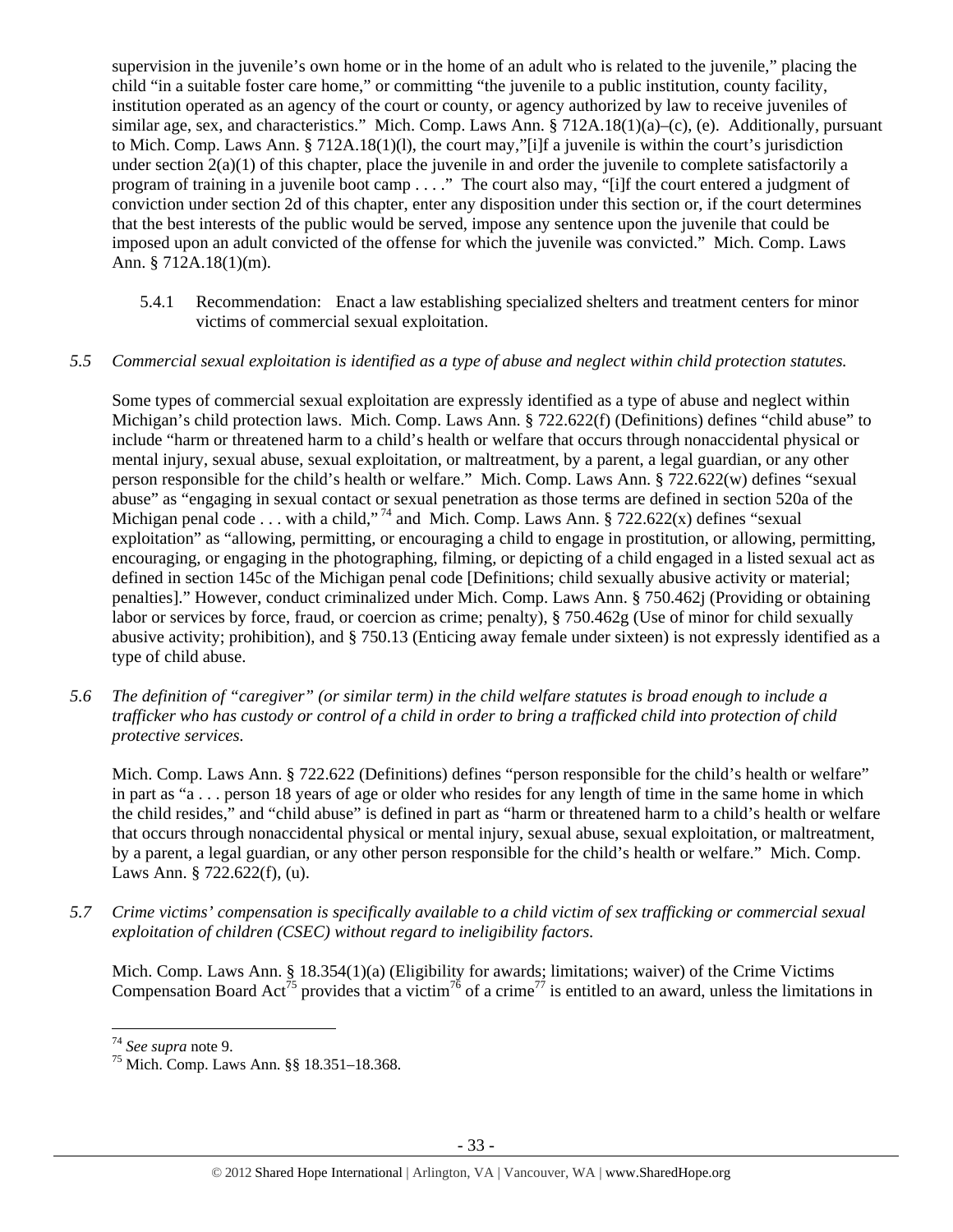Mich. Comp. Laws Ann. § 18.354(2) apply. Mich. Comp. Laws Ann. § 18.354(2) provides that "[a] person is not eligible to receive an award if the person is either of the following: (a) Criminally responsible for the crime. (b) An accomplice to the crime." To the extent that a domestic minor sex trafficking victim can be considered criminally responsible or an accomplice to the relevant crime because of his or her participation in a commercial sex act, the provisions of Mich. Comp. Laws Ann. § 18.354(2) could prevent some domestic minor sex trafficking victims from being eligible to receive an award.

Mich. Comp. Laws Ann. § 18.354(3) also requires that "the claimant has incurred a minimum out-of-pocket loss<sup>78</sup> of \$200.00 or has lost at least 2 continuous weeks' earnings or support"; however, "[i]f the claimant is a victim of criminal sexual conduct in the first, second, or third degree, the commission may waive the limitations of this subsection."

Additionally, Mich. Comp. Laws Ann. § 18.355(2), (3) (Claim; filing; notice) states,

(2) Except as provided in subsection (3), a claim shall be filed by the claimant not later than 1 year after the occurrence of the crime upon which the claim is based, except as follows:

(a) If police records show that a victim of criminal sexual conduct in the first, second, or third degree was less than 18 years of age at the time of the occurrence and that the victim reported the crime before attaining 19 years of age, a claim based on that crime may be filed by [the victim or others eligible for awards] not later than 1 year after the crime was reported.

(3) Upon petition by the claimant and for good cause shown, the commission may extend the period in which a claim may be filed under subsection (2).

Mich. Comp. Laws Ann. § 18.355 does not clarify what constitutes "good cause" under Mich. Comp. Laws Ann. § 18.355(3) for a claimant's failure to file within the time limits imposed under Mich. Comp. Laws Ann. § 18.355(2).

- 5.7.1 Recommendation: Amend Mich. Comp. Laws Ann. § 18.354 (Eligibility for awards; limitations; waiver) to make the ineligibility factors in Mich. Comp. Laws Ann. § 18.354(2) and (3) and the time restrictions on filing in Mich. Comp. Laws Ann. § 18.355(2) (Claim; filing; notice) inapplicable to minor victims of sex trafficking.
- 5.7.2 Recommendation: Amend Mich. Comp. Laws Ann. § 18.351(1)(f) (Definitions) to include psychological and emotional trauma in the definition of "personal physical injury" to ensure that sexually abused minors are considered victims.

#### *5.8 Victim-friendly procedures and protections are provided in the trial process for minors under 18.*

The William Van Regenmorter Crime Victim's Rights Act<sup>79</sup> provides several protections to victims of felony offenses or offenses punishable by imprisonment for more than one year, including, but not limited to, victims of Mich. Comp. Laws Ann. § 750.462j (Providing or obtaining labor or services by force, fraud, or coercion as crime; penalty) and § 750.462g (Use of minor for child sexually abusive activity; prohibition). Mich. Comp.

. . . .

<sup>&</sup>lt;sup>76</sup> *See supra* Section 5.1 for the definition of "victim."<br><sup>77</sup> *See supra* note 67.<br><sup>78</sup> Mich. Comp. Laws Ann. § 18.351(e) defines "out-of-pocket loss" as "the unreimbursed and unreimbursable expenses or indebtedness reasonably incurred for medical care, psychological counseling, replacement services, any nonmedical remedial treatment rendered in accordance with a recognized religious method of healing, or other services necessary as a result of the injury upon which a claim is based."<br><sup>79</sup> Mich. Comp. Laws Ann. §§ 780.751–.834.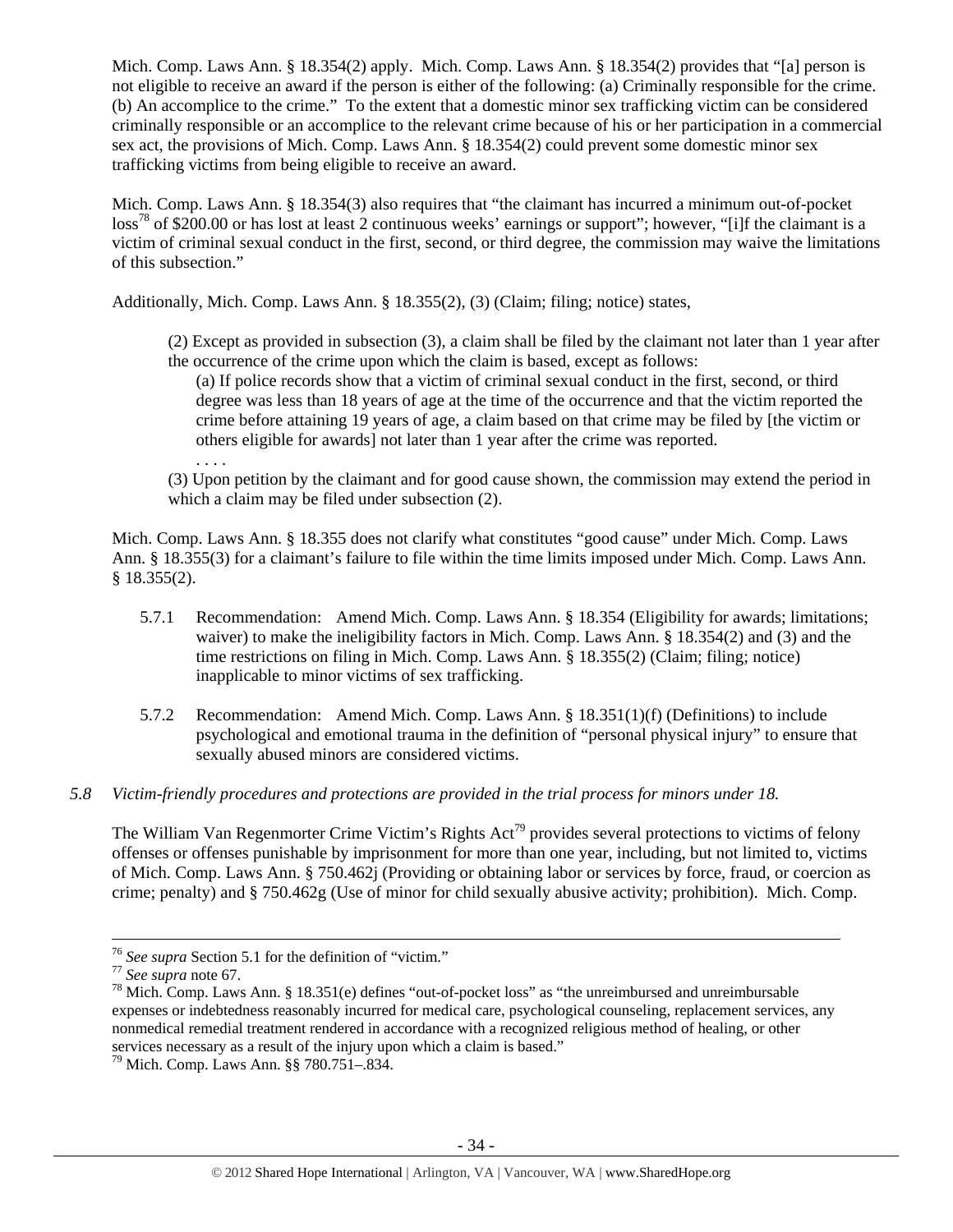Laws Ann. § 780.752(1)(b), (1)(m)(i).<sup>80</sup> For example, under Mich. Comp. Laws Ann. § 780.757 (Waiting area for victim or other safeguards), "The court shall provide a waiting area for the victim separate from the defendant, defendant's relatives, and defense witnesses," or, "[i]f a separate waiting area is not available or practical, the court shall provide other safeguards to minimize the victim's contact with defendant, defendant's relatives, and defense witnesses during court proceedings." Victims of certain sexual offenses have the right to a speedy trial pursuant to Mich. Comp. Laws Ann. § 780.759(1) (Speedy trial; requirements; hearing; notice; time of trial). Victims may also be protected from having to testify about personal identifying information under Mich. Comp. Laws Ann. § 780.758(1) (Motion not to compel testimony of victim or other witness; hearing).

Pursuant to Michigan Rules of Evidence Rule 803A (Hearsay exception; child's statement about sexual act), Michigan also provides a hearsay exception in criminal and delinquency proceedings for child witnesses testifying about a sexual act, which states in part,

A statement describing an incident that included a sexual act performed with or on the declarant by the defendant or an accomplice is admissible to the extent that it corroborates testimony given by the declarant during the same proceeding, provided:

(1) the declarant was under the age of ten when the statement was made;

(2) the statement is shown to have been spontaneous and without indication of manufacture;

(3) either the declarant made the statement immediately after the incident or any delay is excusable as having been caused by fear or other equally effective [sic] circumstance; and

(4) the statement is introduced through the testimony of someone other than the declarant. If the declarant made more than one corroborative statement about the incident, only the first is admissible under this rule.

A statement may not be admitted under this rule unless the proponent of the statement makes known to the adverse party the intent to offer the statement, and the particulars of the statement, sufficiently in advance of the trial or hearing to provide the adverse party with a fair opportunity to prepare to meet the statement.

Mich. Comp. Laws Ann. § 750.520j (Evidence of victim's sexual conduct) and § 750.520h (Corroboration of victim's testimony not required)<sup>81</sup> provide protections to testifying victims of sexual offenses, but not to victims of Mich. Comp. Laws Ann. § 750.462j, § 750.462g, or Michigan's CSEC laws.

Mich. Comp. Laws Ann. § 750.520j(1) states,

Evidence of specific instances of the victim's sexual conduct, opinion evidence of the victim's sexual conduct, and reputation evidence of the victim's sexual conduct shall not be admitted under sections 520b to 520g unless and only to the extent that the judge finds that the following proposed evidence is material to a fact at issue in the case and that its inflammatory or prejudicial nature does not outweigh its probative value:

(a) Evidence of the victim's past sexual conduct with the actor.

(b) Evidence of specific instances of sexual activity showing the source or origin of semen, pregnancy, or disease.

<sup>&</sup>lt;sup>80</sup> However, "[a]n individual who is charged with a crime arising out of the same transaction from which the charge against the defendant arose is not eligible to exercise the privileges and rights established for victims under this article," and "[a]n individual who is incarcerated is not eligible to exercise the privileges and rights established for victims under this article except that he or she may submit a written statement to the court for consideration at sentencing." Mich. Comp. Laws Ann. § 780.752(3), (4).

 $81$  Mich. Comp. Laws Ann. § 750.520h (Corroboration of victim's testimony not required) states, "The testimony of a victim need not be corroborated in prosecutions under sections 520b to 520g."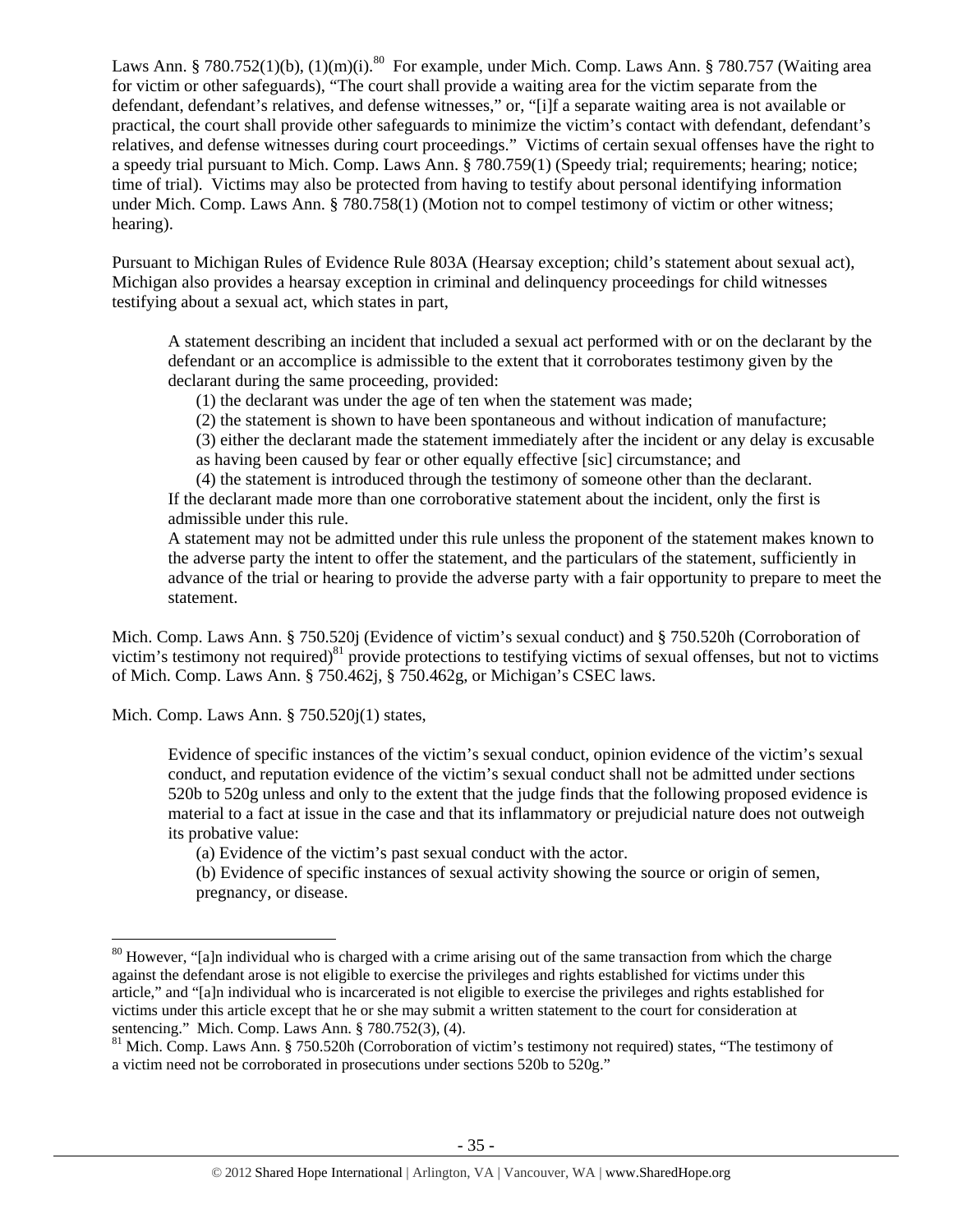Additional witness protections specific to child victims under the age of 16 of specified sex offenses are available under Mich. Comp. Laws Ann. § 600.2163a (Definitions; prosecutions and proceedings to which section applicable; use of dolls or mannequins; support person; notice; videorecorded statement; special arrangements to protect welfare of witness; videotape deposition). Mich. Comp. Laws Ann. § 600.2163a(2) states that the protections of Mich. Comp. Laws Ann. § 600.2163a are limited to "prosecutions and proceedings under section 136b [Definitions; child abuse], 145c [Definitions; child sexually abusive activity or material], 520b [Criminal sexual conduct in the first degree] to 520e [Criminal sexual conduct in the fourth degree], or 520g [Criminal sexual conduct]." Pursuant to Mich. Comp. Laws Ann. § 600.2163a(3), "If pertinent, the witness shall be permitted the use of dolls or mannequins, including, but not limited to, anatomically correct dolls or mannequins, to assist the witness in testifying on direct and cross-examination." Mich. Comp. Laws Ann. § 600.2163a(4) further provides that "[a] witness who is called upon to testify shall be permitted to have a support person sit with, accompany, or be in close proximity to the witness during his or her testimony." Additionally, Mich. Comp. Laws Ann. § 600.2163a(5) states,

A custodian of the videorecorded statement $82$  may take a witness's videorecorded statement before the normally scheduled date for the defendant's preliminary examination. The videorecorded statement shall state the date and time that the statement was taken; shall identify the persons present in the room and state whether they were present for the entire videorecording or only a portion of the videorecording; and shall show a time clock that is running during the taking of the videorecorded statement.

Mich. Comp. Laws Ann. § 600.2163a(6) sets out the following purposes for which a "videorecorded statement" can be introduced:

(a) It may be admitted as evidence at all pretrial proceedings, except that it may not be introduced at the preliminary examination instead of the live testimony of the witness.

- (b) It may be admitted for impeachment purposes.
- (c) It may be considered by the court in determining the sentence.
- (d) It may be used as a factual basis for a no contest plea or to supplement a guilty plea.

Pursuant to Mich. Comp. Laws Ann. § 600.2163a(11), "A videorecorded statement that becomes part of the court record is subject to a protective order of the court for the purpose of protecting the privacy of the witness."

Mich. Comp. Laws Ann. § 600.2163a(14) states,

If the court determines on the record that it is necessary to protect the welfare of the witness and grants the motion made under subsection  $(13)$ ,  $^{83}$  the court shall order both of the following:

 $82$  Mich. Comp. Laws Ann. § 600.2163a(1)(a) defines "custodian of the videorecorded statement" as "the family independence agency, investigating law enforcement agency, prosecuting attorney, or department of attorney general or another person designated under the county protocols established as required by section 8 of the child protection law, 1975 PA 238, MCL 722.628."

 $83$  Mich. Comp. Laws Ann. §  $600.2163a(13)$  states,

If, upon the motion of a party made before the preliminary examination, the court finds on the record that the special arrangements specified in subsection (14) are necessary to protect the welfare of the witness, the court shall order those special arrangements. In determining whether it is necessary to protect the welfare of the witness, the court shall consider all of the following:

<sup>(</sup>a) The age of the witness.

<sup>(</sup>b) The nature of the offense or offenses.

<sup>(</sup>c) The desire of the witness or the witness's family or guardian to have the testimony taken in a room closed to the public.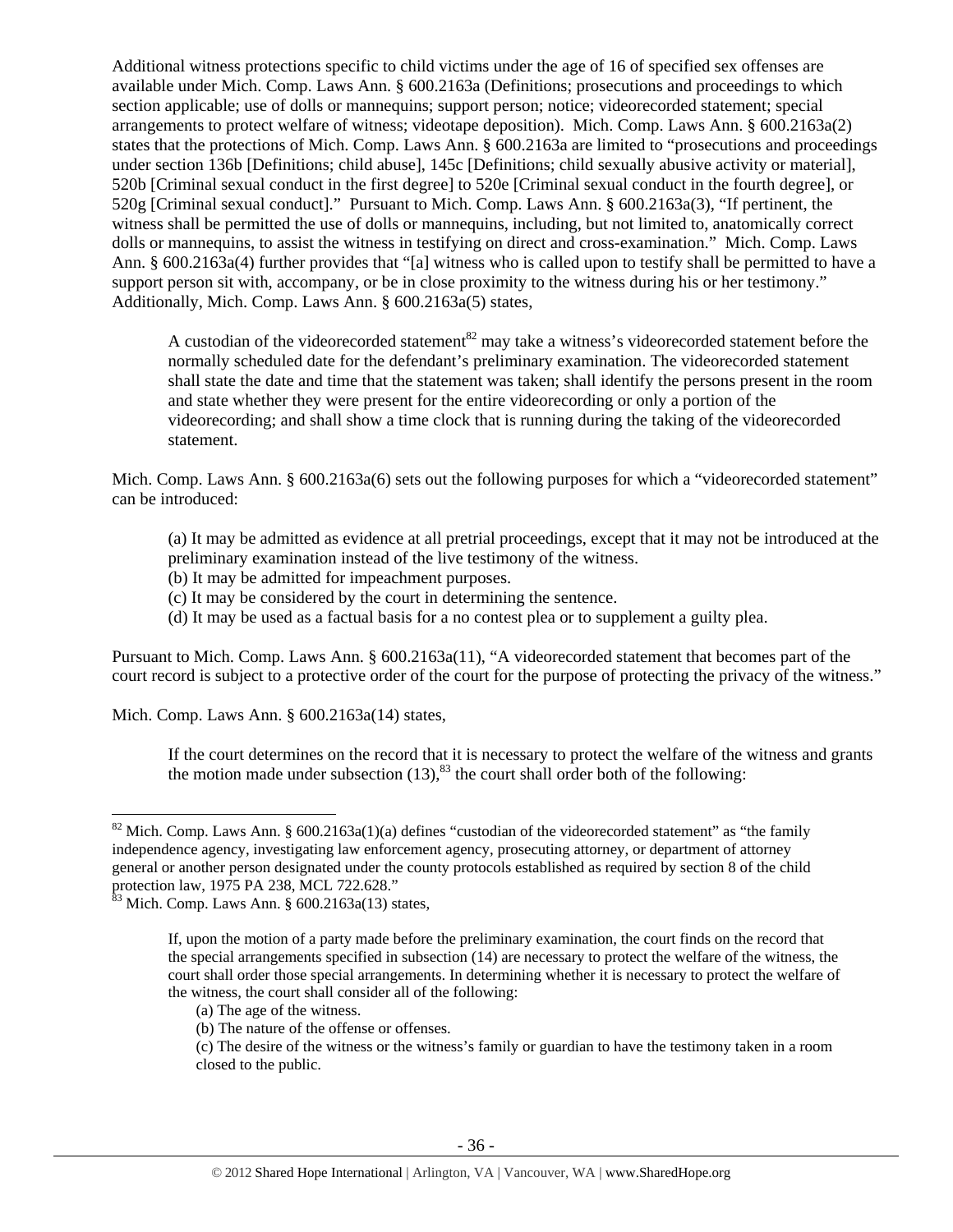(a) All persons not necessary to the proceeding shall be excluded during the witness's testimony from the courtroom where the preliminary examination is held. Upon request by any person and the payment of the appropriate fees, a transcript of the witness's testimony shall be made available. (b) In order to protect the witness from directly viewing the defendant, the courtroom shall be arranged so that the defendant is seated as far from the witness stand as is reasonable and not directly in front of the witness stand. The defendant's position shall be located so as to allow the defendant to hear and see the witness and be able to communicate with his or her attorney.

5.8.1 Recommendation: Amend Michigan's rape shield laws, Mich. Comp. Laws Ann. § 750.520j (Evidence of victim's sexual conduct), and § 750.520h (Corroboration of victim's testimony not required) to apply in all CSEC cases and to permit child victim witnesses testifying in CSEC cases to deliver testimony via closed caption television, outside the presence of the defendant, in a nonthreatening, child-appropriate environment.

## *5.9 Expungement or sealing of juvenile delinquency records resulting from arrests or adjudications for prostitution-related offenses committed as a result of, or in the course of, the commercial sexual exploitation of a minor is available within a reasonable time after turning 18.*

Mich. Comp. Laws Ann. § 712A.18e (Application for entry of order setting aside adjudication; filing) states that persons with no more than 1 juvenile offense and no felony convictions may apply to have the adjudication set aside unless the adjudication was for an offense that would be classified as a felony with a maximum sentence of life imprisonment if committed by an adult, the adjudication was for a certain type of traffic offense, or the juvenile was tried and convicted as an adult; only one adjudication may be set aside under this provision. Mich. Comp. Laws Ann. § 712A.18e(1), (2)(a), (2)(b).

Pursuant to Mich Comp. Laws § 712A.18e(3),

An application under this section shall not be filed until the expiration of 5 years following imposition of the disposition for the adjudication that the applicant seeks to set aside, or 5 years following completion of any term of detention for that adjudication, or when the person becomes 24 years of age, whichever occurs later.

Mich Comp. Laws § 712A.18e(4) further requires that an application be "signed under oath by the person whose adjudication is to be set aside" and provide, as well as other information, including statements "that the applicant has not been adjudicated of a juvenile offense other than the one that is sought to be set aside as a result of this application," "that the applicant has not been convicted of any felony offense," and "whether the applicant has any other criminal charge pending against him or her in any court in the United States or in any other country." Mich. Comp. Laws Ann. § 712A.18e(4)(c), (4)(d), (4)(f), (4)(g).

With one narrow exception,<sup>84</sup> the court may set aside the adjudication "if the court determines that the circumstances and behavior of the applicant from the date of the applicant's adjudication to the filing of the application warrant setting aside the adjudication and that setting aside the adjudication is consistent with the public welfare." Mich. Comp. Laws Ann. § 712A.18e(9).

5.9.1 Recommendation: Amend Mich. Comp. Laws Ann. § 712A.18e (Application for entry of order setting aside adjudication; filing) to permit automatic expungement upon application at age 18 of

<sup>&</sup>lt;sup>84</sup> Mich Comp. Laws § 712A.18e(10) states, "Notwithstanding subsection (9), the court shall set aside the adjudication of a person who was adjudicated for an offense that if committed by an adult would be a violation or an attempted violation of section 413 [Motor vehicle; taking possession and driving away] of the Michigan penal code, Act No. 328 of the Public Acts of 1931, being section 750.413 of the Michigan Compiled Laws, if the person files an application with the court and otherwise meets the requirements of this section."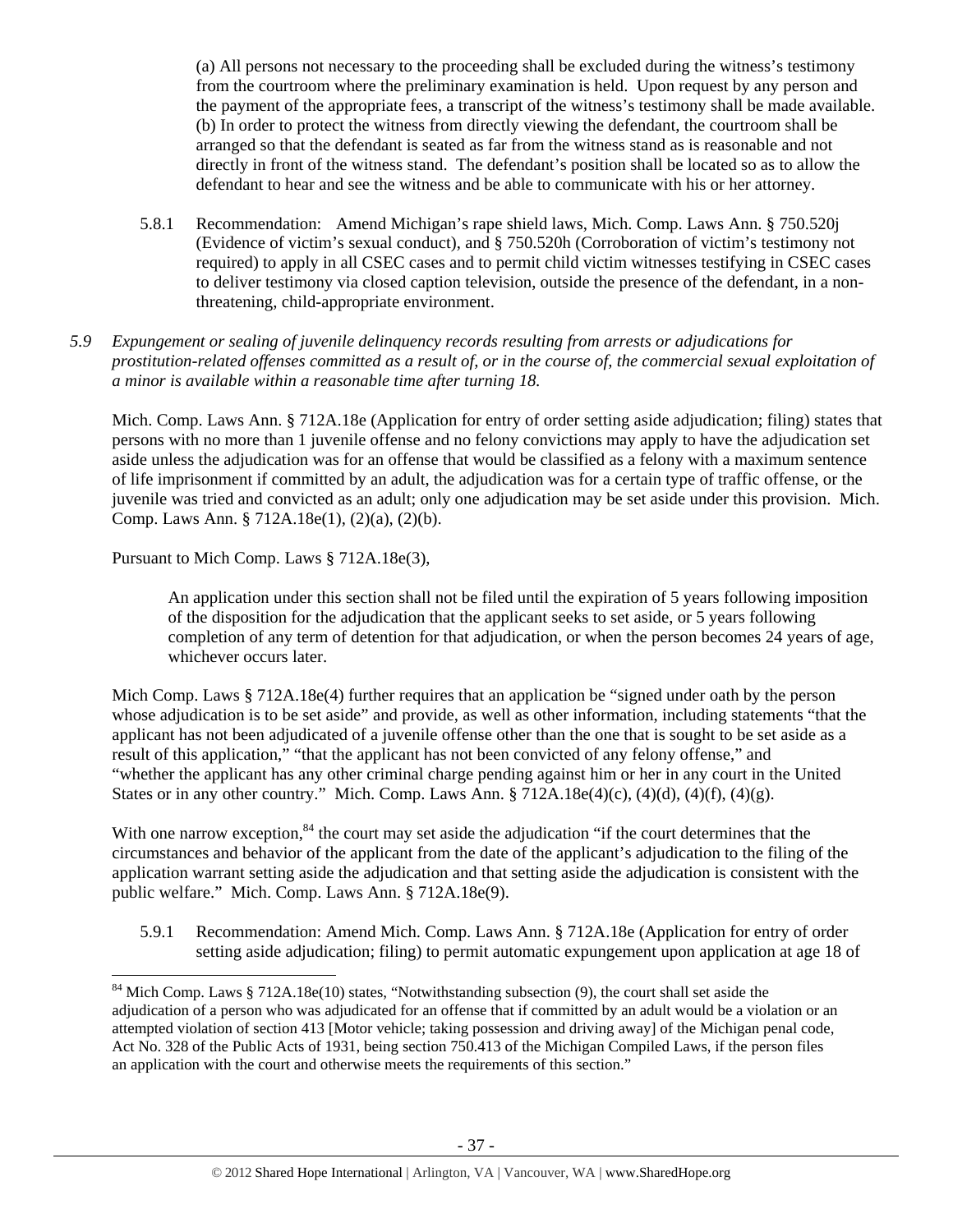juvenile records for victims of commercial sexual exploitation arrested for offenses arising from their exploitation.

*5.10 Victim restitution and civil remedies for victims of domestic minor sex trafficking or commercial sexual exploitation of children (CSEC) are authorized by law.* 

Restitution is mandatory for minor victims of Mich. Comp. Laws Ann. § 750.462a (Definitions) to § 750.462i (Kidnapping, criminal sexual conduct, or attempt to kill; penalty), and victims of Mich. Comp. Laws Ann. § 750.462j (Providing or obtaining labor or services by force, fraud, or coercion as crime; penalty), as provided in Mich. Comp. Laws Ann. § 780.766b (Conviction of offense described in MCL 750.462a to 750.462i; restitution). Mich. Comp. Laws Ann. § 780.766b states,

When sentencing a defendant convicted of an offense described in chapter LXVIIA [Human trafficking] of the Michigan penal code, 1931 PA 328, MCL 750.462a [Definitions] to 750.462i [Kidnapping, criminal sexual conduct, or attempt to kill; penalty], the court shall order restitution for the full amount of loss suffered by the victim. In addition to restitution ordered under section 16 [Mich. Comp. Laws Ann. § 780.766, the court may order the defendant to pay all of the following:

(a) Lost income, calculated by whichever of the following methods results in the largest amount:

 (i) The gross amount received by the defendant from or the value to the defendant of the victim's labor or services.

 (ii) The value of the victim's labor or services as calculated under the minimum wage law of 1964, 1964 PA 154, MCL 408.381 to 408.398, or the federal minimum wage, whichever results in the largest value.

(iii) Income loss as determined under section  $16(4)(c)$ .

(b) The cost of transportation, temporary housing, and child care expenses incurred by the victim because of the offense.

(c) Attorney fees and other costs and expenses incurred by the victim because of the offense, including, but not limited to, costs and expenses relating to assisting the investigation of the offense and for attendance at related court proceedings as follows:

- (i) Wages lost.
- (ii) Child care.
- (iii) Transportation.
- (iv) Parking.
- (d) Any other loss suffered by the victim as a proximate result of the offense.

Although restitution for victims of Mich. Comp. Laws Ann. § 750.462j is not expressly authorized under § 780.766b, Mich. Comp. Laws Ann. § 750.462j states that restitution is available under § 780.766b for victims of defendants convicted of violating § 750.462j. Mich. Comp. Laws Ann. § 750.462j(5).

Restitution also is mandatory under Mich. Comp. Laws Ann. § 780.766(2) ("Victim" defined; order of restitution generally; order of restitution as condition of probation or parole), which states,

Except as provided in subsection  $(8)$ ,<sup>85</sup> when sentencing a defendant convicted of a crime, the court shall order, in addition to or in lieu of any other penalty authorized by law or in addition to any other penalty required by law, that the defendant make full restitution to any victim<sup>86</sup> of the defendant's course of conduct that gives rise to the conviction or to the victim's estate. . . .

<sup>&</sup>lt;sup>85</sup> *See supra* note 37.<br><sup>86</sup> Mich. Comp. Laws Ann. § 780.766(1) states in part, "As used in this section only, 'victim' means an individual who suffers direct or threatened physical, financial, or emotional harm as a result of the commission of a crime. . . ."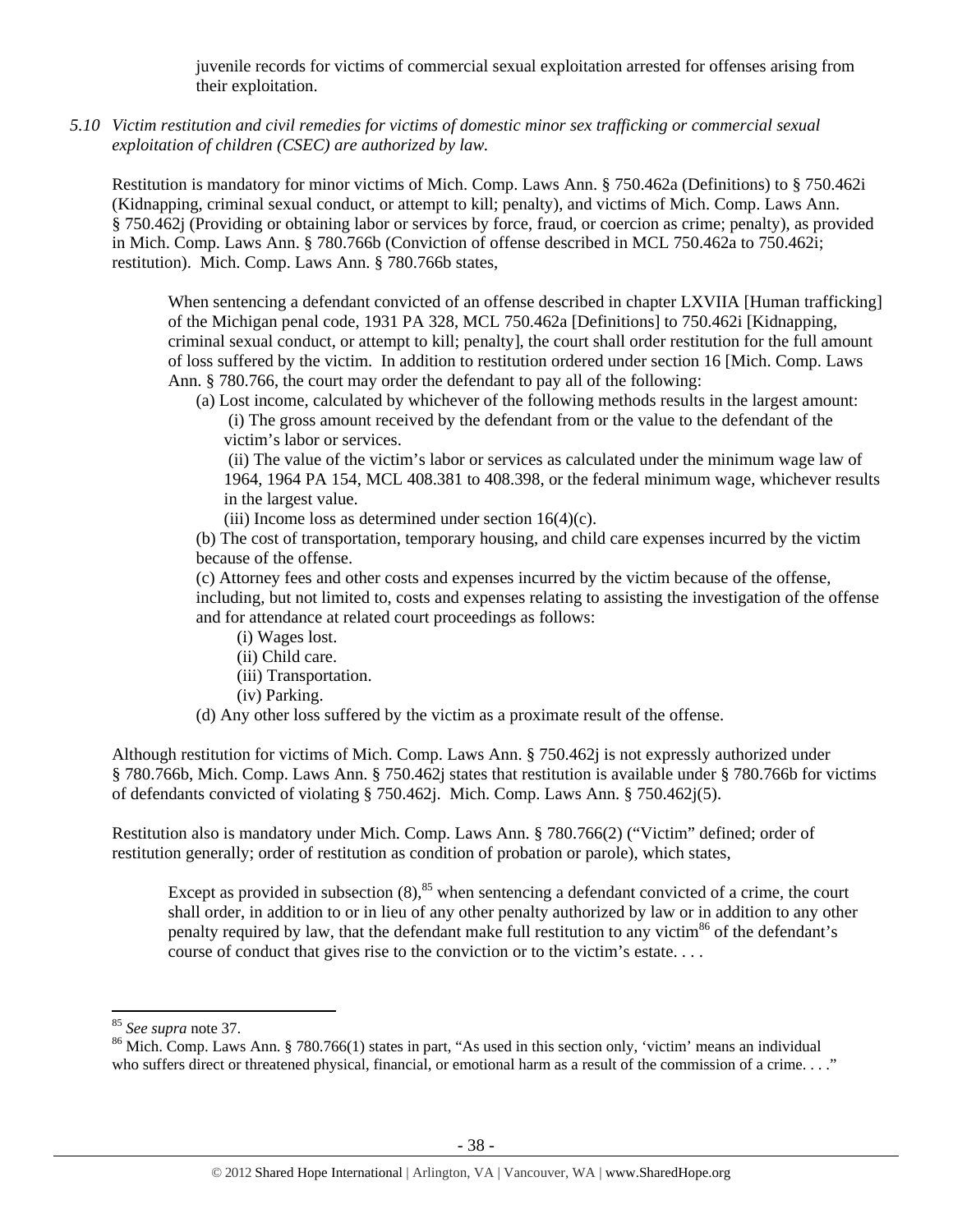If a crime results in physical or psychological injury to a victim, the order of restitution shall require that the defendant do 1 or more of the following, as applicable:

(a) Pay an amount equal to the reasonably determined cost of medical and related professional services and devices actually incurred and reasonably expected to be incurred relating to physical and psychological care.

(b) Pay an amount equal to the reasonably determined cost of physical and occupational therapy and rehabilitation actually incurred and reasonably expected to be incurred.

(c) Reimburse the victim or the victim's estate for after-tax income loss suffered by the victim as a result of the crime.

(d) Pay an amount equal to the reasonably determined cost of psychological and medical treatment for members of the victim's family actually incurred and reasonably expected to be incurred as a result of the crime.

(e) Pay an amount equal to the reasonably determined costs of homemaking and child care expenses actually incurred and reasonably expected to be incurred as a result of the crime or, if homemaking or child care is provided without compensation by a relative, friend, or any other person, an amount equal to the costs that would reasonably be incurred as a result of the crime for that homemaking and child care, based on the rates in the area for comparable services.

. . . .

(h) Pay an amount equal to income actually lost by the spouse, parent, sibling, child, or grandparent of the victim because the family member left his or her employment, temporarily or permanently, to care for the victim because of the injury.

In addition, Mich. Comp. Laws Ann. § 780.766(24) states,

If the victim is a minor, the order of restitution shall require the defendant to pay to a parent of the victim an amount that is determined to be reasonable for any of the following that are actually incurred or reasonably expected to be incurred by the parent as a result of the crime:

(a) Homemaking and child care expenses.

- (b) Income loss not ordered to be paid under subsection (4)(h).
- (c) Mileage.
- (d) Lodging or housing.
- (e) Meals.
- (f) Any other cost incurred in exercising the rights of the victim or a parent under this act.

However, no civil remedies are provided under Michigan's human trafficking laws, or those related to Michigan's CSEC offenses. Additionally, Mich. Comp. Laws Ann. § 750.159u (Civil cause of action not created by chapter), codified among Michigan's laws regarding criminal enterprises, specifically provides that "this chapter does not create a civil cause of action between 2 or more persons."

- 5.10.1 Recommendation: Amend Mich. Comp. Laws Ann. § 750.462a (Definitions) to § 750.462i (Kidnapping, criminal sexual conduct, or attempt to kill; penalty), and § 750.462j (Providing or obtaining labor or services by force, fraud, or coercion as crime; penalty) to include civil remedies for minor victims of trafficking.
- *5.11 Statutes of limitations for civil and criminal actions for child sex trafficking or commercial sexual exploitation of children (CSEC) offenses are eliminated or lengthened sufficiently to allow prosecutors and victims a realistic opportunity to pursue criminal action and legal remedies.*

Mich. Comp. Laws Ann. § 767.24(1) (Indictments; finding and filing; limitations) eliminates the statute of limitations for Mich. Comp. Laws Ann. § 750.520b (Criminal sexual conduct in the first degree), but not for any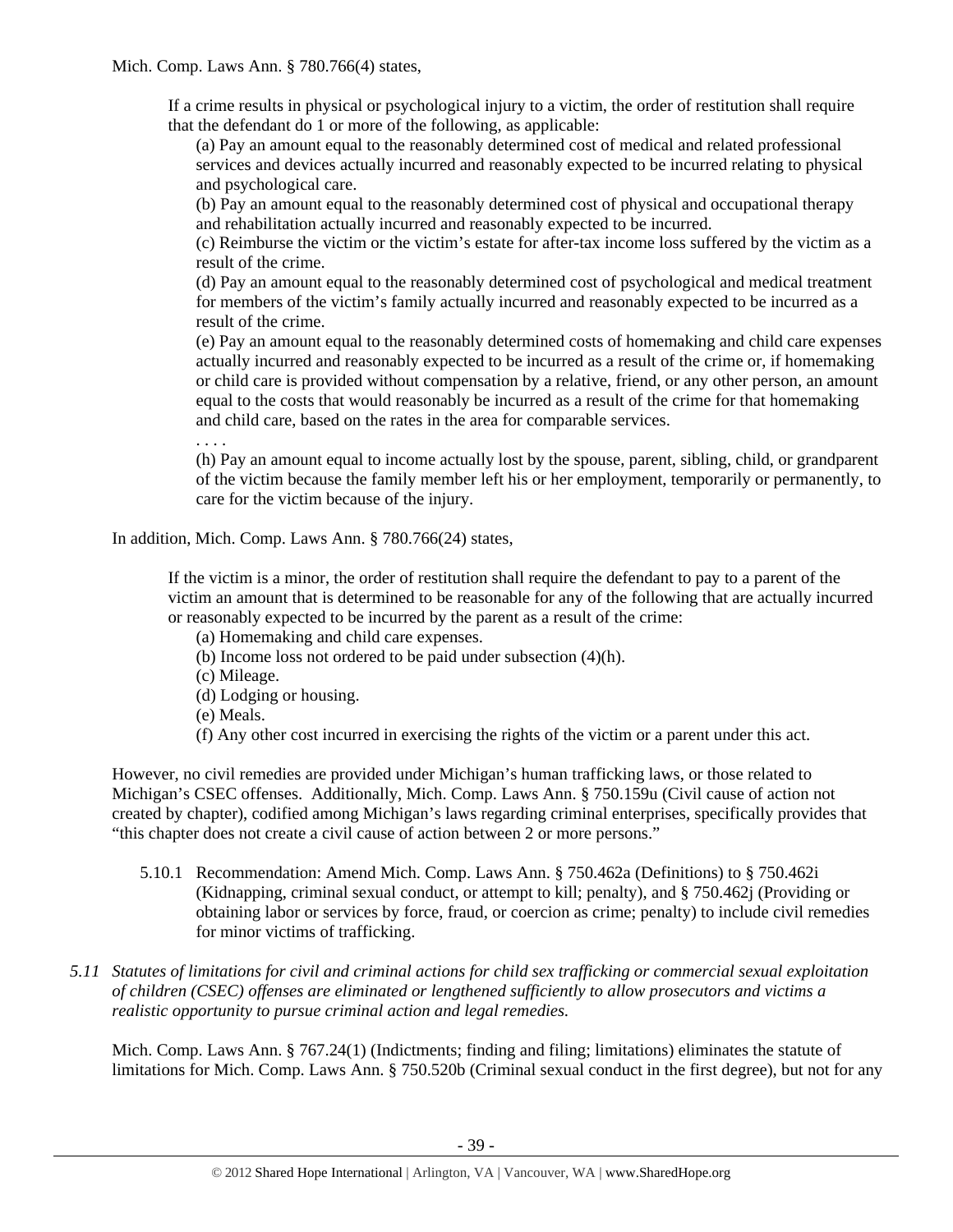trafficking or CSEC offenses. For Mich. Comp. Laws Ann. § 750.145c (Definitions; child sexually abusive activity or material), § 750.520c (Criminal sexual conduct in the second degree), § 750.520d (Criminal sexual conduct in the third degree), § 750.520e (Criminal sexual conduct in the fourth degree), and § 750.520g (Assault with intent to commit criminal sexual conduct), the statute of limitations is generally "10 years after the offense is committed or by the alleged victim's twenty-first birthday, whichever is later." Mich. Comp. Laws Ann. § 767.24(2)(a).

In contrast, indictments for Mich. Comp. Laws Ann. § 750.462g (Use of minor for child sexually abusive activity; prohibition), § 750.462h (Prohibited acts), § 750.462j (Providing or obtaining labor or services by force, fraud, or coercion as crime; penalty), and § 750.13 (Enticing away female under sixteen) must be "found and filed within 6 years after the offense is committed." Mich. Comp. Laws Ann. § 767.24(5).

5.11.1 Recommendation: Amend Mich. Comp. Laws Ann. § 767.24 (Indictments; finding and filing; limitations) to eliminate the statute of limitations for prosecutions involving violations of Mich. Comp. Laws Ann. § 750.462g (Use of minor for child sexually abusive activity; prohibition), § 750.462h (Prohibited acts), § 750.462j (Providing or obtaining labor or services by force, fraud, or coercion as crime; penalty), or § 750.13 (Enticing away female under sixteen).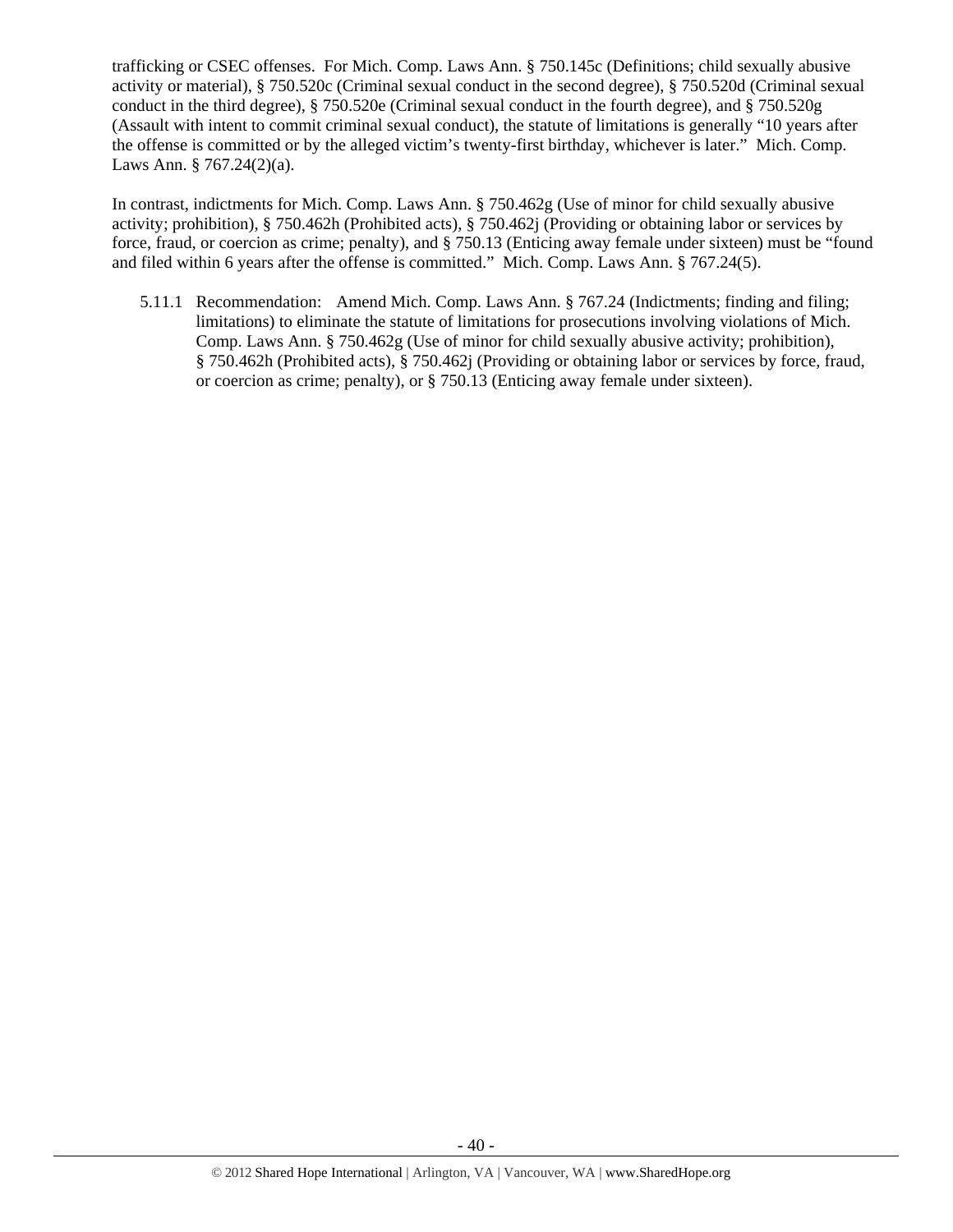#### **FRAMEWORK ISSUE 6: CRIMINAL JUSTICE TOOLS FOR INVESTIGATION AND PROSECUTIONS**

#### *Legal Components:*

- *6.1 Training on human trafficking and domestic minor sex trafficking for law enforcement is statutorily mandated.*
- *6.2 Single party consent to audio-taping is permitted in law enforcement investigations.*
- *6.3 Wiretapping is an available tool to investigate domestic minor sex trafficking.*
- *6.4 Using a law enforcement posing as a minor to investigate buying or selling of commercial sex acts is not a defense to soliciting, purchasing, or selling sex with a minor.*
- *6.5 Using the Internet to investigate buyers and traffickers is a permissible investigative technique.*
- *6.6 Law enforcement and child welfare agencies are mandated to promptly report missing and recovered children. \_\_\_\_\_\_\_\_\_\_\_\_\_\_\_\_\_\_\_\_\_\_\_\_\_\_\_\_\_\_\_\_\_\_\_\_\_\_\_\_\_\_\_\_\_\_\_\_\_\_\_\_\_\_\_\_\_\_\_\_\_\_\_\_\_\_\_\_\_\_\_\_\_\_\_\_\_\_\_\_\_\_\_\_\_\_\_\_\_\_\_\_\_\_*

#### *Legal Analysis:*

*6.1 Training on human trafficking and domestic minor sex trafficking for law enforcement is statutorily mandated.* 

Pursuant to Mich. Comp. Laws Ann. § 28.609 (Minimum standards; rules), law enforcement officers in Michigan must meet minimum standards in order to be employed as a law enforcement officer. Additionally, Mich. Comp. Laws Ann. § 28.221 (Training school for peace officers; creation, location, subjects) requires the Michigan Department of Public Safety to provide law enforcement with training in specified subjects; however, none are specific to human trafficking or domestic minor sex trafficking. Mich. Comp. Laws Ann. § 28.221.

According to the Basic Training Curriculum and Training Objectives manual published in 2010 by the Michigan Commission on Law Enforcement Standards (MCOLES),<sup>87</sup> police officers receive special training in the area of child abuse and neglect investigations. Section I.G.1.2.(c) of the manual, entitled "Recognize Suspected Cases of Child Abuse While Responding to Complaints Related to and Not Related to Child Abuse," includes training on "indicators of sexual abuse or criminal sexual conduct (e.g., incest, molestation, pornography)."88 In addition, in the manual's detailed guidance on investigation of complaints of sexual assault, the "notes to the instructor" point out that "[s]exual assault investigations can sometimes uncover sexual exploitation and/or clues of human trafficking. Recruits should be aware of the National Human Trafficking Resource Center, which is open 24 hours a day and can be reached at (888) 373–7888.<sup>89</sup> In addition, Section I.G.2.3(d), entitled "Respond to a Complaint of Sexual Assault," states to "[u]se[] a victim-centered response," and the "notes to the instructor" for this section provide that "[i]f a victim is a child, refer to state procedures for the proper investigative protocols and Michigan Child Protection Law."<sup>90</sup> Lastly, Section I.H.2.2.(a)(24), entitled "Demonstrate an Understanding of Substantive Criminal Law as It Relates to Domestic Violence," includes human trafficking among the "crimes likely to be committed in a domestic violence incident."91

*6.2 Single party consent to audiotaping is permitted in law enforcement investigations.* 

<sup>88</sup> *See supra* note 88 at I-G-1, page 2.

<sup>&</sup>lt;sup>87</sup> The Basic Training Curriculum and Training Objectives Manual published in 2010 by the Michigan Commission on Law Enforcement Standards (MCOLES) demonstrates that police officers receive special training in the area of child abuse and neglect investigations. Section I.G.1.2.(c) of the manual, entitled "Recognize Suspected Cases of Child Abuse While Responding to Complaints Related to and Not Related to Child Abuse," includes training on "indicators of sexual abuse or criminal sexual conduct (e.g., incest, molestation, pornography)." Michigan Comm'n on Law Enforcement Standards, Basic Training Curriculum and Training Objectives 84 (2010), *available at* http://www.mi.gov/documents/mcoles/Basic\_Training\_Manual\_Part\_I-2011\_342561\_7.pdf (last visited, Nov. 27, 2012).

<sup>89</sup> *See supra* note 88 at I-G-2, page 6.

<sup>90</sup> *See supra* note 88 at I-G-2, page 3.

<sup>91</sup> *See supra* note 88 at I-H-2, page 3.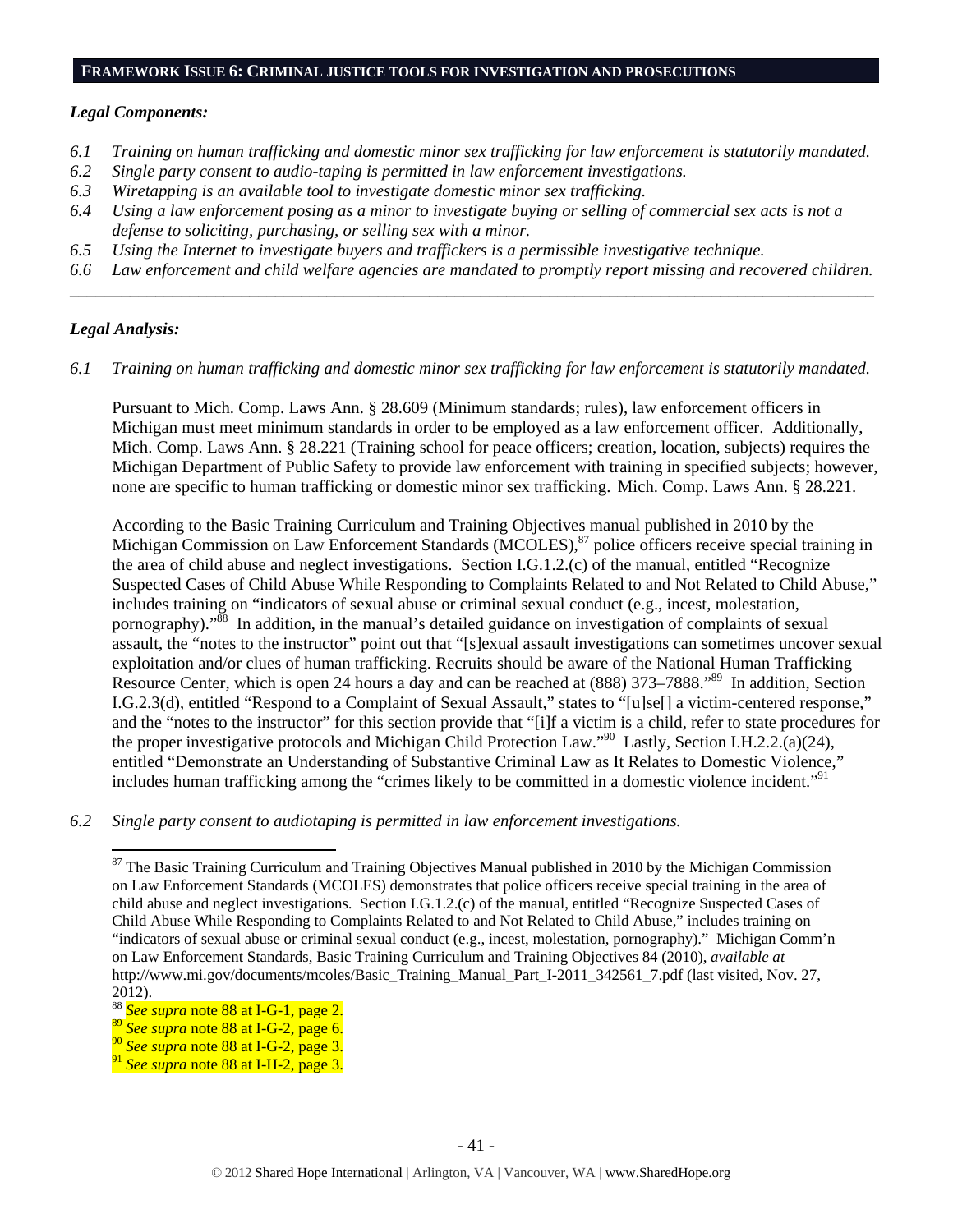Single party consent to audiotaping generally is not permitted under Michigan law. Mich. Comp. Laws Ann. § 750.539c (Eavesdropping upon private conversation) provides that "[a]ny person who is present or who is not present during a private conversation and who wilfully uses any device to eavesdrop<sup>92</sup> upon the conversation without the consent of all parties thereto, or who knowingly aids, employs or procures another person to do the same . . . is guilty of a felony." However, Mich. Comp. Laws Ann. § 750.539g(a) (Exceptions) specifically excepts "[e]avesdropping or surveillance not otherwise prohibited by law by a peace officer of this state or of the federal government, or the officer's agent, while in the performance of the officer's duties," from the prohibitions in Mich. Comp. Laws Ann. §§ 750.539a–750.539f.

#### *6.3 Wiretapping is an available tool to investigate domestic minor sex trafficking.*

Mich. Comp. Laws Ann.  $\S 750.539g(a)$  (Exceptions) provides that the prohibitions on intercepting communications in "[s]ections 539a to 539f do not prohibit . . . [e]avesdropping or surveillance not otherwise prohibited by law by a peace officer of this state or of the federal government, or the officer's agent, while in the performance of the officer's duties." As no other statutes appear to limit law enforcement's ability to intercept communications in the course of investigations, law enforcement officers and their agents should be able to utilize wiretapping in trafficking investigations.  $93$ 

#### *6.4 Using a law enforcement posing as a minor to investigate buying or selling of commercial sex acts is not a defense to soliciting, purchasing, or selling sex with a minor.*

Mich. Comp. Laws Ann. § 750.462g (Use of minor for child sexually abusive activity; prohibition) and § 750.462j (Providing or obtaining labor or services by force, fraud, or coercion as crime; penalty) of the human trafficking act and the CSEC laws are silent as to a defendant's ability to raise a defense that the victim was a law enforcement officer acting as a decoy, rather than an actual minor.

The use of the language, "believed by that person to be a minor," suggests that the use of the Internet to investigate buyers and traffickers under Mich. Comp. Laws Ann. § 750.145d (Use of internet or computer system; prohibited communication) is permissible. Additionally, case law involving prosecutions for violations of Mich. Comp. Laws Ann. § 750.145d indicates that law enforcement currently uses the Internet to investigate violations of Mich. Comp. Laws Ann.  $§$  750.145d.<sup>94</sup>

#### *6.5 Using the Internet to investigate buyers and traffickers is a permissible investigative technique.*

Although Mich. Comp. Laws Ann. § 750.145d (Use of internet or computer system; prohibited communication) does not expressly permit the use of the Internet to investigate the buying or selling of sex with minors, it does

 $92$  Mich. Comp. Laws Ann. § 750.539a(2) (Definitions) provides in part, "Eavesdrop' or 'eavesdropping' means to overhear, record, amplify or transmit any part of the private discourse of others without the permission of all persons engaged in the discourse."

<sup>&</sup>lt;sup>93</sup> The Michigan Supreme Court has determined that law enforcement officers do not need to obtain a warrant in "participant monitoring" situations. People v. Collins, 475 N.W. 2d 684, 698 (Mich. 1991). "Participant monitoring" refers "only to the electronic monitoring (whether or not recorded) by a law enforcement agent of a conversation where one of the parties to the conversation has previously consented to the activity." *Id.* at 684, n. 1.

<sup>&</sup>lt;sup>94</sup> The Michigan Supreme Court has held that impossibility was not a defense to the crime of attempt where a law enforcement officer posed as a 14 year old girl in a chat room and the defendant communicated with the law enforcement officer, believing he was communicating with a 14 year old girl, to arrange a meeting for the purpose of engaging in sex acts. People v. Thousand, 631 N.W.2d 694, 705 (Mich. 2001); *see also* People v. Kowalski, 803 N.W.2d 200 (Mich. 2011) (Reinstating convictions for the crime of using the Internet to commit the crime of accosting a minor for immoral purposes or encouraging a minor to commit an immoral act under Mich. Comp. Laws Ann. § 750.145a and § 750.145d that were based on evidence obtained from an Internet chat room sting operation).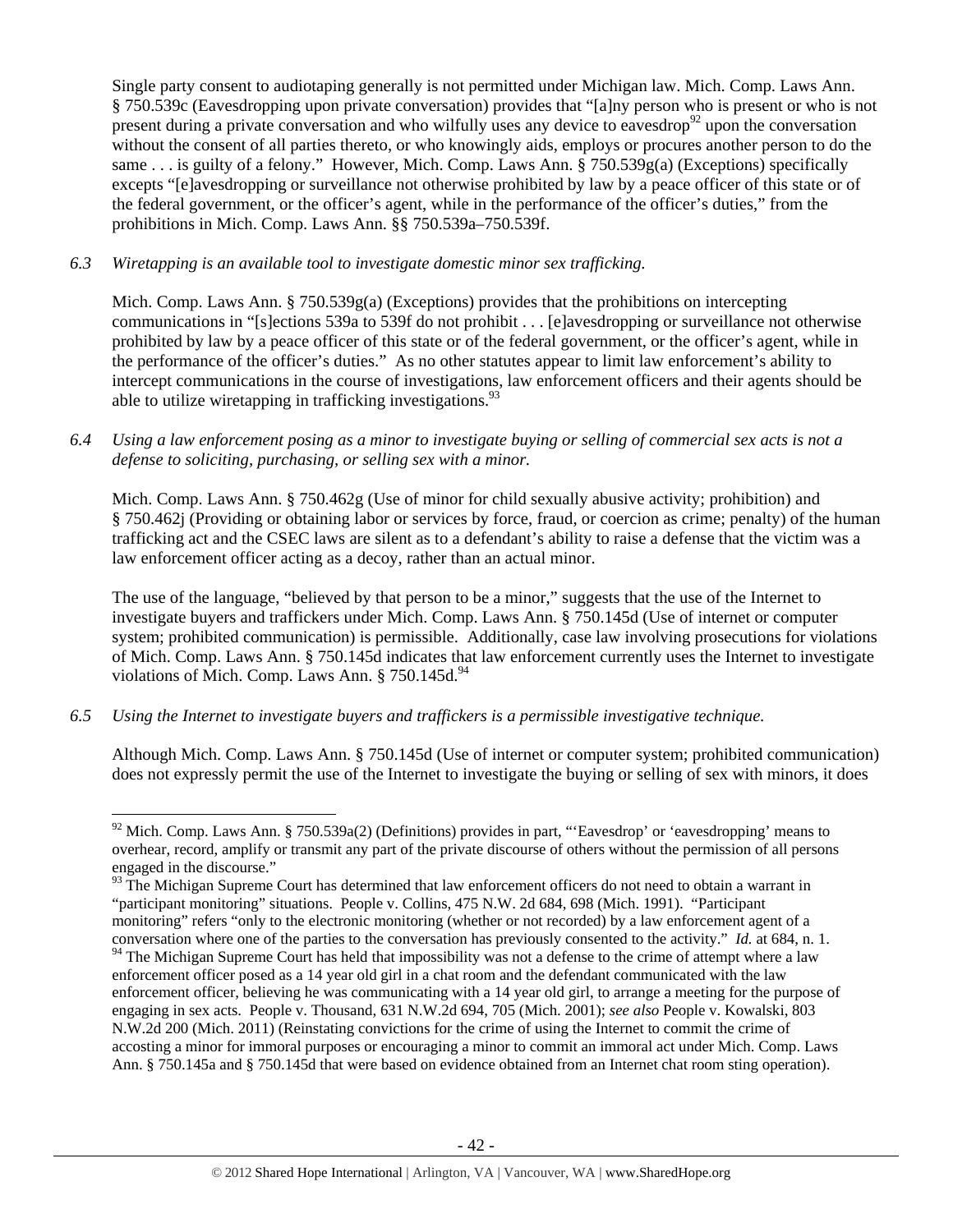indicate that an offender who believes the victim to be a minor is in violation of the statute. Mich. Comp. Laws Ann. § 750.145d(1)(a) makes it illegal for a defendant to

use the internet or a computer . . . for the purpose of doing any of the following: (a) Committing, attempting to commit, conspiring to commit, or soliciting another person to commit conduct proscribed under section 145a [Accosting, enticing or soliciting child for immoral purpose], 145c [Definitions; child sexually abusive activity or material; penalties] . . . 520b [Criminal sexual conduct in the first degree], 520c [Criminal sexual conduct in the second degree], 520d [Criminal sexual conduct in the third degree], 520e [Criminal sexual conduct in the fourth degree], or 520g [Assault with intent to commit criminal sexual conduct] . . . in which the victim or intended victim is . . . believed by that person to be a minor.

The use of the language, "believed by that person to be a minor," suggests that the use of the Internet to investigate buyers and traffickers under Mich. Comp. Laws Ann. § 750.145d is permissible. Additionally, case law involving prosecutions for violations of Mich. Comp. Laws Ann. § 750.145d indicates that law enforcement currently uses the Internet to investigate violations of Mich. Comp. Laws Ann.  $§$  750.145d.<sup>95</sup>

- 6.5.1 Recommendation: Amend Mich. Comp. Laws Ann. § 750.462g (Use of minor for child sexually abusive activity; prohibition) to expressly prohibit a defense that the "minor" was actually law enforcement.
- *6.6 Law enforcement and child welfare agencies are mandated to promptly report missing and recovered children.*

Pursuant to Mich. Comp. Laws Ann. § 28.258(2) (Definitions; certain persons reported missing),

If an individual who is any of the following is reported missing, the law enforcement agency receiving the report, after conducting a preliminary investigation, shall immediately enter the information described in subsection  $(3)$  regarding that individual into the LEIN,<sup>96</sup> the national crime information center, and if the individual is a child,  $97$  the clearinghouse:

. . . . (b) An individual who was in the company of another individual under circumstances indicating that the individual's physical safety may be in danger.

(c) An individual who disappeared under circumstances indicating that the disappearance was not voluntary.

(d) A child not described in subdivision (a), (b), (c), or (f).

(e) An individual not described in subdivision (a), (b), (c), or (f), who is believed to be incapable of returning to his or her residence without assistance.

. . . .

Mich. Comp. Laws Ann. § 28.258(3) states,

The information to be entered into the LEIN, the national crime information center, and the clearinghouse under subsection (2) shall include all of the following, if available:

(a) The name and address of the individual.

(b) The vital statistics of the individual, including a physical description, and if the missing individual is a child, the child's date of birth, state of birth, and if possible, mother's maiden name.

<sup>&</sup>lt;sup>95</sup> See supra note 945.<br><sup>96</sup> Mich. Comp. Laws Ann. § 28.258(1)(e) defines "LEIN" as a "law enforcement information network regulated under the C.J.I.S. policy council act,  $1974$  PA 163, MCL 28.211 to 28.215."

 $97$  "Child" is defined in Mich. Comp. Laws Ann. § 28.258(1)(a) as "an individual less than 17 years of age."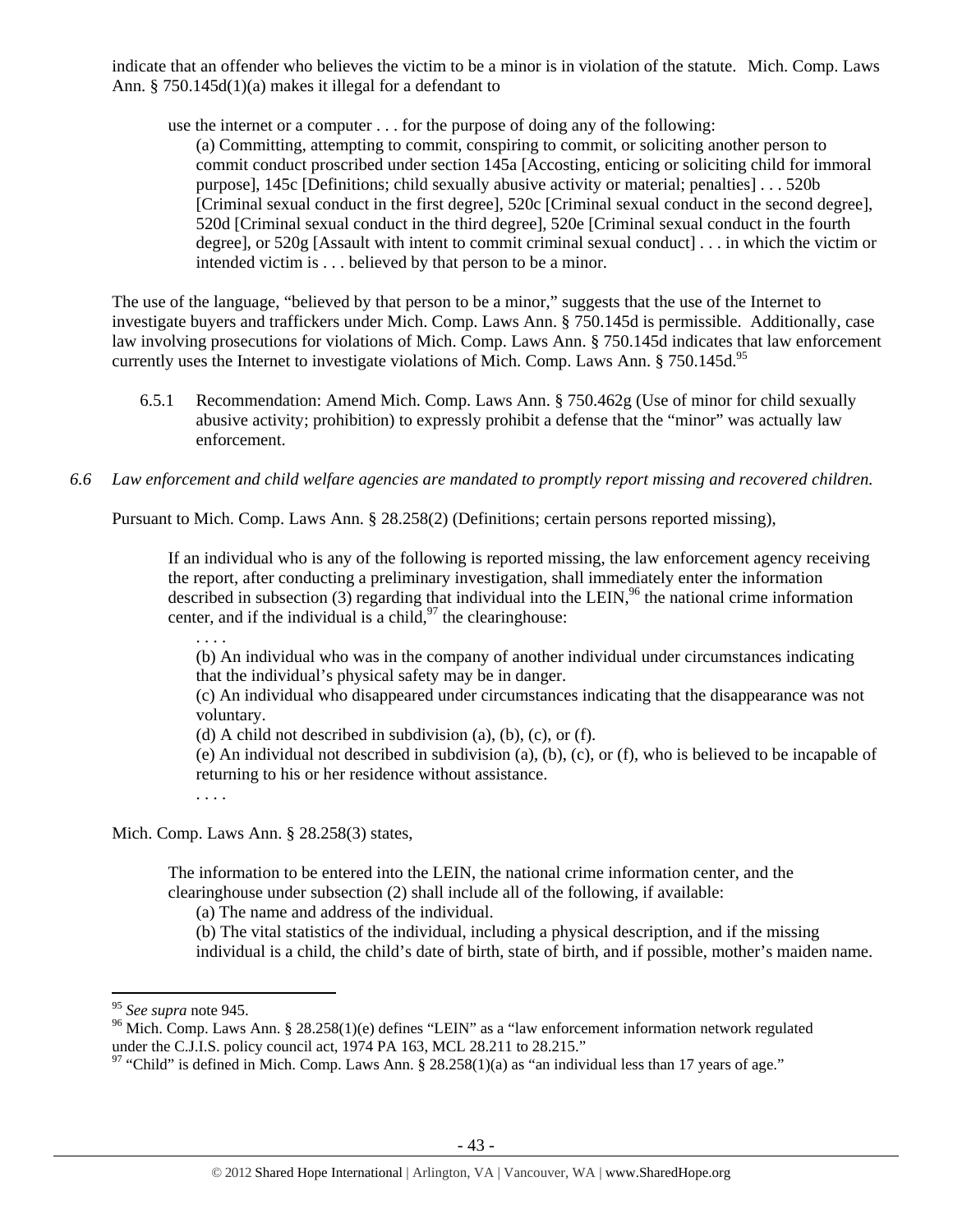(c) The date the individual was missing and, if the missing individual is a child under subsection  $(2)(d)$ , the date the child becomes 17 years of age.

(d) Any other information that may assist in the location of the individual, as determined by the department and the LEIN policy council.

Mich. Comp. Laws Ann. § 28.259(1), (2) (Missing children information clearinghouse) establishes "[a] missing children information clearinghouse," which

shall do all of the following:

(a) Record each report on a missing child received under section 8.

(b) Accept and record a report about a missing child from a law enforcement agency.

(c) Exchange information on children suspected of interstate travel with the national crime information center.

(d) Establish a policy regarding the compilation of a record of the reasons children become missing.

After a missing child has been found, Mich. Comp. Laws Ann. § 28.259(3) requires that "the originating law enforcement agency . . . remove the missing child from the clearinghouse record by means of the LEIN. If the originating law enforcement agency has new information about the missing child's location, that agency shall report the information to the law enforcement agency with jurisdiction in the area in which the missing child may be located."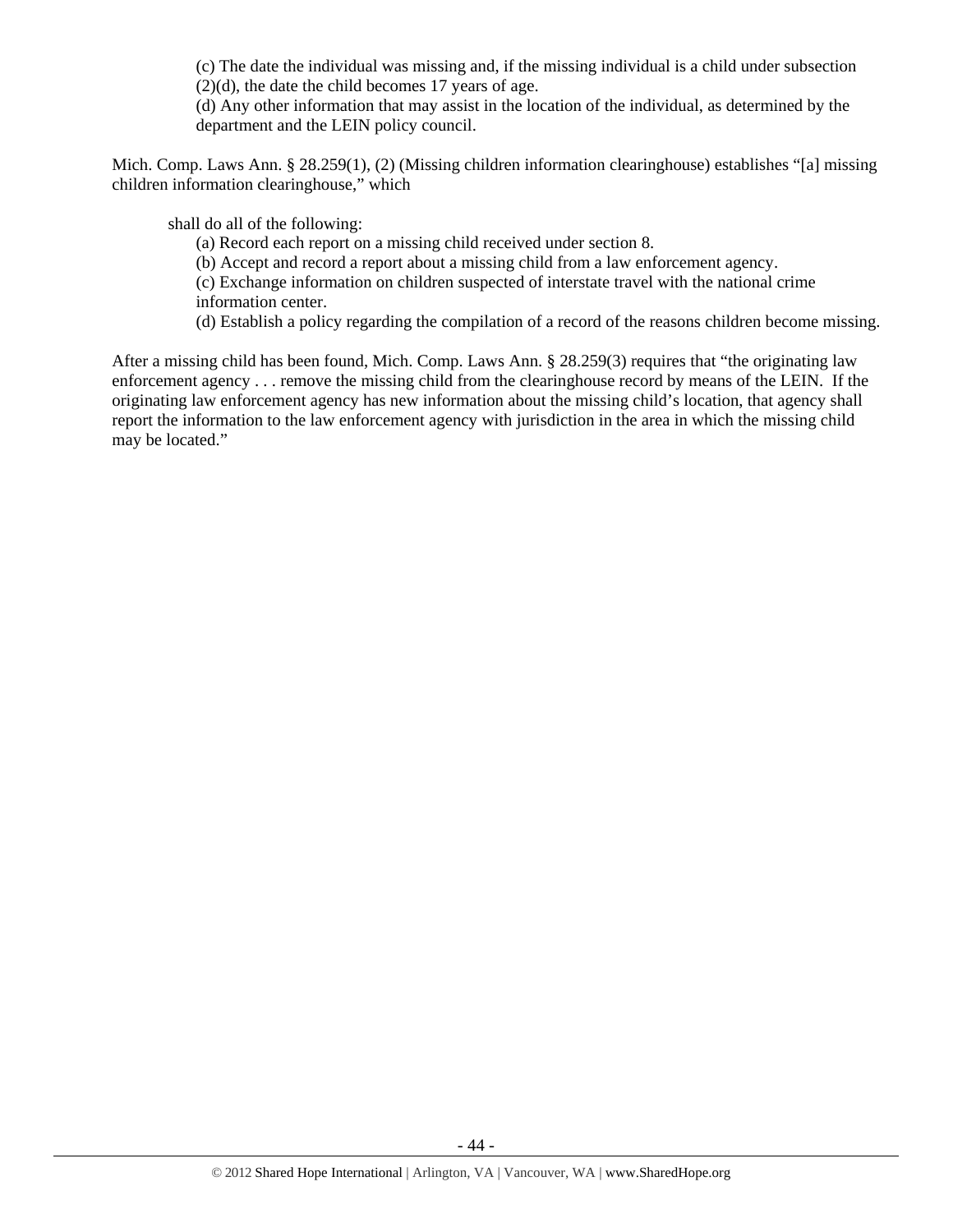#### **APPENDIX A: MICHIGAN SENTENCING GUIDELINES**

#### **1. Statutory Sentencing Guidelines**

Michigan has codified sentencing guidelines and imposes minimum sentences based on a person's prior criminal record and specified offense variables. Mich. Comp. Laws § 777.21 (Minimum sentence range; determination), which establishes the procedure for calculating appropriate minimum sentences, states,

(1) Except as otherwise provided in this section, for an offense enumerated in part 2 [Included felonies] of [Chapter XVI (Miscellaneous provisions)],  $^{98}$  determine the recommended minimum sentence range as follows:

(a) Find the offense category for the offense from part 2 of this chapter. From section 22 [Offense variables; scoring] of this chapter, determine the offense variables to be scored for that offense category and score only those offense variables for the offender as provided in part 4 [Offense variables] of this chapter. Total those points to determine the offender's offense variable level.

§ 750.462h(2)–(4) (Prohibited acts; violation as felony; penalty), Mich. Comp. Laws § 750.462i (Kidnapping, criminal sexual conduct, or attempt to kill; penalty), Mich. Comp. Laws § 750.462j (Providing or obtaining labor or services by force, fraud, or coercion as crime; penalty; recruiting, harboring, transporting, providing, or obtaining person for involuntary servitude or debt bondage as crime; penalty; other violations of law; consecutive terms; restitution; definitions) Mich. Comp. Laws § 750.520b(2) (Criminal sexual conduct in the first degree; felony; consecutive terms), Mich. Comp. Laws § 750.520c (Criminal sexual conduct in the second degree; felony), Mich. Comp. Laws § 750.520d (Criminal sexual conduct in the third degree; felony), Mich. Comp. Laws § 750.520e (Criminal sexual conduct in the fourth degree; misdemeanor), Mich. Comp. Laws  $\S 750.520g(1)$ –(2) (Assault with intent to commit criminal sexual conduct; felony). Mich. Comp. Laws §§ 777.16g, 777.16i, 777.16q, 777.16w, 777.16y.

<sup>&</sup>lt;sup>98</sup> Offenses in the chapter include the following: Mich. Comp. Laws § 750.145a (Accosting, enticing or soliciting child for immoral purpose), Mich. Comp. Laws § 750.145b (Accosting, enticing or soliciting child for immoral purpose; prior conviction; penalty), Mich. Comp. Laws § 750.145c(2)–(4) (Definitions; child sexually abusive activity or material; penalties; possession of child sexually abusive material; expert testimony; defenses; acts of commercial film or photographic print processor; report to law enforcement agency by computer technician; applicability and uniformity of section; enactment or enforcement of ordinances, rules, or regulations prohibited), Mich. Comp. Laws § 750.145d(2)(b)–(f) (Use of internet or computer system; prohibited communication; violation; penalty; order to reimburse state or local governmental unit; definitions), Mich. Comp. Laws § 750.159j (Violation as felony; penalties; imposition of costs; order to criminally forfeit property; additional authority of court; conditions for entering order of criminal forfeiture; attorney fees; determination of extent of property; property not reachable; retention of property by law enforcement agency; disposition of money seized; seizure; other criminal or civil remedies not precluded), Mich. Comp. Laws § 750.349 (Kidnapping; "restrain" defined; violation as felony; penalty; other violation arising from same transaction), Mich. Comp. Laws § 750.451 (Violation of §§ 750.448, 750.449, 750.449a, 750.450, or 750.462; prior convictions; penalty; definition), Mich. Comp. Laws § 750.452 (House of ill-fame; keeping, maintaining or operating), Mich. Comp. Laws § 750.455 (Pandering; felony), Mich. Comp. Laws § 750.457 (Earnings of prostitute, accepting), Mich. Comp. Laws § 750.458 (Detaining female in house of prostitution for debt), Mich. Comp. Laws § 750.459 (Transporting female for prostitution; felony), Mich. Comp. Laws § 750.462b(1)–(3) (Forced labor or services; threat of physical harm; prohibition; violation as felony; penalty), Mich. Comp. Laws § 750.462c(1)–(3) ( Forced labor or services; physical restraint; prohibition; violation as felony; penalty), Mich. Comp. Laws § 750.462d(1)–(3) (Forced labor or services; abuse of law or legal process; prohibition; violation as felony; penalty), Mich. Comp. Laws § 750.462e(1)–(3) (Forced labor or services; destroying, concealing, removing, confiscating, or possessing passport or immigration document of another person; prohibition; violation as felony; penalty), Mich. Comp. Laws § 750.462f(1)–(3) (Forced labor or services; blackmail or threat of financial harm; prohibition; violation as felony; penalty), Mich. Comp. Laws § 750.462g(1) (Use of minor for child sexually abusive activity; prohibition; violation as felony; penalty), Mich. Comp. Laws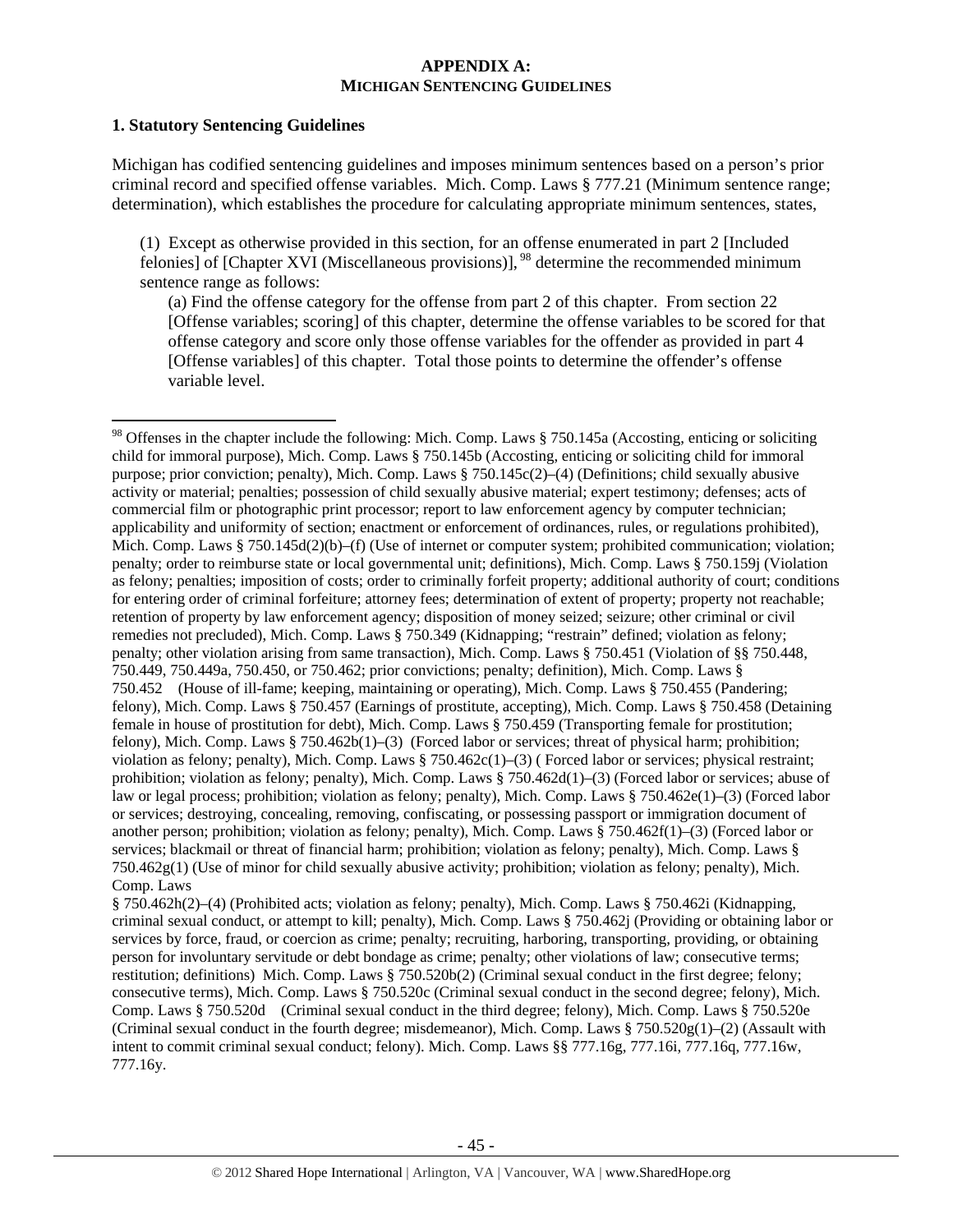(b) Score all prior record variables for the offender as provided in part 5 [Prior record variables] of this chapter. Total those points to determine the offender's prior record variable level. (c) Find the offense class for the offense from part 2 of this chapter. Using the sentencing grid for that offense class in part 6 [Sentencing grids] of this chapter, determine the recommended minimum sentence range from the intersection of the offender's offense variable level and prior record variable level. The recommended minimum sentence within a sentencing grid is shown as a range of months or life.

(2) If the defendant was convicted of multiple offenses, subject to section 14 of chapter  $XI$ ,  $99$  score each offense as provided in this part.

(3) If the offender is being sentenced under section  $10,^{100}$   $11,^{101}$  or  $12^{102}$  of chapter IX, determine the offense category, offense class, offense variable level, and prior record variable level based on the underlying offense. To determine the recommended minimum sentence range, increase the upper limit of the recommended minimum sentence range determined under part 6 for the underlying offense as follows:

(a) If the offender is being sentenced for a second felony, 25%.

(b) If the offender is being sentenced for a third felony, 50%.

(c) If the offender is being sentenced for a fourth or subsequent felony, 100%.

(4) If the offender is being sentenced for a violation described in section 18 of this chapter, $103$  both of the following apply:

(a) Determine the offense variable level by scoring the offense variables for the underlying offense and any additional offense variables for the offense category indicated in section 18 of this chapter.

(b) Determine the offense class based on the underlying offense. If there are multiple underlying felony offenses, the offense class is the same as that of the underlying felony offense with the highest crime class. If there are multiple underlying offenses but only 1 is a felony, the offense class is the same as that of the underlying felony offense. If no underlying offense is a felony, the offense class is G.

(5) If the offender is being sentenced for an attempted felony described in section 19 of this chapter,  $104$  determine the offense variable level and prior record variable level based on the underlying attempted offense.

## **2. Sentencing Variables**

There are two kinds of sentencing variables, prior record variables and offense variables. Both are considered when determining the proper minimum sentence under the guidelines.

 $99$  Mich. Comp. Laws § 771.14 (Presentence investigation report; contents; information related to victim prohibited from inclusion; information exempted from disclosure; amendment or alteration; review of report; challenge; findings; copies).

<sup>&</sup>lt;sup>100</sup> Mich. Comp. Laws§ 769.10 (Punishment for subsequent felony; sentence imposed for term of years considered indeterminate sentence; use of conviction to enhance sentence prohibited).

<sup>&</sup>lt;sup>101</sup> Mich. Comp. Laws§ 769.11 (Punishment for subsequent felony following conviction of 2 or more felonies; sentence for term of years considered indeterminate sentence; use of conviction to enhance sentence prohibited).

<sup>&</sup>lt;sup>102</sup> Mich. Comp. Laws§ 769.12 (Punishment for subsequent felony following conviction of 3 or more felonies; sentence for term of years considered indeterminate sentence; use of conviction to enhance sentence prohibited; eligibility for parole; provisions not in derogation of consecutive sentence; "prisoner subject to disciplinary time" defined).

<sup>&</sup>lt;sup>103</sup> Mich. Comp. Laws § 777.18 (MCL 333.7410 to 750.367a; felonies to which chapter applicable) includes sentencing for Mich. Comp. Laws 750.157c (Person inducing a minor to commit a felony).

<sup>&</sup>lt;sup>104</sup> Mich. Comp. Laws § 777.19 (Attempt to commit offense; applicability of chapter).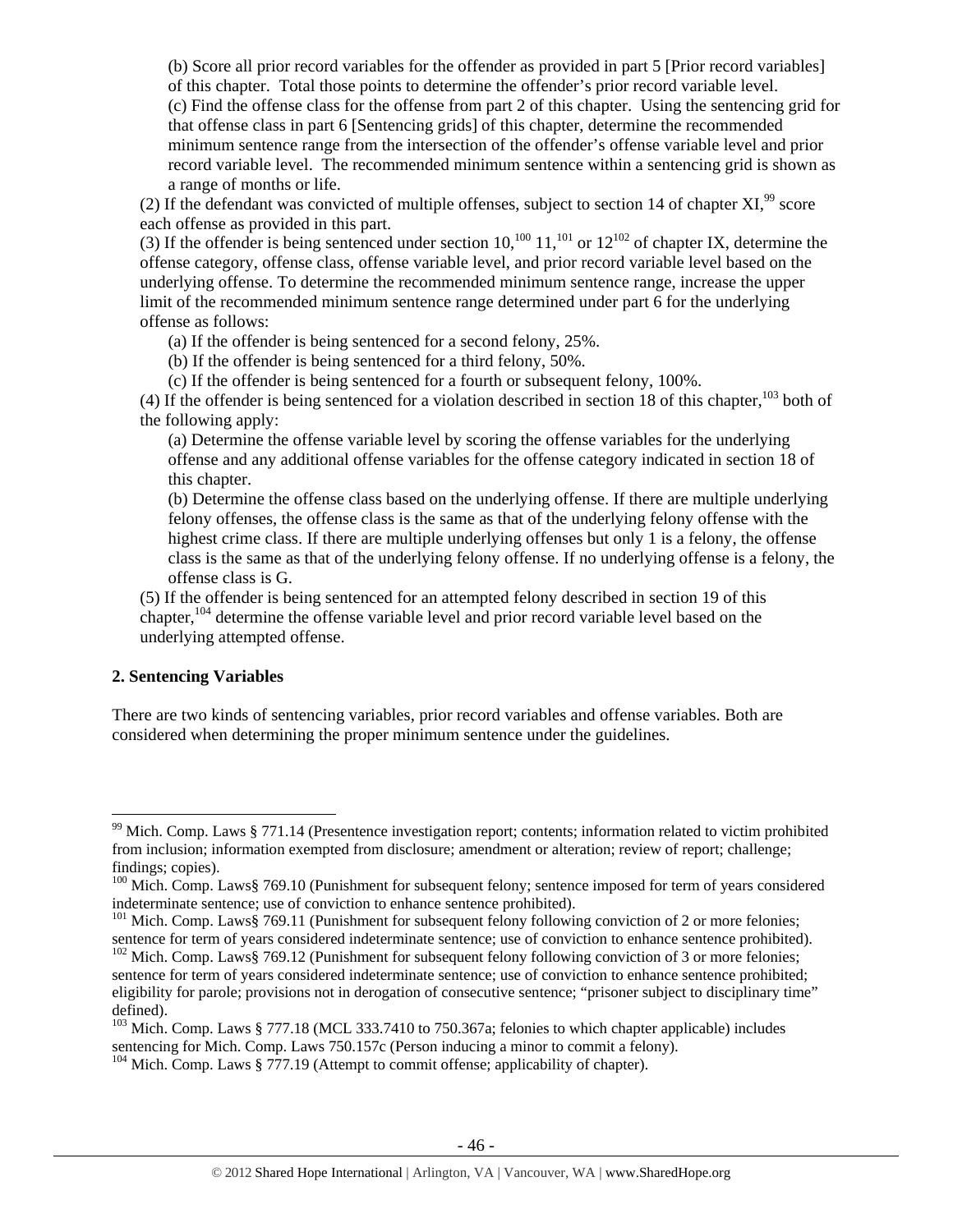## *Offense Variables*

Offense variables are listed in Mich. Comp. Laws §§ 777.31–777.49a (Part 4. Offense variables). Potentially applicable offense variables are included below.

# • **Mich. Comp. Laws § 777.33 (Physical injury to victim)**

(1) Offense variable 3 is physical injury to a victim. Score offense variable 3 by determining which of the following apply and by assigning the number of points attributable to the one that has the highest number of points:

(a) A victim was killed. . . . 100 points

(b) A victim was killed. . . . 50 points

(c) Life threatening or permanent incapacitating injury occurred to a victim.  $\ldots$  25 points

(d) Bodily injury requiring medical treatment occurred to a victim. . . . 10 points

(e) Bodily injury not requiring medical treatment occurred to a victim. . . . 5 points

(f) No physical injury occurred to a victim.  $\ldots$  0 points

(2) All of the following apply to scoring offense variable 3:

(a) In multiple offender cases, if 1 offender is assessed points for death or physical injury, all offenders shall be assessed the same number of points.

(b) Score 100 points if death results from the commission of a crime and homicide is not the sentencing offense.

(c) Score 50 points if death results from the commission of a crime and the offense or attempted offense involves the operation of a vehicle, vessel, ORV, snowmobile, aircraft, or locomotive and any of the following apply:

(i) The offender was under the influence of or visibly impaired by the use of alcoholic liquor, a controlled substance, or a combination of alcoholic liquor and a controlled substance.

(ii) The offender had an alcohol content of 0.08 grams or more per 100 milliliters of blood, per 210 liters of breath, or per 67 milliliters of urine or, beginning October 1, 2013, the offender had an alcohol content of 0.10 grams or more per 100 milliliters of blood, per 210 liters of breath, or per 67 milliliters of urine.

(iii) The offender's body contained any amount of a controlled substance listed in schedule 1 under section 7212 of the public health code, 1978 PA 368, MCL 333.7212, or a rule promulgated under that section, or a controlled substance described in section 7214(a)(iv) of the public health code, 1978 PA 368, MCL 333.7214.

(d) Do not score 5 points if bodily injury is an element of the sentencing offense.

(3) As used in this section, "requiring medical treatment" refers to the necessity for treatment and not the victim's success in obtaining treatment.

# • **Mich. Comp. Laws § 777.34 (Psychological injury to victim)**

(1) Offense variable 4 is psychological injury to a victim. Score offense variable 4 by determining which of the following apply and by assigning the number of points attributable to the one that has the highest number of points:

(a) Serious psychological injury requiring professional treatment occurred to a victim. . . . 10 points

(b) No serious psychological injury requiring professional treatment occurred to a victim. . . . 0 points

(2) Score 10 points if the serious psychological injury may require professional treatment. In making this determination, the fact that treatment has not been sought is not conclusive.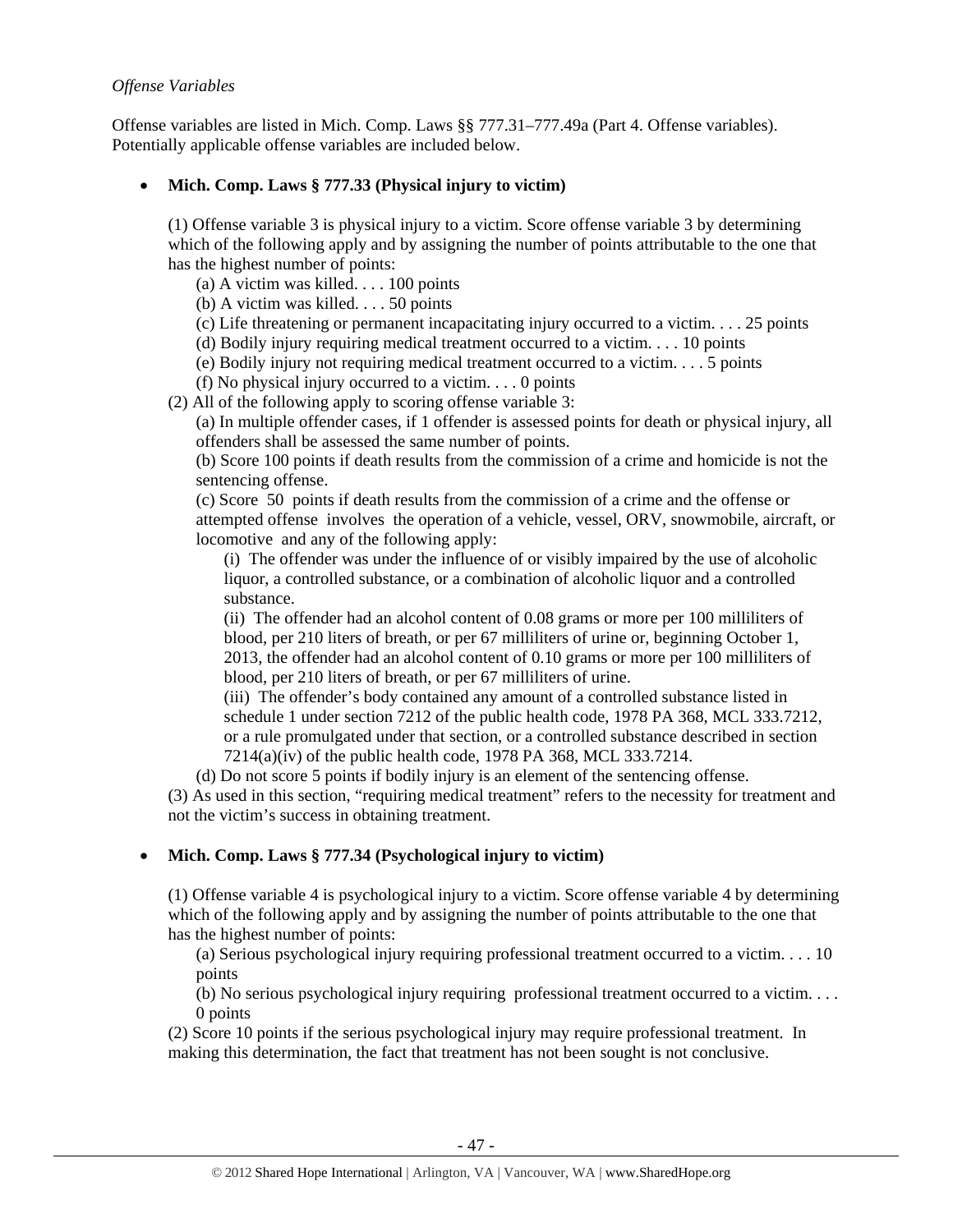## • **Mich. Comp. Laws § 777.35 (Psychological injury to member of victim's family)**

(1) Offense variable 5 is psychological injury to a member of a victim's family. Score offense variable 5 by determining which of the following apply and by assigning the number of points attributable to the one that has the highest number of points:

(a) Serious psychological injury requiring professional treatment occurred to a victim's family. . . . 15 points

(b) No serious psychological injury requiring professional treatment occurred to a victim's family. . . . 0 points

(2) Score 15 points if the serious psychological injury to the victim's family may require professional treatment. In making this determination, the fact that treatment has not been sought is not conclusive.

#### • **Mich. Comp. Laws § 777.36 (Intent to kill or injure another individual)**

(1) Offense variable 6 is the offender's intent to kill or injure another individual. Score offense variable 6 by determining which of the following apply and by assigning the number of points attributable to the one that has the highest number of points:

(a) The offender had premeditated intent to kill or the killing was committed while committing or attempting to commit arson, criminal sexual conduct in the first or third degree, child abuse in the first degree, a major controlled substance offense, robbery, breaking and entering of a dwelling, home invasion in the first or second degree, larceny of any kind, extortion, or kidnapping or the killing was the murder of a peace officer or a corrections officer. . . . 50 points

(b) The offender had unpremeditated intent to kill, the intent to do great bodily harm, or created a very high risk of death or great bodily harm knowing that death or great bodily harm was the probable result. . . . 25 points

(c) The offender had intent to injure or the killing was committed in an extreme emotional state caused by an adequate provocation and before a reasonable amount of time elapsed for the offender to calm or there was gross negligence amounting to an unreasonable disregard for life. . . . 10 points

(d) The offender had no intent to kill or injure. . . . 0 points

(2) All of the following apply to scoring offense variable 6.

(a) The sentencing judge shall score this variable consistent with a jury verdict unless the judge has information that was not presented to the jury.

(b) Score 10 points if a killing is intentional within the definition of second degree murder or voluntary manslaughter, but the death occurred in a combative situation or in response to victimization of the offender by the decedent.

#### • **Mich. Comp. Laws § 777.37 (Aggravated physical abuse; "sadism" defined)**

(1) Offense variable 7 is aggravated physical abuse. Score offense variable 7 by determining which of the following apply and by assigning the number of points attributable to the one that has the highest number of points:

(a) A victim was treated with sadism, torture, or excessive brutality or conduct designed to substantially increase the fear and anxiety a victim suffered during the offense. . . . 50 points (b) No victim was treated with sadism, torture, or excessive brutality or conduct designed to substantially increase the fear and anxiety a victim suffered during the offense. . . . 0 points

(2) Count each person who was placed in danger of injury or loss of life as a victim.

(3) As used in this section, "sadism" means conduct that subjects a victim to extreme or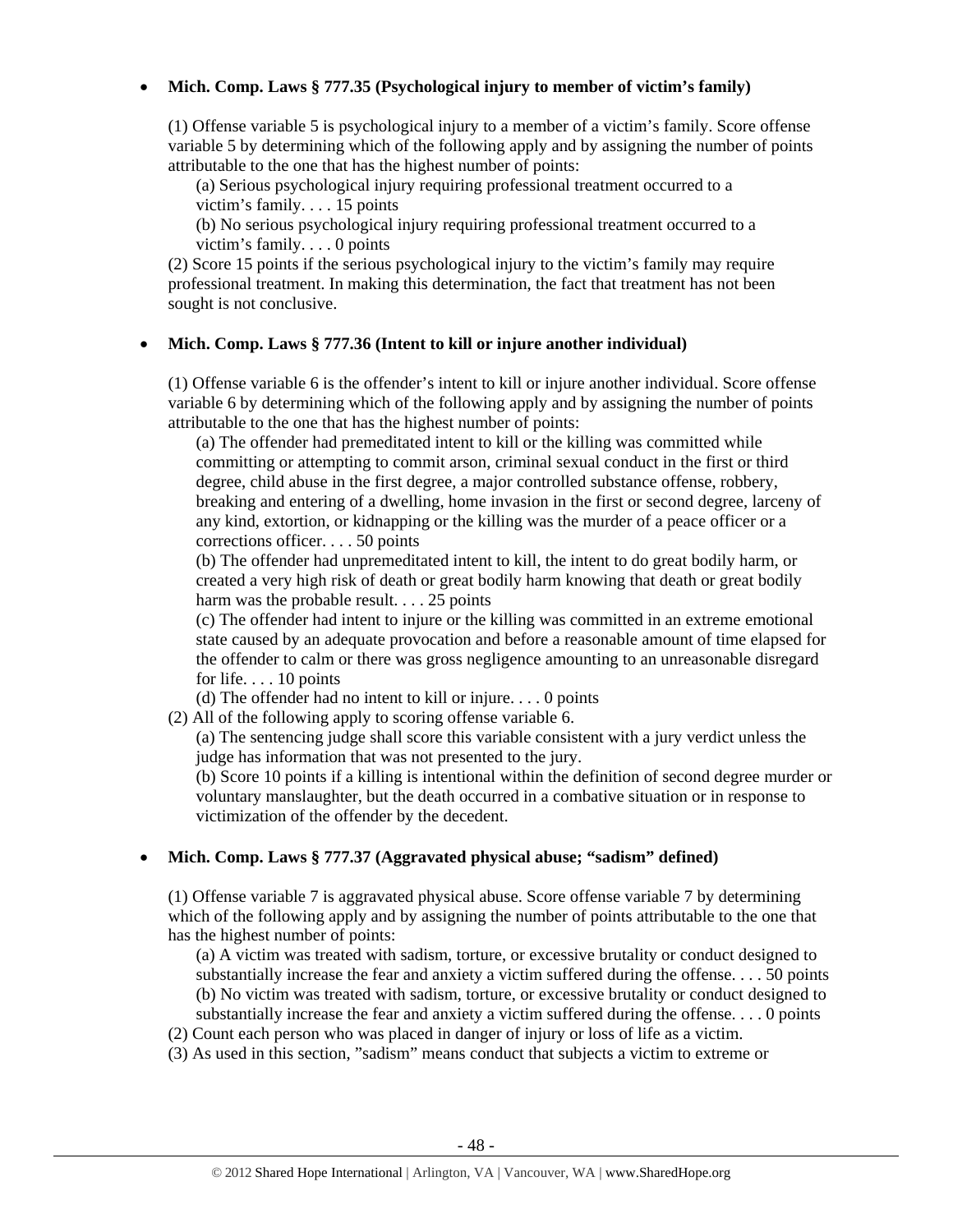prolonged pain or humiliation and is inflicted to produce suffering or for the offender's gratification.

## • **Mich. Comp. Laws § 777.38 (Victim asportation or captivity)**

(1) Offense variable 8 is victim asportation or captivity. Score offense variable 8 by determining which of the following apply and by assigning the number of points attributable to the one that has the highest number of points:

(a) A victim was asported to another place of greater danger or to a situation of greater danger or was held captive beyond the time necessary to commit the offense. . . . 15 points

- (b) No victim was asported or held captive. . . . 0 points
- (2) All of the following apply to scoring offense variable 8:
	- (a) Count each person who was placed in danger of injury or loss of life as a victim.
	- (b) Score 0 points if the sentencing offense is kidnapping.

## • **Mich. Comp. Laws § 777.39 (Offense variable 9; number of victims; scoring)**

(1) Offense variable 9 is number of victims. Score offense variable 9 by determining which of the following apply and by assigning the number of points attributable to the one that has the highest number of points:

(a) Multiple deaths occurred. . . . 100 points

(b) There were 10 or more victims who were placed in danger of physical injury or death, or 20 or more victims who were placed in danger of property loss. . . . 25 points

(c) There were 2 to 9 victims who were placed in danger of physical injury or death, or 4 to 19 victims who were placed in danger of property loss. . . . 10 points

(d) There were fewer than 2 victims who were placed in danger of physical injury or death,

or fewer than 4 victims who were placed in danger of property loss. . . . 0 points

(2) All of the following apply to scoring offense variable 9:

(a) Count each person who was placed in danger of physical injury or loss of life or property as a victim.

(b) Score 100 points only in homicide cases.

# • **Mich. Comp. Laws § 777.40 (Exploitation of vulnerable victim)**

(1) Offense variable 10 is exploitation of a vulnerable victim. Score offense variable 10 by determining which of the following apply and by assigning the number of points attributable to the one that has the highest number of points:

(a) Predatory conduct was involved. . . . 15 points

(b) The offender exploited a victim's physical disability, mental disability, youth or agedness, or a domestic relationship, or the offender abused his or her authority status. . . . 10 points (c) The offender exploited a victim by his or her difference in size or strength, or both, or exploited a victim who was intoxicated, under the influence of drugs, asleep, or unconscious. . . . 5 points

(d) The offender did not exploit a victim's Vulnerability. . . . 0 points

(2) The mere existence of 1 or more factors described in subsection (1) does not automatically equate with victim vulnerability.

(3) As used in this section:

(a) "Predatory conduct" means preoffense conduct directed at a victim for the primary purpose of victimization.

(b) "Exploit" means to manipulate a victim for selfish or unethical purposes.

(c) "Vulnerability" means the readily apparent susceptibility of a victim to injury, physical restraint, persuasion, or temptation.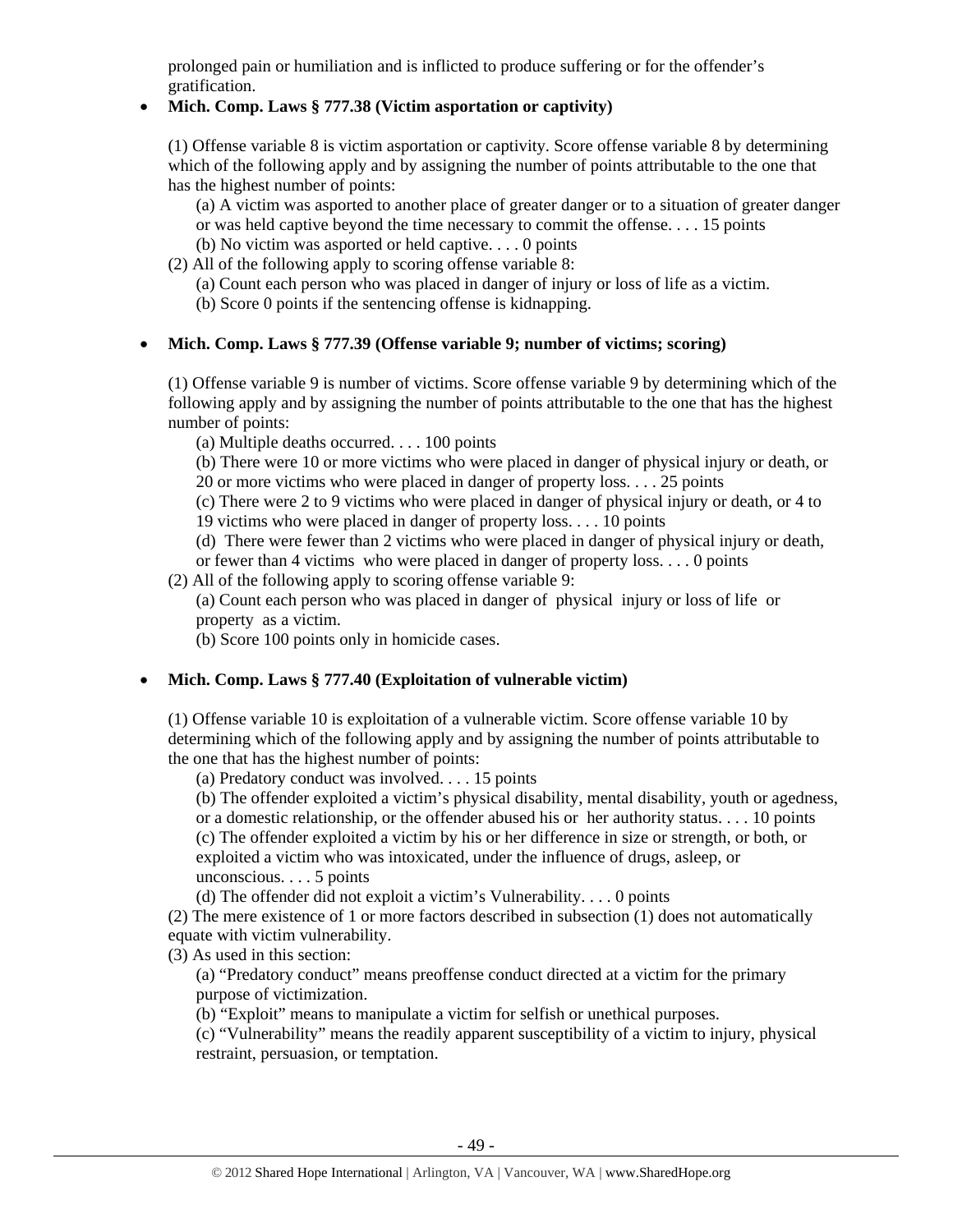(d) "Abuse of authority status" means a victim was exploited out of fear or deference to an authority figure, including, but not limited to, a parent, physician, or teacher.

## • **Mich. Comp. Laws § 777.41 (Criminal sexual penetration)**

(1) Offense variable 11 is criminal sexual penetration. Score offense variable 11 by determining which of the following apply and by assigning the number of points attributable to the one that has the highest number of points:

- (a) Two or more criminal sexual penetrations occurred. . . . 50 points
- (b) One criminal sexual penetration occurred. . . . 25 points
- (c) No criminal sexual penetration occurred. . . . 0 points
- (2) All of the following apply to scoring offense variable 11:

(a) Score all sexual penetrations of the victim by the offender arising out of the sentencing offense.

(b) Multiple sexual penetrations of the victim by the offender extending beyond the sentencing offense may be scored in offense variables 12 or 13.

(c) Do not score points for the 1 penetration that forms the basis of a first- or third-degree criminal sexual conduct offense.

#### • **Mich. Comp. Laws § 777.42 (Contemporaneous felonious criminal acts)**

(1) Offense variable 12 is contemporaneous felonious criminal acts. Score offense variable 12 by determining which of the following apply and by assigning the number of points attributable to the one that has the highest number of points:

(a) Three or more contemporaneous felonious criminal acts involving crimes against a person were committed. . . . 25 points

(b) Two contemporaneous felonious criminal acts involving crimes against a person were committed. . . . 10 points

(c) Three or more contemporaneous felonious criminal acts involving other crimes were committed. . . . 10 points

(d) One contemporaneous felonious criminal act involving a crime against a person was committed. . . . 5 points

(e) Two contemporaneous felonious criminal acts involving other crimes were committed . . . 5 points

(f) One contemporaneous felonious criminal act involving any other crime was committed. . . . 1 point

(g) No contemporaneous felonious criminal acts were committed. . . . 0 points

(2) All of the following apply to scoring offense variable 12:

- (a) A felonious criminal act is contemporaneous if both of the following circumstances exist:
	- (i) The act occurred within 24 hours of the sentencing offense.
	- (ii) The act has not and will not result in a separate conviction.

(b) A violation of section  $227b^{105}$  of the Michigan penal code, 1931 PA 328, MCL 750.227b, should not be considered for scoring this variable.

(c) Do not score conduct scored in offense variable 11.

• **Mich. Comp. Laws § 777.43 (Continuing pattern of criminal behavior)** 

 $105$  Mich. Comp. Laws § 750.227b (Carrying or possessing firearm when committing or attempting to commit felony; "law enforcement officer" defined).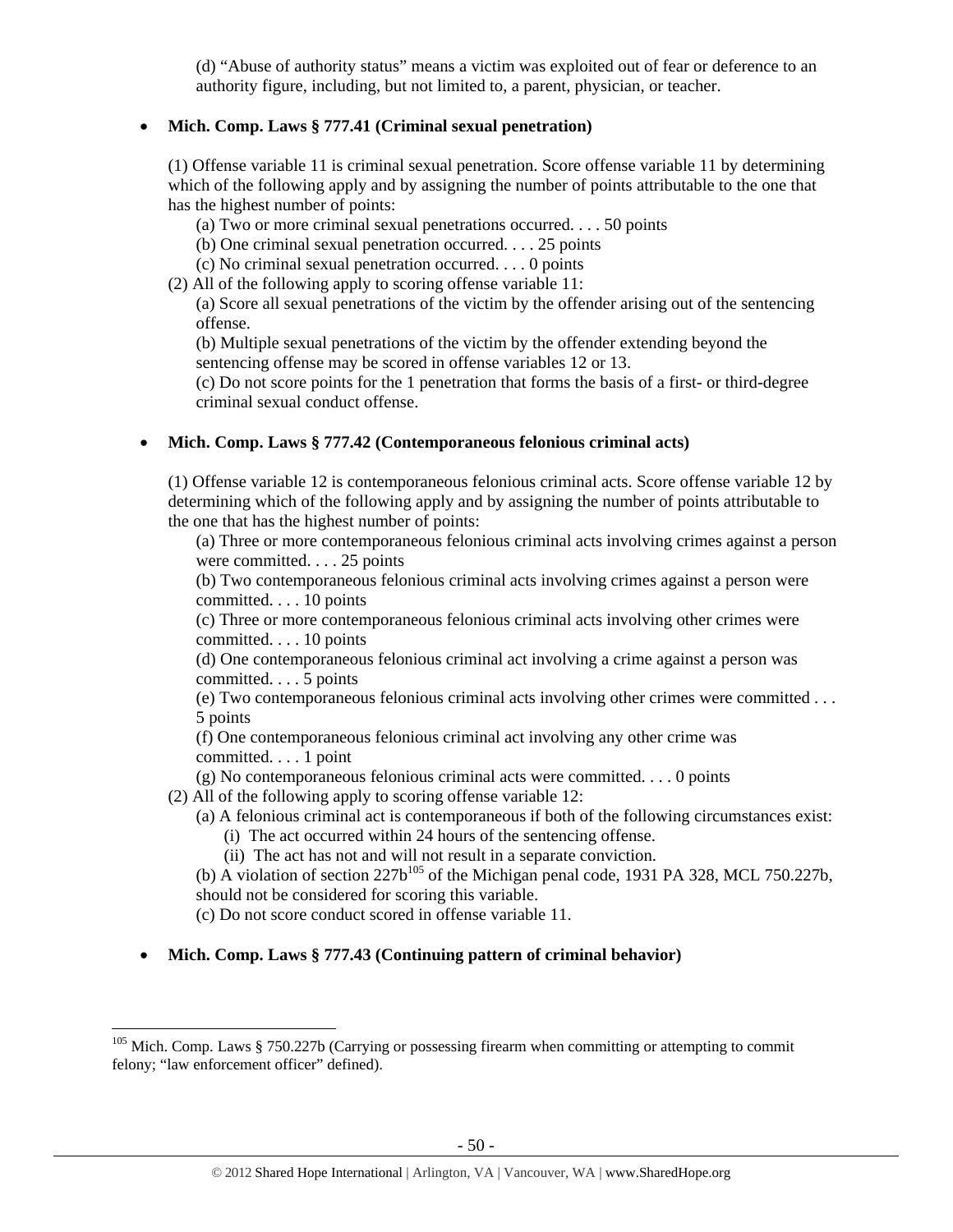(1) Offense variable 13 is continuing pattern of criminal behavior. Score offense variable 13 by determining which of the following apply and by assigning the number of points attributable to the one that has the highest number of points:

(a) The offense was part of a pattern of felonious criminal activity involving 3 or more sexual penetrations against a person or persons less than 13 years of age. . . . 50 points

(b) The offense was part of a pattern of felonious criminal activity directly related to causing, encouraging, recruiting, soliciting, or coercing membership in a gang or communicating a threat with intent to deter, punish, or retaliate against another for withdrawing from a gang. . . . 25 points

(c) The offense was part of a pattern of felonious criminal activity involving 3 or more crimes against a person. . . . 25 points

(d) The offense was part of a pattern of felonious criminal activity involving a combination of 3 or more crimes against a person or property or a violation of section 7401(2)(a)(i) to (iii)<sup>106</sup> or section 7403(2)(a)(i) to (iii)<sup>107</sup> of the public health code, 1978 PA 368, MCL 333.7401 and 333.7403. . . . 10 points

(e) The offense was part of a pattern of felonious criminal activity involving a combination of 3 or more violations of section  $7401(2)(a)(i)$  to (iii) or section  $7403(2)(a)(i)$  to (iii) of the public health code, 1978 PA 368, MCL 333.7401 and 333.7403. . . . 10 points

(f) The offense was part of a pattern of felonious criminal activity involving 3 or more crimes against property. . . . 5 points

(g) No pattern of felonious criminal activity existed. . . . 0 points

(2) All of the following apply to scoring offense variable 13:

(a) For determining the appropriate points under this variable, all crimes within a 5-year period, including the sentencing offense, shall be counted regardless of whether the offense resulted in a conviction.

(b) The presence or absence of multiple offenders, the age of the offenders, or the degree of sophistication of the organized criminal group is not as important as the fact of the group's existence, which may be reasonably inferred from the facts surrounding the sentencing offense.

(c) Except for offenses related to membership in an organized criminal group or that are gang-related, do not score conduct scored in offense variable 11 or 12.

(d) Score 50 points only if the sentencing offense is first degree criminal sexual conduct.

(e) Do not count more than 1 controlled substance offense arising out of the criminal episode for which the person is being sentenced.

(f) Do not count more than 1 crime involving the same controlled substance. For example, do not count conspiracy and a substantive offense involving the same amount of controlled substances or possession and delivery of the same amount of controlled substances.

# • **Mich. Comp. Laws § 777.44 (Offender's role)**

(1) Offense variable 14 is the offender's role. Score offense variable 14 by determining which of the following apply and by assigning the number of points attributable to the one that has the highest number of points:

(a) The offender was a leader in a multiple offender situation.  $\dots$  10 points

(b) The offender was not a leader in a multiple offender situation. . . . 0 points

<sup>&</sup>lt;sup>106</sup> Mich. Comp. Laws § 333.7401 (Manufacturing, creating, delivering, or possessing with intent to manufacture, create, or deliver controlled substance, prescription form, or counterfeit prescription form; dispensing, prescribing, or administering controlled substance; violations; penalties; consecutive terms; discharge from lifetime probation; "plant" defined).

Mich. Comp. Laws § 333.7403 (Knowingly or intentionally possessing controlled substance, controlled substance analogue, or prescription form; violations; penalties; discharge from lifetime probation).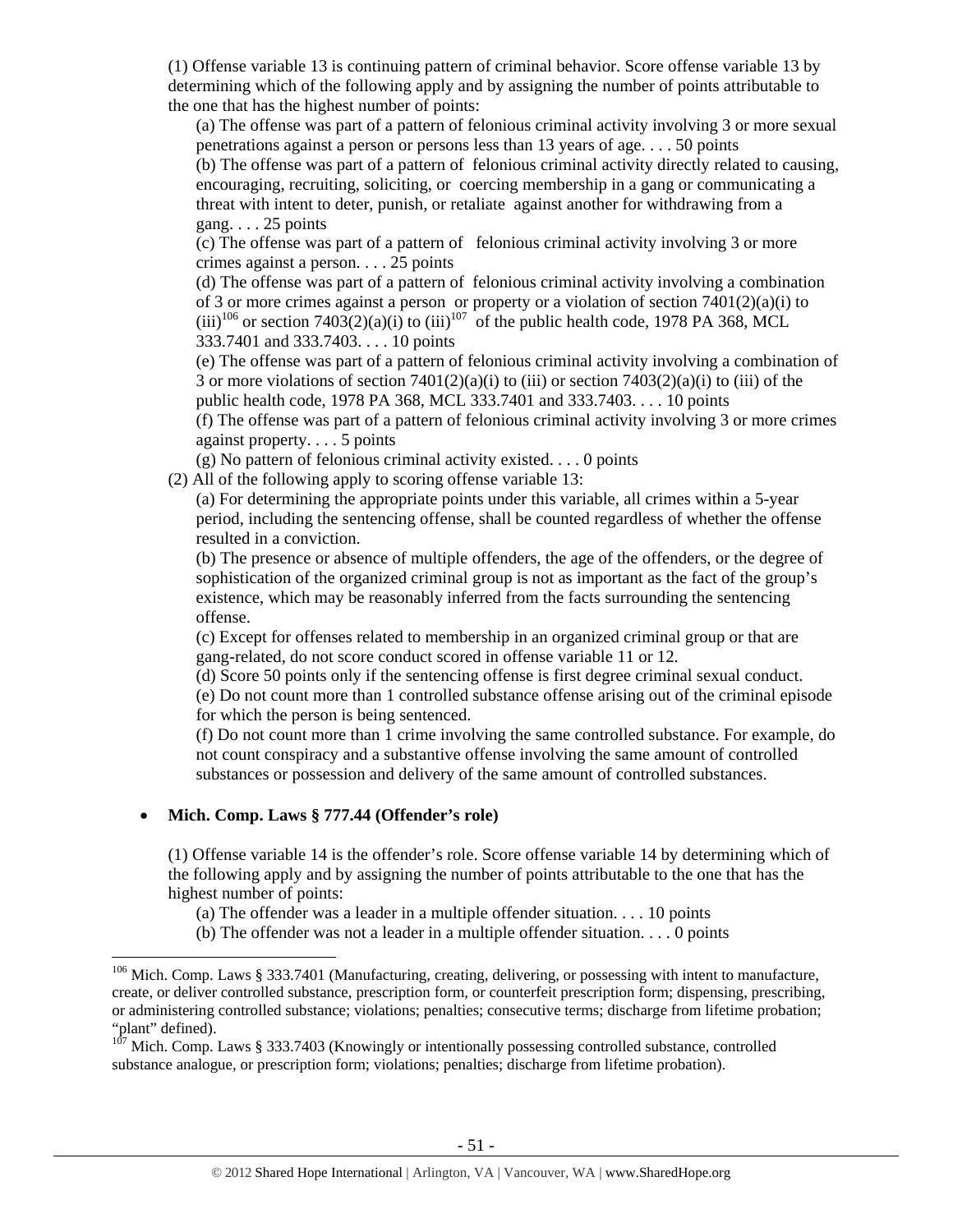(2) All of the following apply to scoring offense variable 14:

(a) The entire criminal transaction should be considered when scoring this variable.

(b) If 3 or more offenders were involved, more than 1 offender may be determined to have been a leader.

# • **Mich. Comp. Laws § 777.46 (Property obtained, damaged, lost, or destroyed)**

(1) Offense variable 16 is property obtained, damaged, lost, or destroyed. Score offense variable 16 by determining which of the following apply and by assigning the number of points attributable to the one that has the highest number of points:

(a) Wanton or malicious damage occurred beyond that necessary to commit the crime for which the offender is not charged and will not be charged. . . . 10 points

(b) The property had a value of more than \$20,000.00 or had significant historical, social, or sentimental value. . . . 10 points

(c) The property had a value of  $$1,000.00$  or more but not more than  $$20,000.00$ .... 5 points (d) The property had a value of \$200.00 or more but not more than  $$1,000.00...$  1 point

(e) No property was obtained, damaged, lost, or destroyed or the property had a value of less than \$200.00. . . . 0 points

(2) All of the following apply to scoring offense variable 16:

(a) In multiple offender or victim cases, the appropriate points may be determined by adding together the aggregate value of the property involved, including property involved in uncharged offenses or charges dismissed under a plea agreement.

(b) In cases in which the property was obtained unlawfully, lost to the lawful owner, or destroyed, use the value of the property in scoring this variable. If the property was damaged, use the monetary amount appropriate to restore the property to pre-offense condition in scoring this variable.

(c) The amount of money or property involved in admitted but uncharged offenses or in charges that have been dismissed under a plea agreement may be considered.

# *Prior Record Variables*

Prior record variables are listed in Mich. Comp. Laws §§ 777.50–777.57 (Part 5. Prior record variables). Potentially applicable prior record variables are included below.

# • **Mich. Comp. Laws § 777.51 (Prior high severity felony convictions)**

(1) Prior record variable 1 is prior high severity felony convictions. Score prior record variable 1 by determining which of the following apply and by assigning the number of points attributable to the one that has the highest number of points:

(a) The offender has 3 or more prior high severity felony convictions. . . . 75 points

(b) The offender has 2 prior high severity felony convictions. . . . 50 points

(c) The offender has 1 prior high severity felony conviction. . . . 25 points

(d) The offender has no prior high severity felony convictions. . . . 0 points

(2) As used in this section, "prior high severity felony conviction" means a conviction for any of the following, if the conviction was entered before the sentencing offense was committed:

(a) A crime listed in offense class M2, A, B, C, or D .

(b) A felony under a law of the United States or another state corresponding to a crime listed in offense class M2, A, B, C, or D .

(c) A felony that is not listed in offense class M2, A, B, C, D, E, F, G, or H and that is punishable by a maximum term of imprisonment of 10 years or more.

(d) A felony under a law of the United States or another state that does not correspond to a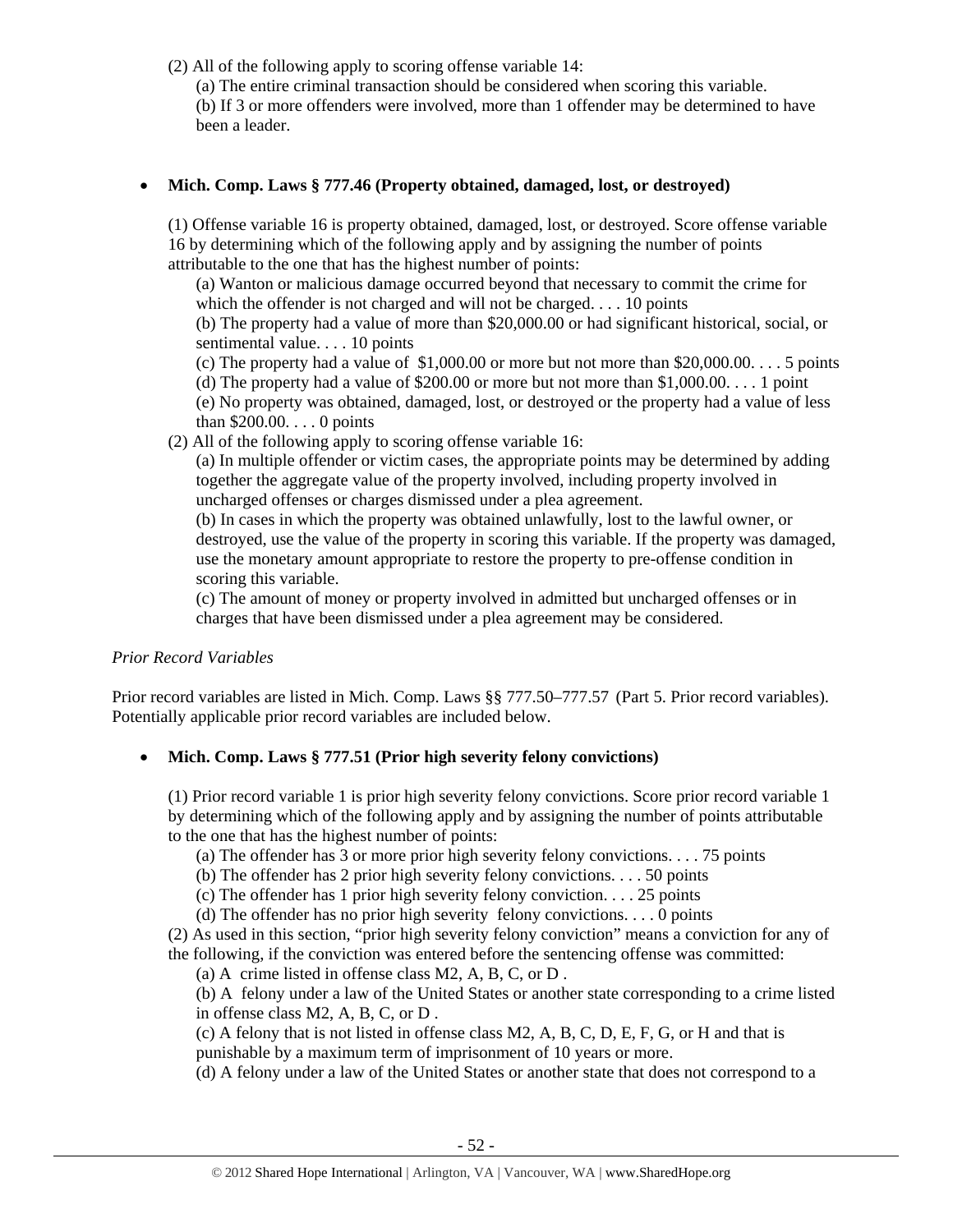crime listed in offense class M2, A, B, C, D, E, F, G, or H and that is punishable by a maximum term of imprisonment of 10 years or more.

### • **Mich. Comp. Laws § 777.52 (Prior low severity felony convictions)**

(1) Prior record variable 2 is prior low severity felony convictions. Score prior record variable 2 by determining which of the following apply and by assigning the number of points attributable to the one that has the highest number of points:

(a) The offender has 4 or more prior low severity felony convictions. . . . 30 points

(b) The offender has 3 prior low severity felony convictions. . . . 20 points

(c) The offender has 2 prior low severity felony convictions. . . . 10 points

(d) The offender has 1 prior low severity felony conviction.  $\dots$  5 points

(e) The offender has no prior low severity felony convictions. . . . 0 points

(2) As used in this section, "prior low severity felony conviction" means a conviction for any of the following, if the conviction was entered before the sentencing offense was committed:

(a) A crime listed in offense class E, F, G, or H.

(b) A felony under a law of the United States or another state that corresponds to a crime listed in offense class E, F, G, or H.

(c) A felony that is not listed in offense class M2, A, B, C, D, E, F, G, or H and that is punishable by a maximum term of imprisonment of less than 10 years.

(d) A felony under a law of the United States or another state that does not correspond to a crime listed in offense class  $M2$ , A, B, C, D, E, F, G, or H and that is punishable by a maximum term of imprisonment of less than 10 years.

# • **Mich. Comp. Laws § 777.53 (Prior high severity juvenile adjudications)**

(1) Prior record variable 3 is prior high severity juvenile adjudications. Score prior record variable 3 by determining which of the following apply and by assigning the number of points attributable to the one that has the highest number of points:

(a) The offender has 3 or more prior high severity juvenile adjudications. . . . 50 points

(b) The offender has 2 prior high severity juvenile adjudications. . . . 25 points

(c) The offender has 1 prior high severity juvenile adjudication. . . . 10 points

(d) The offender has no prior high severity juvenile adjudications. . . . 0 points

(2) As used in this section, "prior high severity juvenile adjudication" means a juvenile adjudication for conduct that would be any of the following if committed by an adult, if the order of disposition was entered before the sentencing offense was committed:

(a) A crime listed in offense class M2, A, B, C, or D.

(b) A felony under a law of the United States or another state corresponding to a crime listed in offense class M2, A, B, C, or D .

(c) A felony that is not listed in offense class M2, A, B, C, D, E, F, G, or H and that is punishable by a maximum term of imprisonment of 10 years or more.

(d) A felony under a law of the United States or another state that does not correspond to a crime listed in offense class M2, A, B, C, D, E, F, G, or H and that is punishable by a maximum term of imprisonment of 10 years or more.

# • **Mich. Comp. Laws § 777.54 (Prior low severity juvenile adjudications)**

(1) Prior record variable 4 is prior low severity juvenile adjudications. Score prior record variable 4 by determining which of the following apply and by assigning the number of points attributable to the one that has the highest number of points:

(a) The offender has 6 or more prior low severity juvenile adjudications. . . . 20 points

(b) The offender has 5 prior low severity juvenile adjudications. . . . 15 points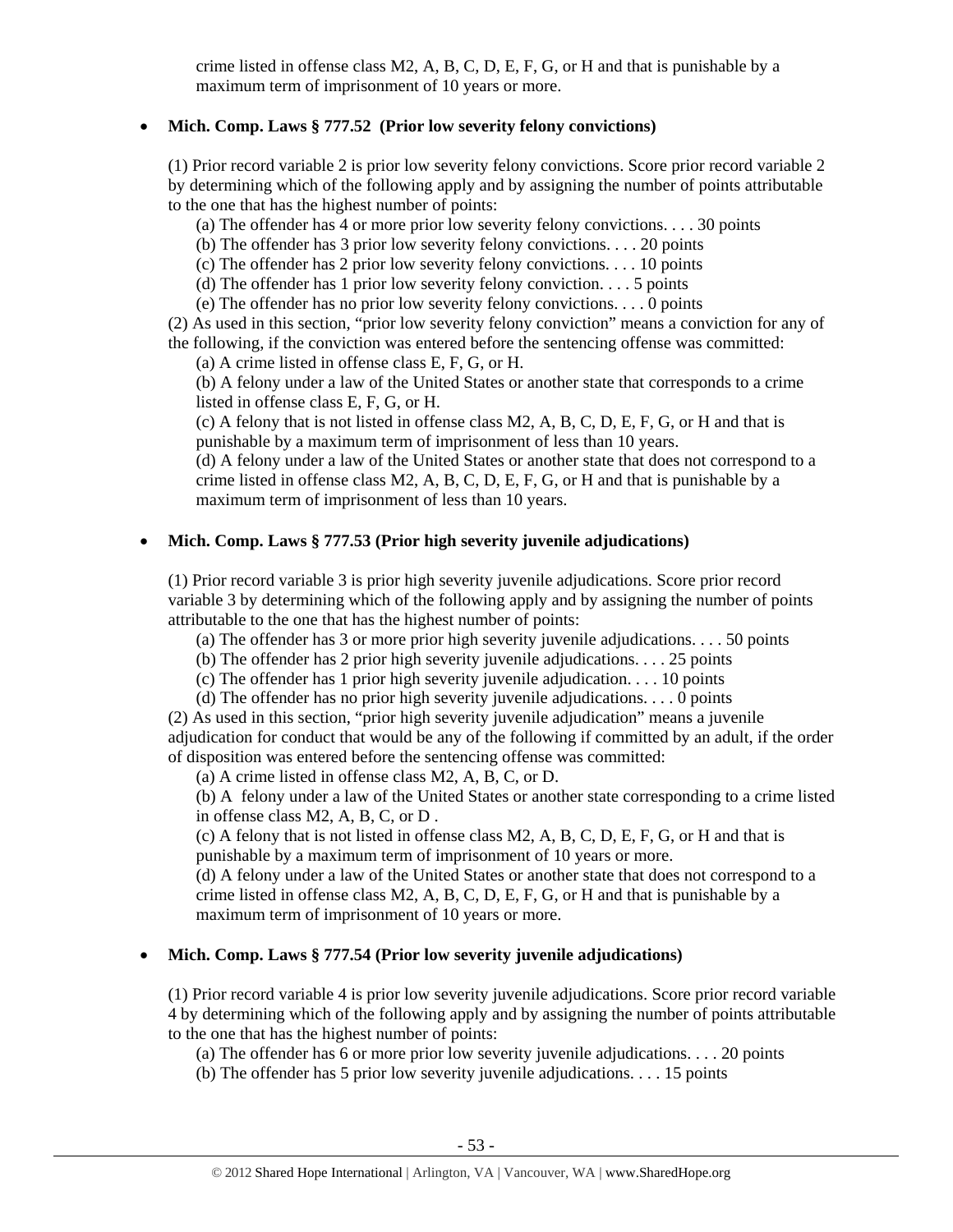(c) The offender has 3 or 4 prior low severity juvenile adjudications. . . . 10 points

(d) The offender has 2 prior low severity juvenile adjudications. . . . 5 points

(e) The offender has 1 prior low severity juvenile adjudication. . . . 2 points

(f) The offender has no prior low severity juvenile adjudications. . . . 0 points

(2) As used in this section, "prior low severity juvenile adjudication" means a juvenile adjudication for conduct that would be any of the following if committed by an adult, if the order of disposition was entered before the sentencing offense was committed:

(a) A crime listed in offense class E, F, G, or H.

(b) A felony under a law of the United States or another state corresponding to a crime listed in offense class E, F, G, or H.

(c) A felony that is not listed in offense class  $M2$ , A, B, C, D, E, F, G, or H and that is punishable by a maximum term of imprisonment of less than 10 years.

(d) A felony under a law of the United States or another state that does not correspond to a crime listed in offense class M2, A, B, C, D, E, F, G, or H and that is punishable by a maximum term of imprisonment of less than 10 years.

## • **Mich. Comp. Laws § 777.55 (Prior misdemeanor convictions or prior misdemeanor juvenile adjudications)**

(1) Prior record variable 5 is prior misdemeanor convictions or prior misdemeanor juvenile adjudications. Score prior record variable 5 by determining which of the following apply and by assigning the number of points attributable to the one that has the highest number of points:

(a) The offender has 7 or more prior misdemeanor convictions or prior misdemeanor juvenile adjudications. . . . 20 points

(b) The offender has 5 or 6 prior misdemeanor convictions or prior misdemeanor juvenile adjudications. . . . 15 points

(c) The offender has 3 or 4 prior misdemeanor convictions or prior misdemeanor juvenile adjudications. . . . 10 points

(d) The offender has 2 prior misdemeanor convictions or prior misdemeanor

juvenile adjudications. . . . 5 points

(e) The offender has 1 prior misdemeanor conviction or prior misdemeanor juvenile adjudication. . . . 2 points

(f) The offender has no prior misdemeanor convictions or prior misdemeanor juvenile adjudications. . . . 0 points

(2) All of the following apply to scoring record variable 5:

(a) Except as provided in subdivision (b), count a prior misdemeanor conviction or prior misdemeanor juvenile adjudication only if it is an offense against a person or property, a controlled substance offense, or a weapon offense. Do not count a prior conviction used to enhance the sentencing offense to a felony.

(b) Count all prior misdemeanor convictions and prior misdemeanor juvenile adjudications for operating or attempting to operate a vehicle, vessel, ORV, snowmobile, aircraft, or locomotive while under the influence of or impaired by alcohol, a controlled substance, or a combination of alcohol and a controlled substance. Do not count a prior conviction used to enhance the sentencing offense to a felony.

(3) As used in this section:

(a) "Prior misdemeanor conviction" means a conviction for a misdemeanor under a law of this state, a political subdivision of this state, another state, a political subdivision of another state, or the United States if the conviction was entered before the sentencing offense was committed.

(b) "Prior misdemeanor juvenile adjudication" means a juvenile adjudication for conduct that if committed by an adult would be a misdemeanor under a law of this state, a political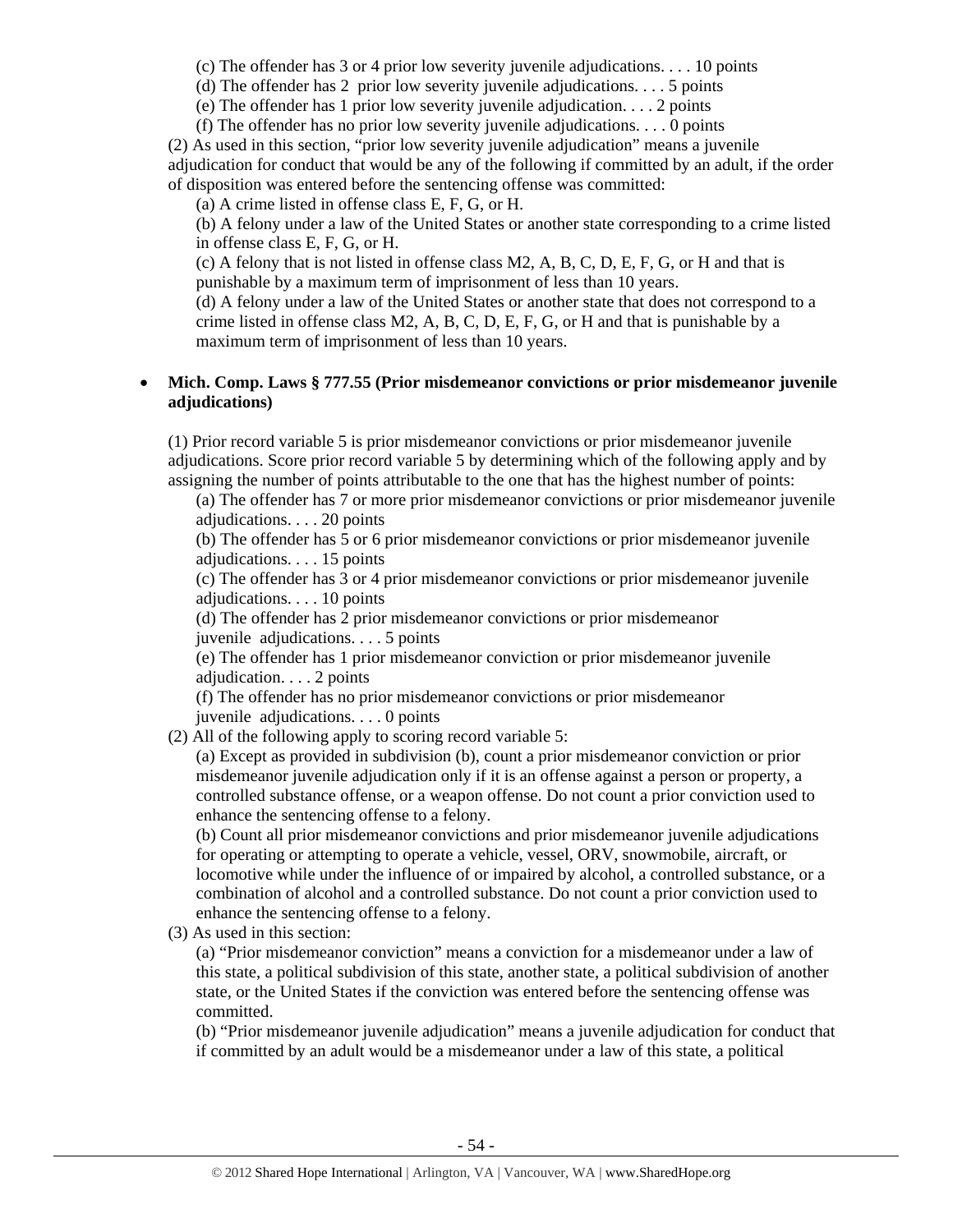subdivision of this state, another state, a political subdivision of another state, or the United States if the order of disposition was entered before the sentencing offense was committed.

#### • **Mich. Comp. Laws § 777.56 (Relationship to criminal justice system)**

(1) Prior record variable 6 is relationship to the criminal justice system. Score prior record variable 6 by determining which of the following apply and by assigning the number of points attributable to the one that has the highest number of points:

(a) The offender is a prisoner of the department of corrections or serving a sentence in jail. . . . 20 points

(b) The offender is incarcerated in jail awaiting adjudication or sentencing on a conviction or probation violation. . . . 15 points

(c) The offender is on parole, probation, or delayed sentence status or on bond awaiting adjudication or sentencing for a felony. . . . 10 points

(d) The offender is on probation or delayed sentence status or on bond awaiting adjudication or sentencing for a misdemeanor. . . . 5 points

(e) The offender has no relationship to the criminal justice system. . . . 0 points

(2) Score the appropriate points under this section if the offender is involved with the criminal justice system in another state or United States.

(3) As used in this section:

(a) "Delayed sentence status" includes, but is not limited to, an individual assigned or deferred under any of the following:

(i) Section 7411 of the public health code, 1978 PA 368, MCL 333.7411.

- (ii) Section 1076(4) of the revised judicature act of 1961, 1961 PA 236, MCL 600.1076.
- (iii) Section 350a of the Michigan penal code, 1931 PA 328, MCL 750.350a.
- (iv) Section 430 of the Michigan penal code, 1931 PA 328, MCL 750.430.
- (v) Sections 11 to 15 of chapter II.
- (vi) Section 4a of chapter IX.

(b) "Prisoner of the department of corrections or serving a sentence in jail" includes an individual who is an escapee.

#### • **Mich. Comp. Laws § 777.57 (Subsequent or concurrent felony convictions)**

(1) Prior record variable 7 is subsequent or concurrent felony convictions. Score prior record variable 7 by determining which of the following apply and by assigning the number of points attributable to the one that has the highest number of points:

(a) The offender has 2 or more subsequent or concurrent convictions. . . . 20 points

(b) The offender has 1 subsequent or concurrent conviction. . . . 10 points

(c) The offender has no subsequent or concurrent convictions. . . . 0 points

(2) All of the following apply to scoring record variable 7:

(a) Score the appropriate point value if the offender was convicted of multiple felony counts or was convicted of a felony after the sentencing offense was committed.

(b) Do not score a felony firearm conviction in this variable.

(c) Do not score a concurrent felony conviction if a mandatory consecutive sentence or a consecutive sentence imposed under section 7401(3) of the public health code, 1978 PA 368, MCL 333.7401, will result from that conviction.

#### **3. Offenses and Penalties by Class.**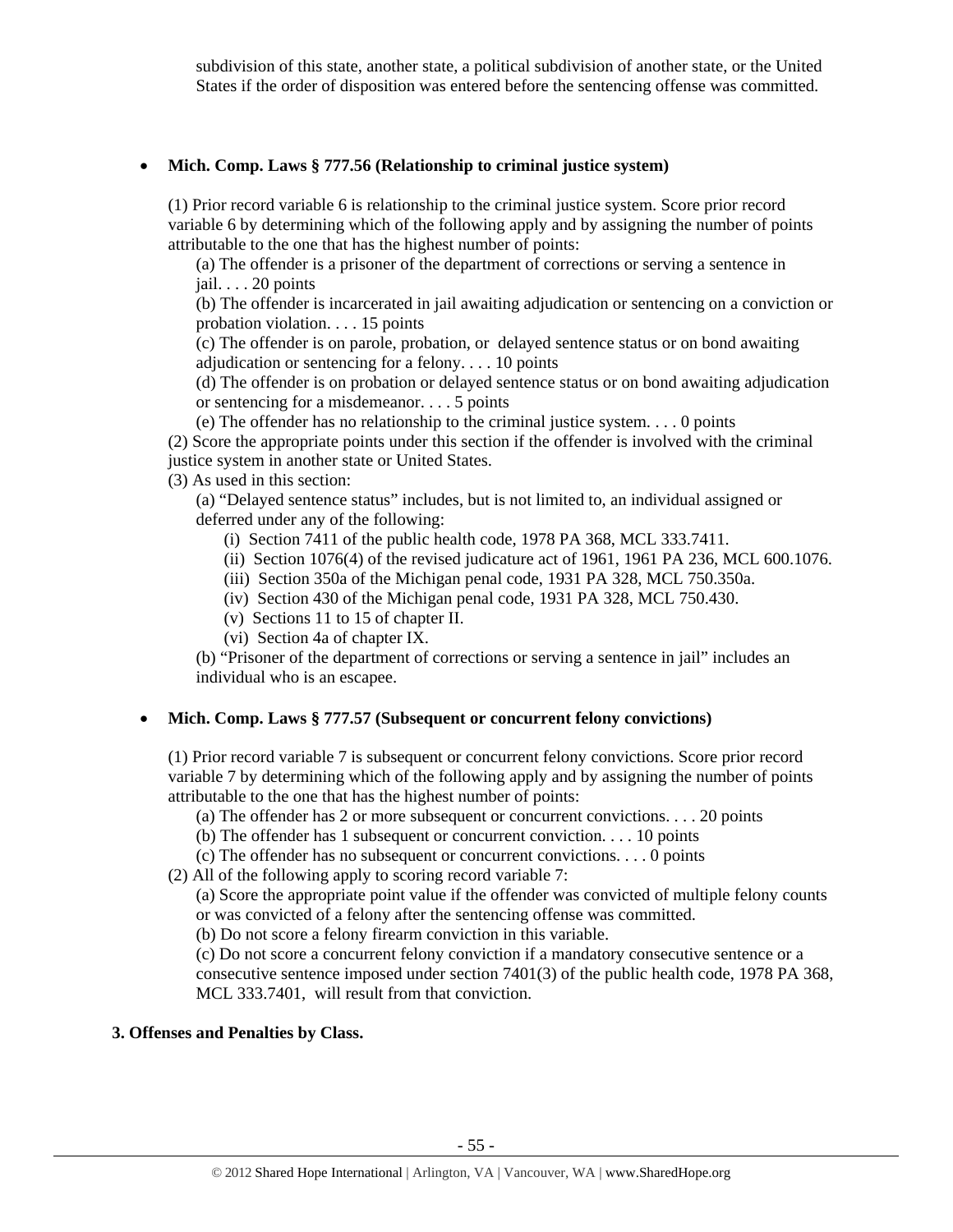Michigan's sentencing guidelines separate offenses into eight separate categories. An individual's sentence is based on the class of the offense, the prior offense variables present, and the prior record variables present.

# *Class A Offenses*

Class A offenses are subject to minimum imprisonment ranges of 21–35 months to 270–450 months. Mich. Comp. Laws § 777.62 (Minimum sentence ranges for class A). The following are Class A offenses:

- Mich. Comp. Laws § 750.349 (Kidnapping; "restrain" defined; violation as felony; penalty; other violation arising from same transaction)
- Mich. Comp. Laws § 750.462b(3) (Forced labor or services; threat of physical harm; prohibition; violation as felony; penalty)
- Mich. Comp. Laws  $§ 750.462c(3)$  (Forced labor or services; physical restraint; prohibition; violation as felony; penalty)
- Mich. Comp. Laws § 750.462d(3) (Forced labor or services; abuse of law or legal process; prohibition; violation as felony; penalty)
- Mich. Comp. Laws § 750.462e(3) (Forced labor or services; destroying, concealing, removing, confiscating, or possessing passport or immigration document of another person; prohibition; violation as felony; penalty)
- Mich. Comp. Laws § 750.462f(3) (Forced labor or services; blackmail or threat of financial harm; prohibition; violation as felony; penalty)
- Mich. Comp. Laws § 750.462h(4) (Prohibited acts; violation as felony; penalty)
- Mich. Comp. Laws § 750.462i (Kidnapping, criminal sexual conduct, or attempt to kill; penalty)
- Mich. Comp. Laws § 750.462j(1)(c), (2)(c) (Providing or obtaining labor or services by force, fraud, or coercion as crime; penalty; recruiting, harboring, transporting, providing, or obtaining person for involuntary servitude or debt bondage as crime; penalty; other violations of law; consecutive terms; restitution; definitions)
- Mich. Comp. Laws  $§ 750.520b(2)$  (Criminal sexual conduct in the first degree; felony; consecutive terms)

Mich. Comp. Laws §§ 777.16g (MCL 750.135 to 750.147b; felonies to which chapter applicable; violation of MCL 750.145d), 777.16q (MCL 750.332 to 750.350a; felonies to which chapter applicable). 777.16w (MCL 750.451 to 750.465a(1)(c); felonies to which chapter applicable), 777.16y (MCL 750.520b(2) to 750.532; felonies to which chapter applicable).

| <b>Offense</b><br><b>Variable</b> | <b>Prior Record Variable Level</b> |                  |                |                |                |              |  |  |  |
|-----------------------------------|------------------------------------|------------------|----------------|----------------|----------------|--------------|--|--|--|
| Level                             | A                                  | F<br>E<br>B<br>Ð |                |                |                |              |  |  |  |
|                                   | $0$ points                         | $1-9$ points     | $10-24$ points | $25-49$ points | $50-74$ points | $75+$ points |  |  |  |
|                                   | $21 - 35$                          | $27 - 45$        | $42 - 70$      | $51 - 85$      | $81 - 135$     | $108 - 180$  |  |  |  |
| $(0-19)$                          | months                             | months           | months         | months         | months         | months       |  |  |  |
| points)                           |                                    |                  |                |                |                |              |  |  |  |
| II $(20-39)$                      | $27 - 45$                          | $42 - 70$        | $51 - 85$      | $81 - 135$     | $108 - 180$    | $126 - 210$  |  |  |  |
| points)                           | months                             | months           | months         | months         | months         | months       |  |  |  |
| $III(40-59)$                      | $42 - 70$                          | $51 - 85$        | $81 - 135$     | $108 - 180$    | $126 - 210$    | $135 - 225$  |  |  |  |
| points)                           | months                             | months           | months         | months         | months         | months       |  |  |  |
| IV (60-79)                        | $51 - 85$                          | $81 - 135$       | $108 - 180$    | $126 - 210$    | 135-225        | $171 - 285$  |  |  |  |
| points)                           | months                             | months           | months         | months         | months         | months       |  |  |  |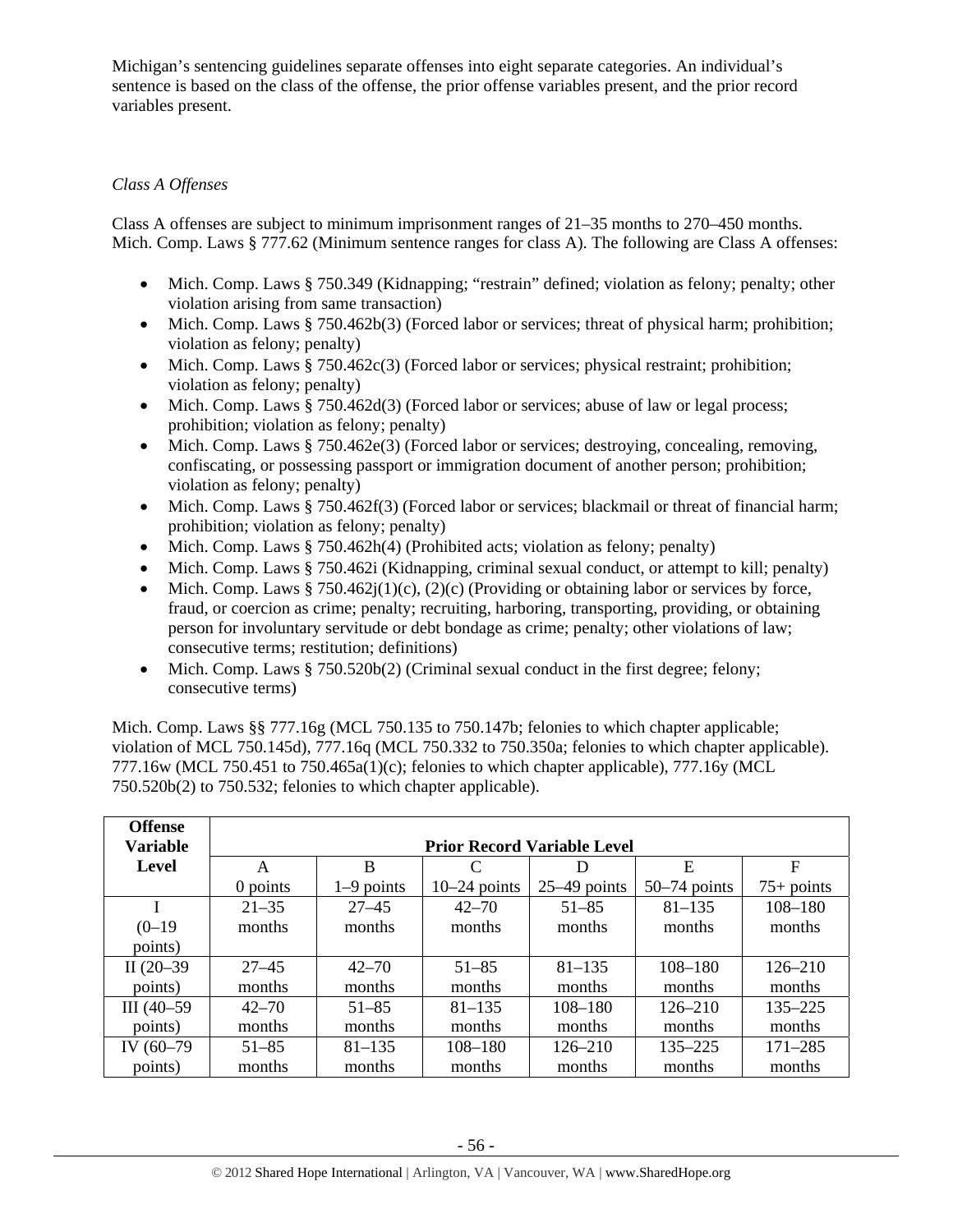| $V(80-99)$<br>points) | $81 - 135$<br>months | $108 - 180$<br>months | $126 - 210$<br>months | $135 - 225$<br>months, or | $171 - 285$<br>months | $225 - 375$<br>months |
|-----------------------|----------------------|-----------------------|-----------------------|---------------------------|-----------------------|-----------------------|
|                       |                      |                       |                       | life                      |                       |                       |
| $VI(100+$             | $108 - 180$          | $126 - 210$           | $135 - 225$           | $171 - 285$               | $225 - 375$           | 270–450               |
| points)               | months               | months                | months, or            | months, or                | months                | months                |
|                       |                      |                       | life                  | life                      |                       |                       |

Mich. Comp. Laws § 777.62 (Minimum sentence ranges for class A).

# *Class B Offenses*

Class B offenses are subject to minimum imprisonment ranges of 0–18 months to117–160 months. Mich. Comp. Laws § 777.63 Minimum sentence ranges for class B). The following are Class B offenses:

- Mich. Comp. Laws § 750.145c(2) (Definitions; child sexually abusive activity or material; penalties; possession of child sexually abusive material; expert testimony; defenses; acts of commercial film or photographic print processor; report to law enforcement agency by computer technician; applicability and uniformity of section; enactment or enforcement of ordinances, rules, or regulations prohibited)
- Mich. Comp. Laws  $§ 750.145d(2)(f)$  (Use of Internet or computer system; prohibited communication; violation; penalty; order to reimburse state or local governmental unit; definitions)
- Mich. Comp. Laws § 750.159j (Violation as felony; penalties; imposition of costs; order to criminally forfeit property; additional authority of court; conditions for entering order of criminal forfeiture; attorney fees; determination of extent of property; property not reachable; retention of property by law enforcement agency; disposition of money seized; seizure; other criminal or civil remedies not precluded)
- Mich. Comp. Laws 750.458 (Detaining female in house of prostitution for debt)
- Mich. Comp. Laws § 750.459 (Transporting female for prostitution; felony)
- Mich. Comp. Laws § 750.462 $g(1)$  (Use of minor for child sexually abusive activity; prohibition; violation as felony; penalty)
- Mich. Comp. Laws § 750.462j(2)(b) (Providing or obtaining labor or services by force, fraud, or coercion as crime; penalty; recruiting, harboring, transporting, providing, or obtaining person for involuntary servitude or debt bondage as crime; penalty; other violations of law; consecutive terms; restitution; definitions)
- Mich. Comp. Laws § 750.520d (Criminal sexual conduct in the third degree; felony).

Mich. Comp. Laws §§ 777.16g (MCL 750.135 to 750.147b; felonies to which chapter applicable; violation of MCL 750.145d), 777.16i (MCL 750.158 to 750.182a; felonies to which chapter applicable), 777.16w(MCL 750.451 to 750.465a(1)(c); felonies to which chapter applicable), 777.16y (MCL 750.520b(2) to 750.532; felonies to which chapter applicable).

| <b>Offense</b><br><b>Variable</b> |               |              |                    | <b>Prior Record Variable Level</b> |                |              |
|-----------------------------------|---------------|--------------|--------------------|------------------------------------|----------------|--------------|
| Level                             | A             | B            | $\curvearrowright$ |                                    | Е              |              |
|                                   | $0$ points    | $1-9$ points | $10-24$ points     | $25-49$ points                     | $50-74$ points | $75+$ points |
|                                   | $0-18$ months | $12 - 20$    | $24 - 40$          | $36 - 60$                          | $51 - 85$      | $72 - 120$   |
| $(0-9$ points)                    |               | months       | months             | months                             | months         | months       |
| II $(10-24)$                      | $12 - 20$     | $15 - 25$    | $30 - 50$          | $51 - 85$                          | $72 - 120$     | $78 - 130$   |
| points)                           | months        | months       | months             | months                             | months         | months       |
| Ш                                 | $15 - 25$     | $21 - 35$    | $36 - 60$          | $57 - 95$                          | $78 - 130$     | $84 - 140$   |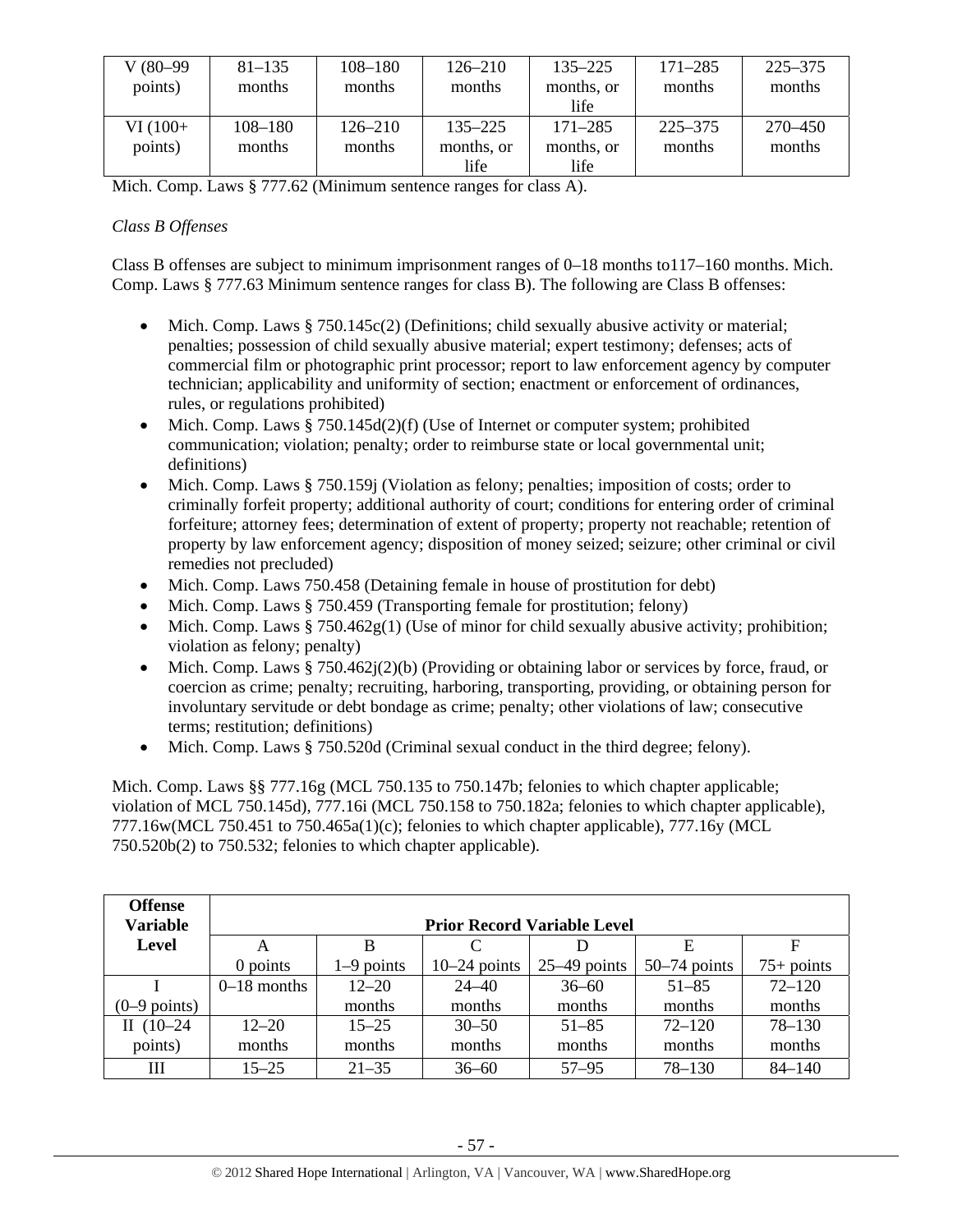| $(25-34)$      | months    | months    | months    | months     | months     | months      |
|----------------|-----------|-----------|-----------|------------|------------|-------------|
| points)        |           |           |           |            |            |             |
| IV             | $21 - 35$ | $24 - 40$ | $45 - 75$ | $72 - 120$ | $84 - 140$ | $87 - 145$  |
| $(34 -$        | months    | months    | months    | months     | months     | months      |
| 49points)      |           |           |           |            |            |             |
| $V(50-74)$     | $24 - 40$ | $36 - 60$ | $51 - 85$ | $78 - 130$ | $87 - 145$ | $99 - 160$  |
| points)        | months    | months    | months    | months     | months     | months      |
| VI             | $36 - 60$ | $45 - 75$ | $57 - 95$ | $84 - 140$ | $99 - 160$ | $117 - 160$ |
| $75 + points)$ | months    | months    | months    | months     | months     | months      |

Mich. Comp. Laws § 777.63 (Minimum sentence ranges for class B).

# *Class C Offenses*

Class C offenses are subject to minimum imprisonment ranges of  $0-11$  months to  $62-114$  months. Mich. Comp. Laws § 777.64 (Minimum sentence ranges for class C). The following are Class C offenses:

- Mich. Comp. Laws  $\S 750.145d(2)(e)$  (Use of Internet or computer system; prohibited communication; violation; penalty; order to reimburse state or local governmental unit; definitions)
- Mich. Comp. Laws § 750.462b(2) (Forced labor or services; threat of physical harm; prohibition; violation as felony; penalty)
- Mich. Comp. Laws  $§ 750.462c(2)$  (Forced labor or services; physical restraint; prohibition; violation as felony; penalty)
- Mich. Comp. Laws § 750.462d(2) (Forced labor or services; abuse of law or legal process; prohibition; violation as felony; penalty)
- Mich. Comp. Laws § 750.462e(2) (Forced labor or services; destroying, concealing, removing, confiscating, or possessing passport or immigration document of another person; prohibition; violation as felony; penalty)
- Mich. Comp. Laws § 750.462f(2) (Forced labor or services; blackmail or threat of financial harm; prohibition; violation as felony; penalty)
- Mich. Comp. Laws  $\S 750.462h(3)$  (Prohibited acts; violation as felony; penalty)
- Mich. Comp. Laws § 750.520c (Criminal sexual conduct in the second degree; felony).

Mich. Comp. Laws §§ 777.16g(MCL 750.135 to 750.147b; felonies to which chapter applicable; violation of MCL 750.145d), 777.16w (MCL 750.451 to 750.465a(1)(c); felonies to which chapter applicable), 777.16y (MCL 750.158 to 750.182a; felonies to which chapter applicable).

| <b>Offense</b>         |               |               |                                    |                |                |              |
|------------------------|---------------|---------------|------------------------------------|----------------|----------------|--------------|
| <b>Variable</b>        |               |               | <b>Prior Record Variable Level</b> |                |                |              |
| Level                  | A             | B             |                                    |                | E              | $\mathbf F$  |
|                        | 0 points      | $1-9$ points  | $10-24$ points                     | $25-49$ points | $50-74$ points | $75+$ points |
|                        | $0-11$ months | $0-17$ months | $10 - 19$                          | $12 - 24$      | $19 - 38$      | $29 - 57$    |
| $(0-9 \text{ points})$ |               |               | months                             | months         | months         | months       |
| $\rm II$ (             | $0-17$ months |               |                                    | $19 - 38$      | $29 - 57$      | $36 - 71$    |
| $10-24$                |               | $5 - 17$      | $12 - 24$                          | months         | months         | months       |
| points)                |               | months        | months                             |                |                |              |
| III(                   | $10 - 19$     | $12 - 24$     | $19 - 38$                          | $29 - 57$      | $36 - 71$      | $43 - 86$    |
| $25 - 34$              | months        | months        | months                             | months         | months         | months       |
| points)                |               |               |                                    |                |                |              |
| IV                     | $12 - 24$     | $19 - 38$     | $29 - 57$                          | $36 - 71$      | $43 - 86$      | $50 - 100$   |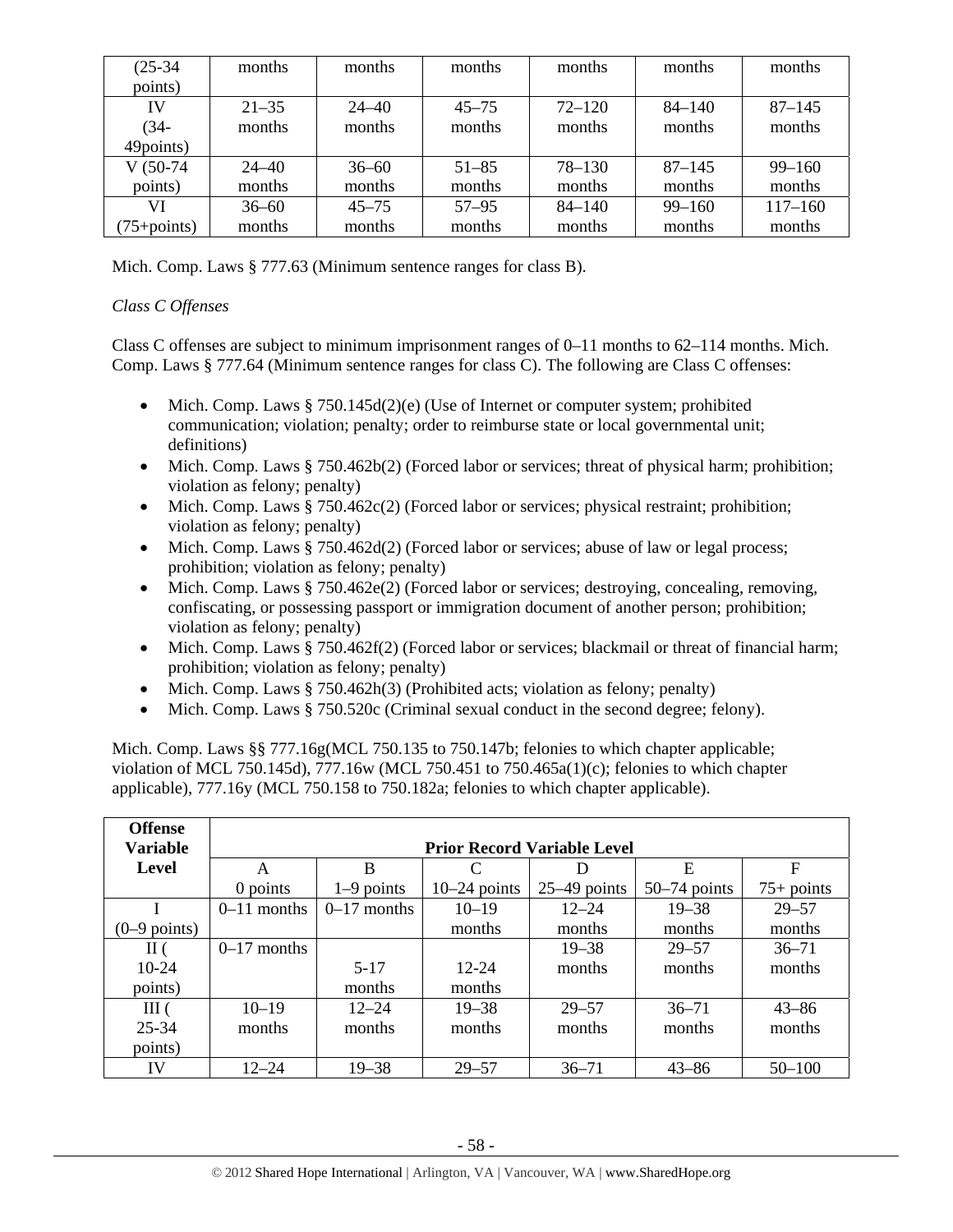| $(35-49)$ | months    | months    | months    | months     | months     | months     |
|-----------|-----------|-----------|-----------|------------|------------|------------|
| points)   |           |           |           |            |            |            |
|           | $19 - 38$ | $29 - 57$ | $36 - 71$ | $43 - 86$  | $50 - 100$ | 58-114     |
| 50-74     | months    | months    | months    | months     | months     | months     |
| points)   |           |           |           |            |            |            |
| VI (      | $29 - 57$ | $36 - 71$ | $43 - 86$ | $50 - 100$ | $58 - 114$ | $62 - 114$ |
| $75+$     | months    | months    | months    | months     | months     | months     |
| points)   |           |           |           |            |            |            |

Mich. Comp. Laws § 777.64 (Minimum sentence ranges for class).

# *Class D Offenses*

Class D offenses are subject to minimum imprisonment ranges of 0–6 to 43–76 months. Mich. Comp. Laws § 777.65 (Minimum sentence ranges for class D). The following are Class D offenses:

- Mich. Comp. Laws § 750.145b (Accosting, enticing or soliciting child for immoral purpose; prior conviction; penalty)
- Mich. Comp. Laws  $\S 750.145c(3)$  (Definitions; child sexually abusive activity or material; penalties; possession of child sexually abusive material; expert testimony; defenses; acts of commercial film or photographic print processor; report to law enforcement agency by computer technician; applicability and uniformity of section; enactment or enforcement of ordinances, rules, or regulations prohibited)
- Mich. Comp. Laws  $\S 750.145d(2)(d)$  (Use of Internet or computer system; prohibited communication; violation; penalty; order to reimburse state or local governmental unit; definitions)
- Mich. Comp. Laws § 750.462b(1) (Forced labor or services; threat of physical harm; prohibition; violation as felony; penalty)
- Mich. Comp. Laws  $§ 750.462c(1)$  (Forced labor or services; physical restraint; prohibition; violation as felony; penalty)
- Mich. Comp. Laws § 750.462d(1) (Forced labor or services; abuse of law or legal process; prohibition; violation as felony; penalty)
- Mich. Comp. Laws § 750.462e(1) (Forced labor or services; destroying, concealing, removing, confiscating, or possessing passport or immigration document of another person; prohibition; violation as felony; penalty)
- Mich. Comp. Laws § 750.462f(1) (Forced labor or services; blackmail or threat of financial harm; prohibition; violation as felony; penalty)
- Mich. Comp. Laws  $\S 750.462h(2)$  (Prohibited acts; violation as felony; penalty)
- Mich. Comp. Laws § 750.462j(2)(a) (Providing or obtaining labor or services by force, fraud, or coercion as crime; penalty; recruiting, harboring, transporting, providing, or obtaining person for involuntary servitude or debt bondage as crime; penalty; other violations of law; consecutive terms; restitution; definitions)
- Mich. Comp. Laws  $\S 750.520(g)(1)$  (Assault with intent to commit criminal sexual conduct; felony).

Mich. Comp. Laws §§ 777.16g (MCL 750.135 to 750.147b; felonies to which chapter applicable; violation of MCL 750.145d), 777.16w (MCL 750.451 to 750.465a(1)(c); felonies to which chapter applicable), 777.16y MCL 750.520b(2) to 750.532; felonies to which chapter applicable).

**Offense**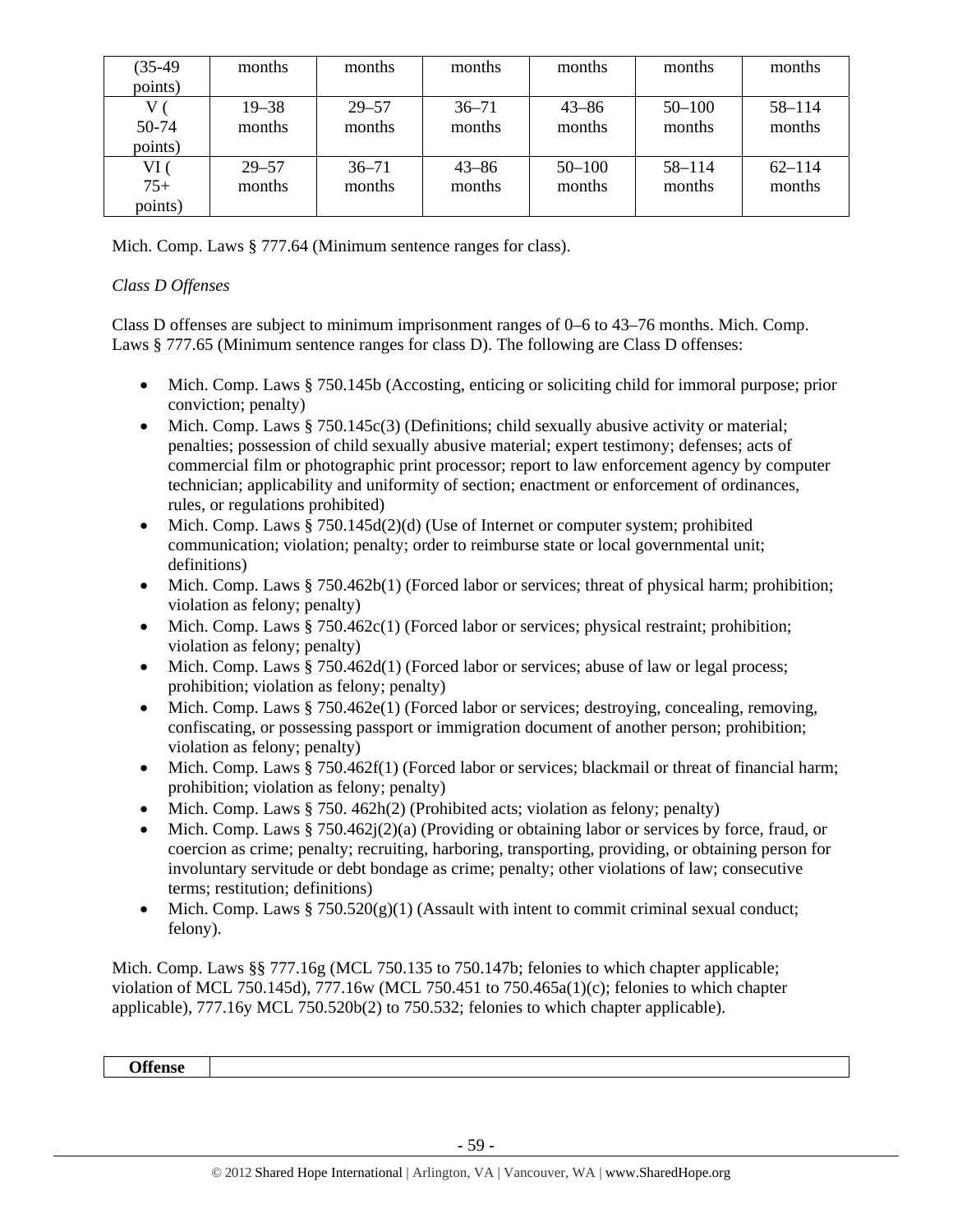| <b>Variable</b> |               |               |                | <b>Prior Record Variable Level</b> |                |                |
|-----------------|---------------|---------------|----------------|------------------------------------|----------------|----------------|
| <b>Level</b>    | A             | B             | C              | D                                  | E              | $\overline{F}$ |
|                 | 0 points      | $1-9$ points  | $10-24$ points | $25-49$ points                     | $50-74$ points | $75+$ points   |
|                 | $0-6$ months  | $0-9$ months  | $0-11$ months  | $0-17$ months                      | $5-23$ months  | $10 - 23$      |
| $(0-9$ points)  |               |               |                |                                    |                | months         |
| $\rm{II}$ (     | $0-9$ months  | $0-11$ months | $0-17$ months  | $5-23$ months                      | $10 - 23$      | $19 - 38$      |
| $(10-$          |               |               |                |                                    | months         | months         |
| 24points)       |               |               |                |                                    |                |                |
| Ш               | $0-11$ months | $0-17$ months | $5-23$ months  | $10 - 23$                          | $19 - 38$      | $29 - 57$      |
| $(25-34)$       |               |               |                | months                             | months         | months         |
| points)         |               |               |                |                                    |                |                |
| IV              | $0-17$ months | $5-23$ months | $10 - 23$      | $19 - 38$                          | $29 - 57$      | $34 - 67$      |
| $(35-49)$       |               |               | months         | months                             | months         | months         |
| points)         |               |               |                |                                    |                |                |
| V               | $5-23$ months | $10 - 23$     | $19 - 38$      | $29 - 57$                          | $34 - 67$      | $38 - 76$      |
| $(50-74)$       |               | months        | months         | months                             | months         | months         |
| points)         |               |               |                |                                    |                |                |
| $VI(75+)$       | $10 - 23$     | $19 - 38$     | $29 - 57$      | $34 - 67$                          | $38 - 76$      | $43 - 76$      |
| points)         | months        | months        | months         | months                             | months         | months         |
|                 |               |               |                |                                    |                |                |

Mich. Comp. Laws § 777.65 (Minimum sentence ranges for class D).

# *Class E Offenses*

Class E offenses are subject to minimum imprisonment ranges of 0–3 months to 24–38 months. Mich. Comp. Laws § 777.66 (Minimum sentence ranges for class E). The following are Class E offenses:

- Mich. Comp. Laws § 750.452 (House of ill-fame; keeping, maintaining or operating)
- Mich. Comp. Laws  $\S 750.520(g)(2)$  (Assault with intent to commit criminal sexual conduct; felony)
- An attempt to commit any Class A, B, C, or D offense

Mich. Comp. Laws §§ 777.19(Attempt to commit offense, applicability of chapter), 777.16w (MCL 750.451 to 750.465a(1)(c); felonies to which chapter applicable), 777.16y (MCL 750.520b(2) to 750.532; felonies to which chapter applicable).

| <b>Offense</b>  |               |               |                |                                    |                |              |
|-----------------|---------------|---------------|----------------|------------------------------------|----------------|--------------|
| <b>Variable</b> |               |               |                | <b>Prior Record Variable Level</b> |                |              |
| Level           | A             | B             | C              | D                                  | E              | F            |
|                 | 0 points      | $1-9$ points  | $10-24$ points | $25-49$ points                     | $50-74$ points | $75+$ points |
|                 | $0-3$ months  | $0-6$ months  | $0-9$ months   | $5-23$ months                      | $7-23$ months  |              |
| $(0-9$ points)  |               |               |                |                                    |                | $9 - 23$     |
|                 |               |               |                |                                    |                | months       |
| П               | $0-6$ months  | $0-9$ months  | $0-11$ months  | $7-23$ months                      | $10 - 23$      | $12 - 24$    |
| $(10-24)$       |               |               |                |                                    | months         | months       |
| points)         |               |               |                |                                    |                |              |
| Ш               | $0-9$ months  | $0-11$ months | $0-17$ months  | $10 - 23$                          | $12 - 24$      | $14 - 29$    |
| $(25-34)$       |               |               |                | months                             | months         | months       |
| points)         |               |               |                |                                    |                |              |
| IV              | $0-11$ months | $0-17$ months | $5-23$ months  | $12 - 24$                          | $14 - 29$      | $19 - 38$    |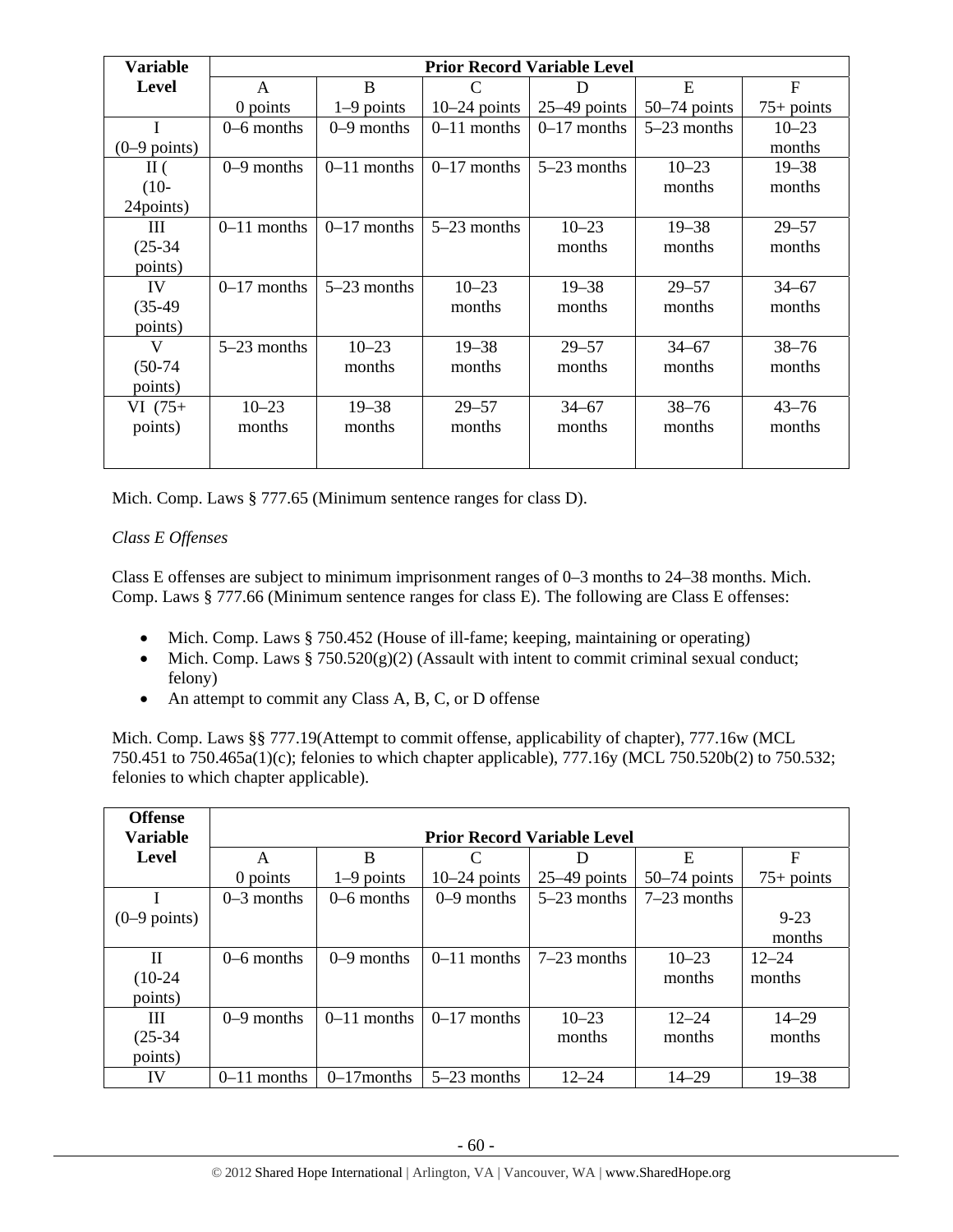| $(35-49)$ |                            |               |                      | months    | months    | months    |
|-----------|----------------------------|---------------|----------------------|-----------|-----------|-----------|
| points)   |                            |               |                      |           |           |           |
|           | $0-14$ months $\mathsf{l}$ | $5-23$ months | $\sqrt{7-23}$ months | $14 - 29$ | $19 - 38$ | $22 - 38$ |
| $(50-74)$ |                            |               |                      | months    | months    | months    |
| points)   |                            |               |                      |           |           |           |
| VI        | $0-17$ months              | $7-23$ months | $12 - 24$            | $19 - 38$ | $22 - 38$ | $24 - 38$ |
| $(75 +$   |                            |               | months               | months    | months    | months    |
| points)   |                            |               |                      |           |           |           |

Mich. Comp. Laws §§ 777.66 (Minimum sentence ranges for class E).

# *Class F Offenses*

Class F offenses subject to minimum imprisonment ranges of 0–3 months to 17–30 months. Mich. Comp. Laws § 777.67 (Minimum sentence ranges for class F). The following are Class F offenses:

- Mich. Comp. Laws § 750.145a (Accosting, enticing or soliciting child for immoral purpose)
- Mich. Comp. Laws § 750.145c(4)(Definitions; child sexually abusive activity or material; penalties; possessions of child sexually abusive material; expert testimony, defenses; acts of commercial film or photographic print processor; report to law enforcement agency by computer technician; applicability and uniformity of section; enactment or enforcement of ordinances, rules, or regulations prohibited)
- Mich. Comp. Laws  $§ 750.145d(2)(c)$  (Use of Internet or computer system; prohibited communication; violation; penalty; order to reimburse state or local governmental unit; definitions)

| <b>Offense</b>  |               |               |                |                                    |                |              |
|-----------------|---------------|---------------|----------------|------------------------------------|----------------|--------------|
| <b>Variable</b> |               |               |                | <b>Prior Record Variable Level</b> |                |              |
| <b>Level</b>    | A             | B             | C              | D                                  | E              | $\mathbf F$  |
|                 | 0 points      | $1-9$ points  | $10-24$ points | $25-49$ points                     | $50-74$ points | $75+$ points |
| I               | $0-3$ months  | $0-6$ months  | $0-9$ months   | $2-17$ months                      | $5-23$ months  | $10 - 23$    |
|                 |               |               |                |                                    |                | months       |
| $(0-9$ points)  |               |               |                |                                    |                |              |
| Н               | $0-6$ months  | $0-9$ months  | $0-17$ months  | $5-23$ months                      | $10 - 23$      | $12 - 24$    |
| $(10-34)$       |               |               |                |                                    | months         | months       |
| points)         |               |               |                |                                    |                |              |
| III(            | $0-9$ months  | $0-17$ months | $2-17$ months  | $10 - 23$                          | $12 - 24$      | $14 - 29$    |
| 35-74           |               |               |                | months                             | months         | months       |
| points)         |               |               |                |                                    |                |              |
| IV $($          | $0-17$ months | $2-17$ months |                | $12 - 24$                          | $14 - 29$      | $17 - 30$    |
| $75+$           |               |               | 5–23 months    | months                             | months         | months       |
| points)         |               |               |                |                                    |                |              |

Mich. Comp. Laws § 777.16g (MCL 750.135 to 750.147b; felonies to which chapter applicable; violation of MCL 750.145d).

Mich. Comp. Laws § 777.67 (Minimum sentence ranges for class F).

# *Class G Offenses*

Class G offenses subject to minimum imprisonment ranges of 0–3 months to 7–23 months. Mich. Comp. Laws § 777.68 (Minimum sentence ranges for class G). The following are Class G offenses: